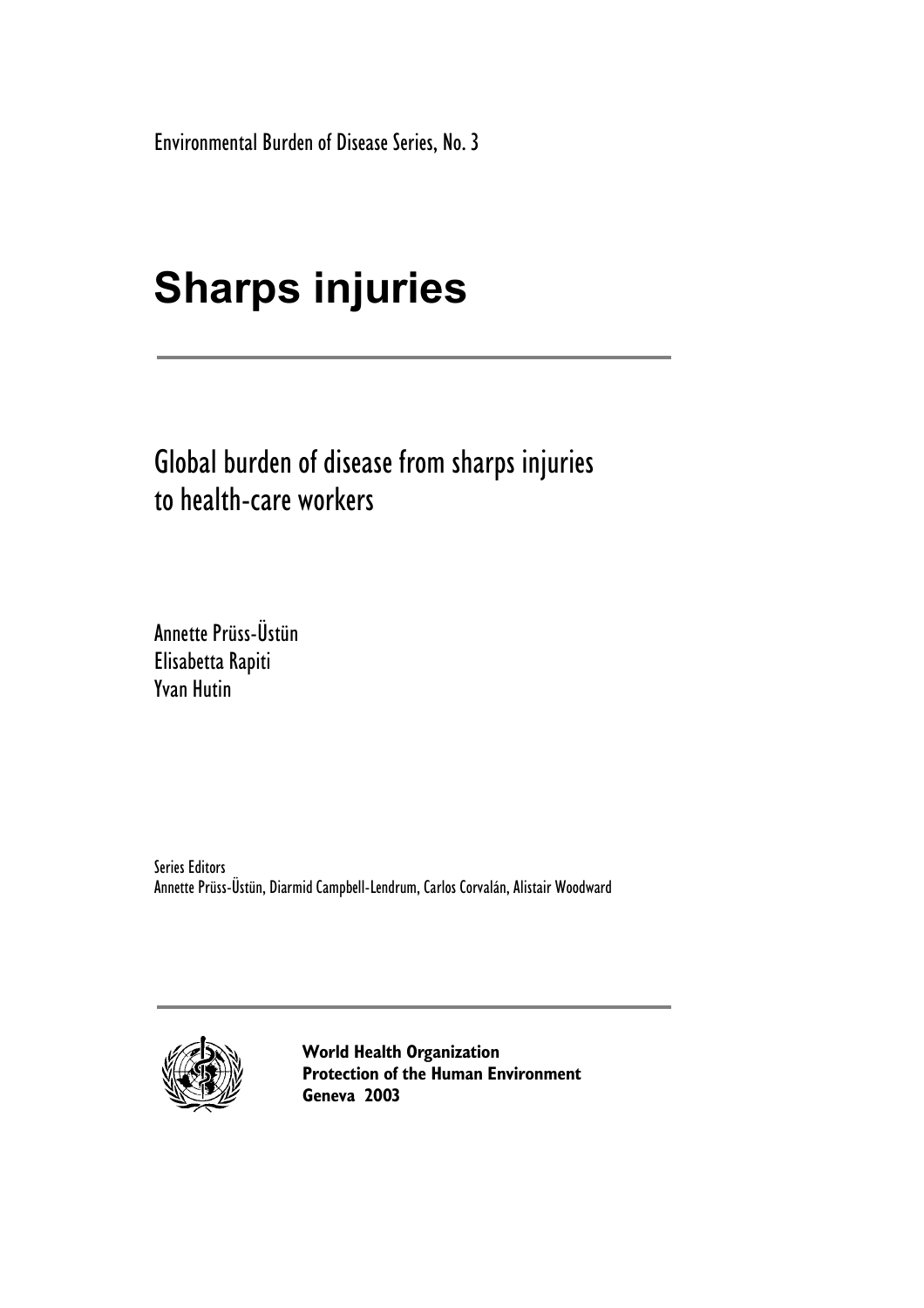#### **WHO Library Cataloguing-in-Publication Data**

Prüss-Üstün, Annette.

Sharp injuries: global burden of disease from sharps injuries to health-care workers / Annette Prüss-Üstün, Elisabetta Rapiti, Yvan Hutin.

(Environmental burden of disease series)

1.Needlestick injuries - complications 2.Wounds, Stab - complications 3.Bloodborne pathogens 4.Hepatitis B - etiology 5.Hepatitis C - etiology 6.HIV infections - etiology 7.Accidents, Occupational 8.Health personnel 9.Epidemiologic studies 10.Cost of illness I.Rapiti, Elisabetta. II.Hutin, Yvan J. F. III.Title IV.Series

ISSN 1728-1652

ISBN 92 4 156246 3 (NLM classification: WO 700)

#### **Suggested citation**

Prüss-Üstün A, Rapiti E, Hutin Y. *Sharps injuries: global burden of disease from sharps injuries to health-care workers.* Geneva, World Health Organization, 2003 (WHO Environmental Burden of Disease Series, No. 3).

#### **© World Health Organization 2003**

All rights reserved. Publications of the World Health Organization can be obtained from Marketing and Dissemination, World Health Organization, 20 Avenue Appia, 1211 Geneva 27, Switzerland (tel: +41 22 791 2476; fax: +41 22 791 4857; email: bookorders@who.int). Requests for permission to reproduce or translate WHO publications – whether for sale or for noncommercial distribution – should be addressed to Publications, at the above address (fax: +41 22 791 4806; email: permissions@who.int).

The designations employed and the presentation of the material in this publication do not imply the expression of any opinion whatsoever on the part of the World Health Organization concerning the legal status of any country, territory, city or area or of its authorities, or concerning the delimitation of its frontiers or boundaries. Dotted lines on maps represent approximate border lines for which there may not yet be full agreement.

The mention of specific companies or of certain manufacturers' products does not imply that they are endorsed or recommended by the World Health Organization in preference to others of a similar nature that are not mentioned. Errors and omissions excepted, the names of proprietary products are distinguished by initial capital letters.

The World Health Organization does not warrant that the information contained in this publication is complete and correct and shall not be liable for any damages incurred as a result of its use.

Printed by the WHO Document Production Services, Geneva, Switzerland.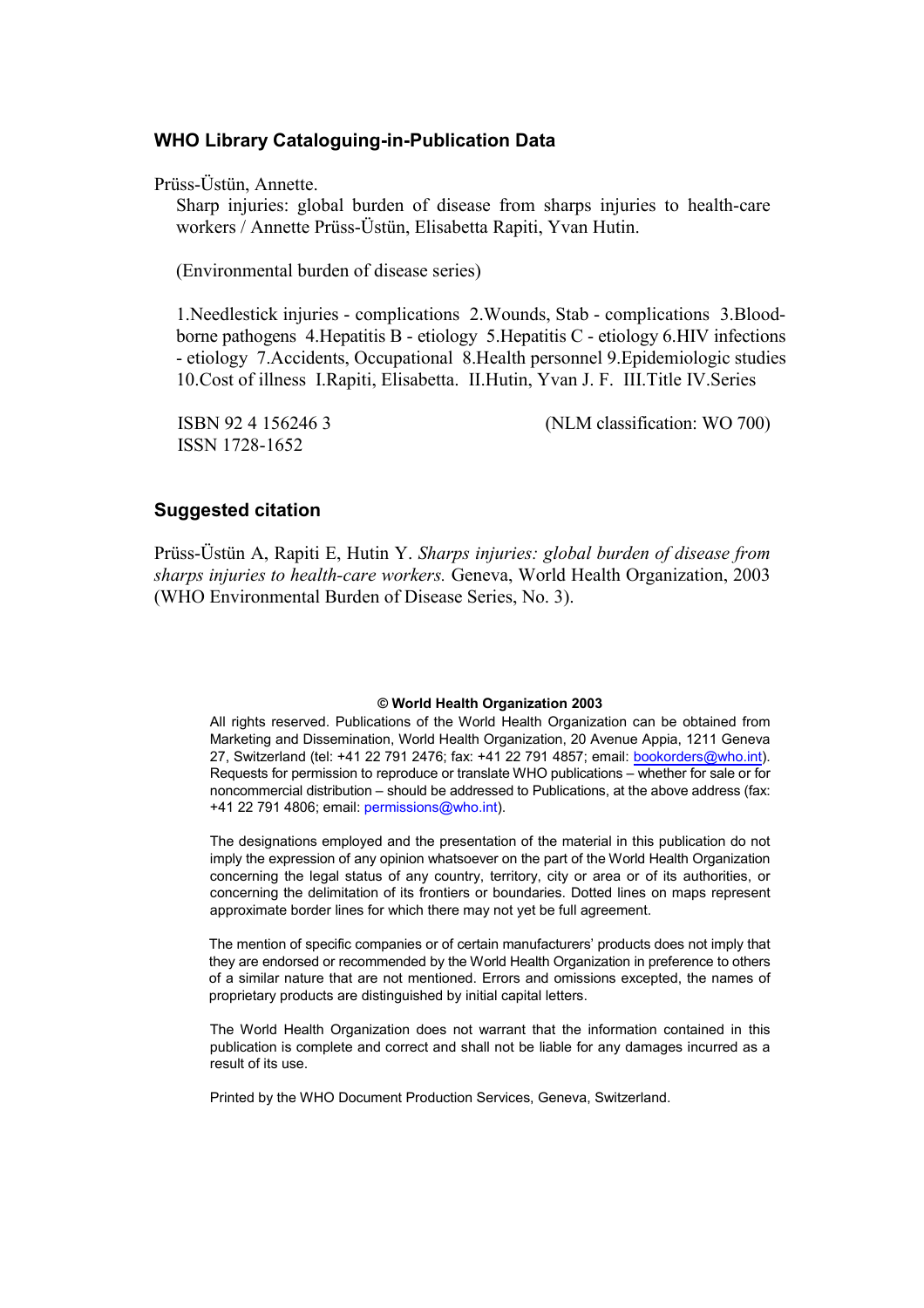# **Table of Contents**

| Number of health-care workers exposed to contaminated sharps 3<br>2.1    |    |
|--------------------------------------------------------------------------|----|
|                                                                          |    |
| 2.3                                                                      |    |
| 2.4                                                                      |    |
|                                                                          |    |
| 2.6 Estimating hepatitis B vaccine coverage among health-care workers 13 |    |
| 2.7 Prevalence of infection with HBV, HCV and HIV in the                 |    |
|                                                                          |    |
|                                                                          |    |
|                                                                          |    |
| 3.2. Estimating contamination rates from disease prevalences17           |    |
|                                                                          |    |
|                                                                          |    |
|                                                                          |    |
|                                                                          | 22 |
|                                                                          | 26 |
| 5.1                                                                      | 26 |
| 5.2                                                                      |    |
| 5.3                                                                      |    |
| 5.4                                                                      |    |
| 5.5                                                                      |    |
|                                                                          |    |
|                                                                          |    |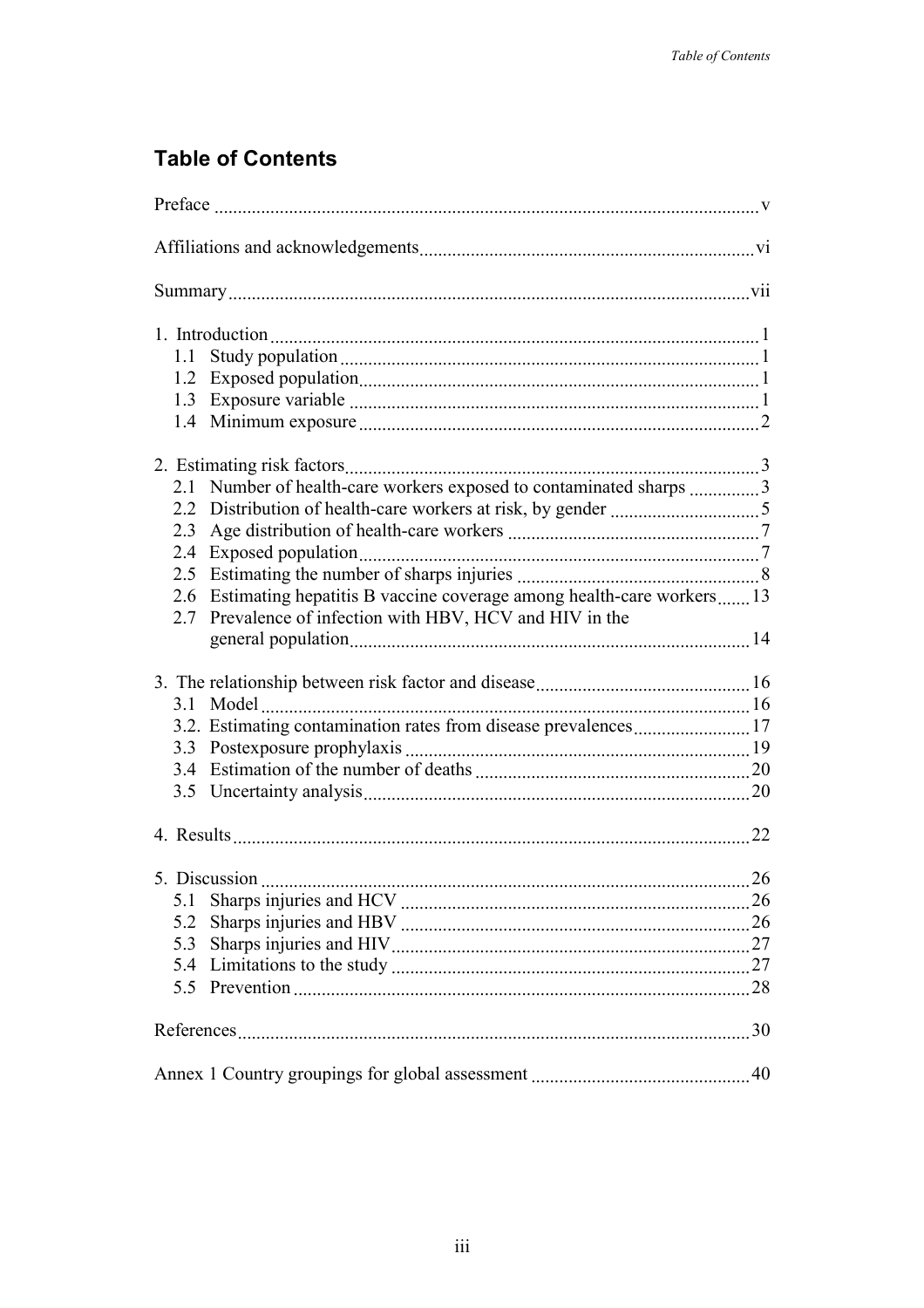## **List of Tables**

|         | Table 1 Proportion of professional nurses and midwifes among all                                                             |  |
|---------|------------------------------------------------------------------------------------------------------------------------------|--|
| Table 2 |                                                                                                                              |  |
| Table 3 | Proportion of males among "health-care workers" and                                                                          |  |
| Table 4 |                                                                                                                              |  |
| Table 5 |                                                                                                                              |  |
| Table 6 |                                                                                                                              |  |
| Table 7 | Health-care workers exposed to at least one percutaneous injury<br>with a sharp object contaminated with HBV, HCV and HIV 12 |  |
| Table 8 | Proportions of health-care workers exposed to contaminated                                                                   |  |
| Table 9 | Hepatitis B vaccine coverage among health-care workers  15                                                                   |  |
|         | Table 10 Prevalence of HBV, HCV and HIV among hospital patients                                                              |  |
|         |                                                                                                                              |  |
|         | Table 12 Sharps-associated HBV and HIV infections in health-care                                                             |  |
|         | Table 13 Fraction of HCV, HBV and HIV infections in health-care                                                              |  |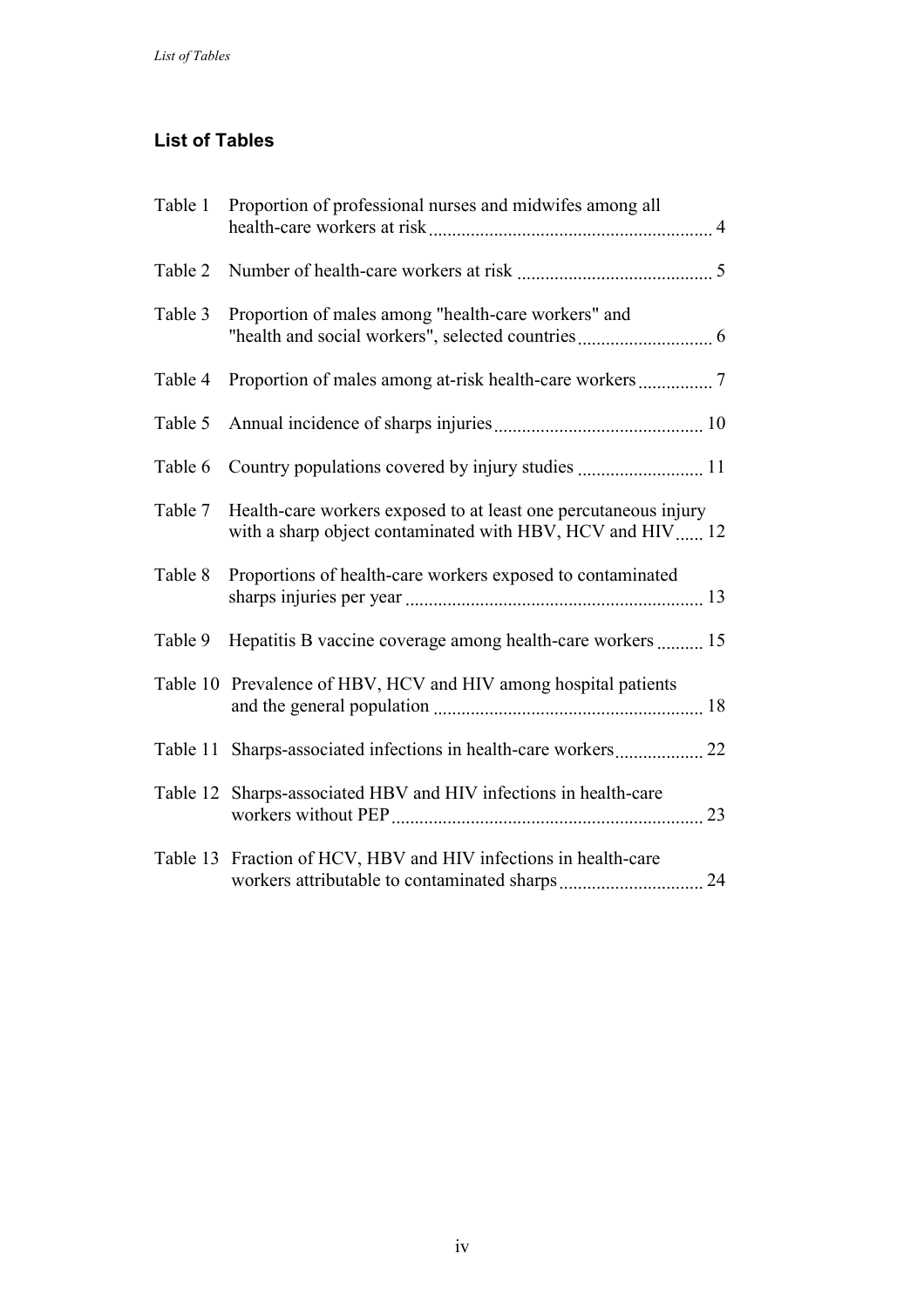## **Preface**

Health-care workers are at increased risk of infection with bloodborne pathogens because of occupational exposure to blood and other body fluids (Gerberding, 1990; Mangione et al*.*, 1991). Most exposures among health-care workers are caused by percutaneous injuries with sharp objects contaminated with blood or body fluids (Romea et al., 1995; EPINet, 1998; NaSH, 1999; CCOHS, 2000; Puro et al., 2001). These sharps include needles, scalpels, lancets and broken glass. The pathogens most commonly transmitted to health-care workers in occupational settings are the hepatitis B and C viruses (HBV, HCV) and the human immunodeficiency virus (HIV) (Sepkowitz, 1996a). Health-care workers may also acquire other infections from bloodborne pathogens (e.g. Creutzfeld-Jakob disease), airborne pathogens (e.g. tuberculosis, varicella, influenza) or faecal-oral pathogens (e.g. hepatitis A, salmonellosis) (CDC, 1995; Sepkowitz, 1996a,b). However, the risk of infection from these pathogens is either lower than that from HBV, HCV and HIV, or has only been poorly estimated.

The risk of infection of health-care workers from contaminated sharps should be considered part of a larger risk-factor group called "unsafe injections" (Hutin & Chen, 1999). A safe injection is defined as one that does not harm the recipient, the provider or the community. Thus, unsafe injections include those that lead to infections in injection recipients (Hauri et al., 2003), or in providers before, during or after injections, as well as injections by contaminated sharps that have been improperly disposed of in the community and that lead to infection. Although the impact of unsafe injections is far greater among recipients, the bloodborne pathogens introduced by contaminated needle-sticks nevertheless cause a high burden of death and disability among health-care workers. Because of their effect on health-care workers, unsafe injections may also have indirect consequences on health-care delivery, particularly in regions where the qualified work force is small compared to the disease burdens in the population.

Occupational percutaneous exposures to bloodborne pathogens can be prevented by strategies that include: immunization against HBV; procedures to prevent percutaneous injuries; and postexposure prophylaxis (PEP) to prevent the development of disease. But in many countries, it has not been possible to implement such strategies because no supporting estimates of the disease burden associated with occupational exposure to bloodborne pathogens have been available.

A separate guide is being prepared to help countries assess the national or local disease burden from sharps injuries in health-care workers (Rapiti et al., 2003). The guide will provide a practical step-by-step approach, using numerical examples, and can be adapted to local circumstances and data availability.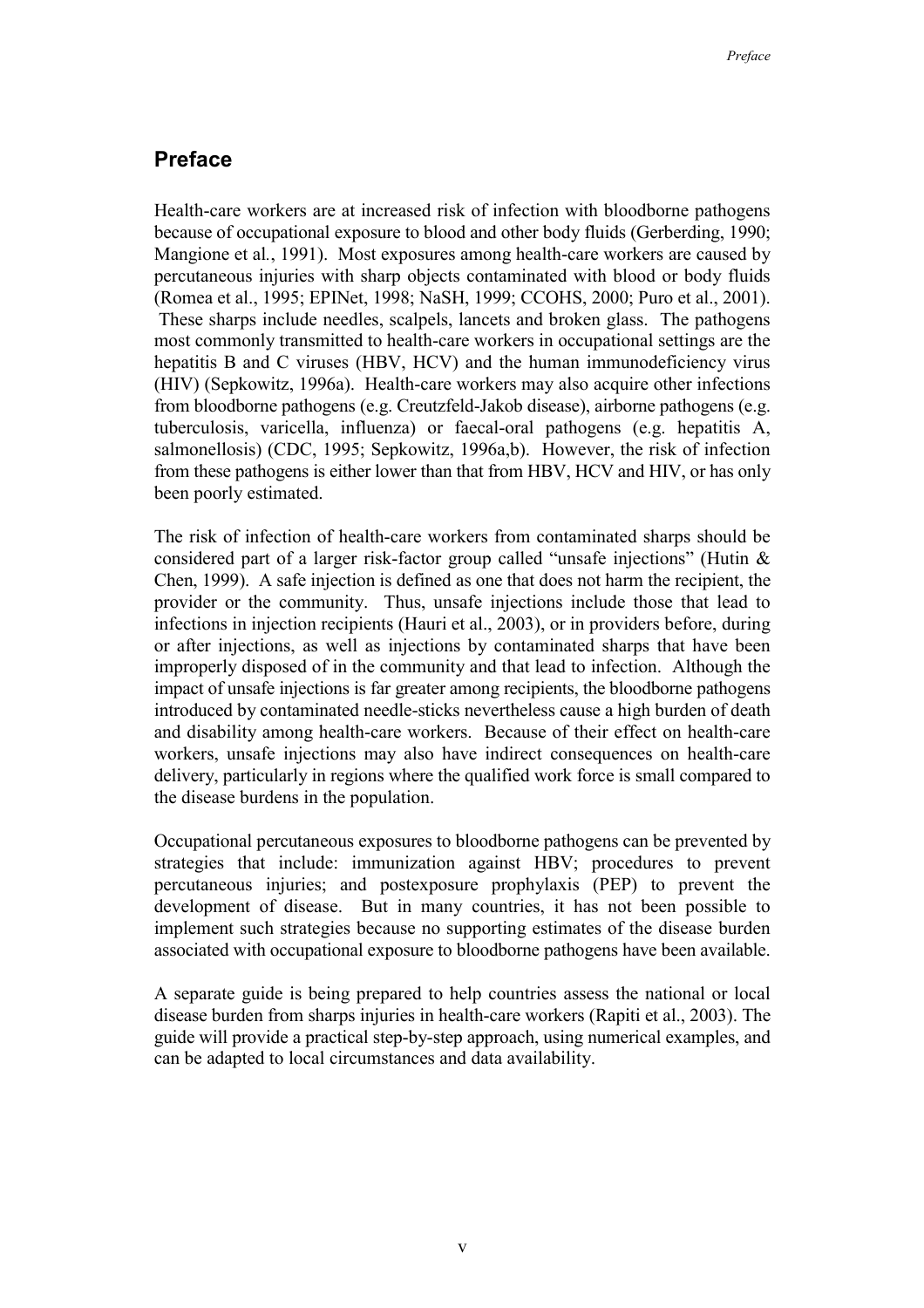## **Affiliations and acknowledgements**

Annette Prüss-Üstün, Elisabetta Rapiti, Yvan Hutin, Carlos Corvalán and Diarmid Campbell-Lendrum are from the World Health Organization and Alistair Woodward is from the Wellington School of Medicine, New Zealand.

We would like to thank the numerous reviewers, in particular Janine Jaegger, Julian Gold, Jukka Takala, Winnie Boal, Daniel Lavanchy, Neff Walker and Bernhard Schwartlander and the anonymous reviewers, who have contributed, by their valuable comments and contributions, to the development of this study. We also would like to thank the US Environmental Protection Agency for having supported the development of the Environmental Burden of Disease approaches. Finally, we are grateful to Kevin Farrell and Eileen Brown who put this document into its final format.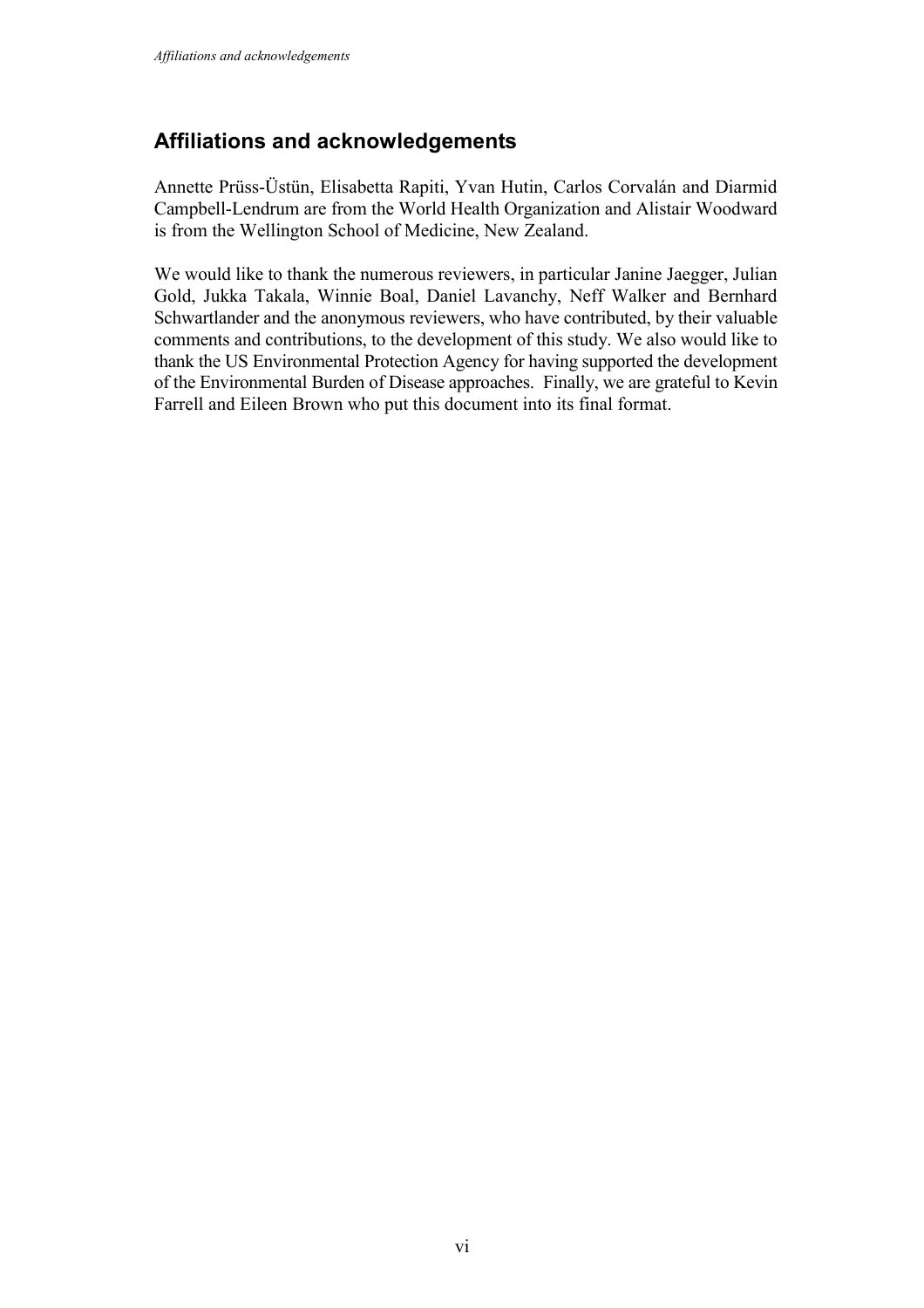## **Summary**

## **Background**

Although the occupational transmission of hepatitis B virus (HBV), hepatitis C virus (HCV) and human immunodeficiency virus (HIV) has been documented in healthcare personnel, and a number of countries have national surveillance programmes for occupational infections, the burden of disease from such infections has not yet been estimated at the global level.

## **Methods**

We modelled the incidence and fraction of HBV, HCV and HIV infections that were attributable to a workplace percutaneous injury with a needle or sharp contaminated with bloodborne pathogens. The model was based on probabilities for the occurrence of joint events or states, including the probability of injury, the prevalence of active infection in the population, the susceptibility of the worker, and the percutaneous transmission potential. The model assumed that the risk of infection increased almost proportionally to the number of infectious individuals in the population, and was applied to 14 geographical regions, grouped on the basis of the WHO Region and mortality strata (Annex). For developed regions, the effects of PEP for HBV and HIV were included in the model.

## **Results**

The proportion of health-care workers in the general population varied substantially by region (0.2%–2.5%), as did the average number of injuries per health-care worker (0.2–4.7 sharps injuries per year). The annual proportions of health-care workers exposed to bloodborne pathogens was 2.6% for HCV, 5.9% for HBV and 0.5% for HIV, corresponding to about 16 000 HCV infections and 66 000 HBV infections in health-care workers worldwide. According to the model, 200–5000 HIV infections would also be caused (with an expected value of 1000 HIV infections). In developing regions, 40%–65% of HBV and HCV infections in health-care workers were attributable to percutaneous occupational exposure. In developed regions, by contrast, the attributable fraction for HCV was only 8%–27%, and that for HBV was less than 10%, largely because of immunization and PEP. The attributable fraction for HIV in the various regions ranged between 0.5%–11%.

## **Conclusions**

Health-care workers are frequently exposed to percutaneous injuries with contaminated sharps, which cause a large proportion of all HCV, HBV and HIV infections in this group. These infections could largely be prevented, as shown by the lower numbers of infections in regions where efforts have been made to reduce such exposures.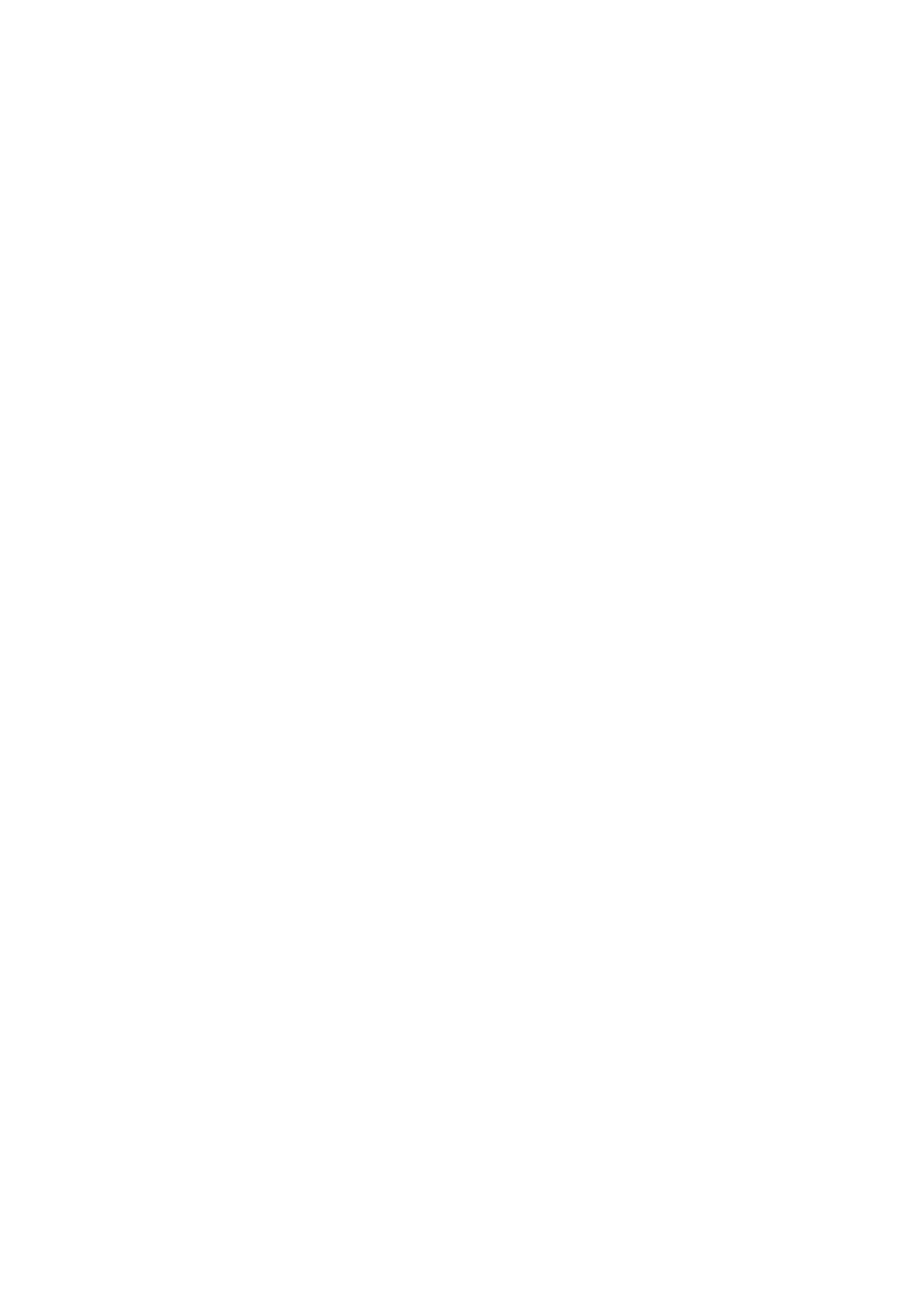## **1. Introduction**

The World Health Organization estimated the global disease burden from contaminated sharps injuries to health-care workers at the workplace by analysing 25 risk factors that covered occupation, environment, lifestyle, diet, health practices and substance abuse (WHO, 2002). For additional information on the methods and results see: WHO (2002) and Ezzati et al. (2003). We estimated the incidence of occupational infections with HBV, HCV and HIV that were attributable to sharps injuries, using the format proposed by WHO's Comparative Risk Assessment project (WHO, 2002). The estimates are therefore based on methods comparable to those used for other risk factors. The disease burden was then estimated from the incidence data for each of 14 regions based on WHO region and mortality strata (Annex), for gender, and for the age groups 15–29, 30–44, 45–59 and 60–69 years. The model we used was similar to that used to estimate the incidence of bloodborne pathogens in the general population after source individuals became infected from contaminated needles (Aylward et al*.*, 1995; Kane et al*.*, 1999; Hauri et al., 2003).

## **1.1 Study population**

The study population was defined as workers at risk of sharps injuries. This included health-care workers, such as physicians, dentists, nurses, midwives, laboratory technicians, nursing aids, medical assistants, traditional health professionals and acupuncturists. In principle, it also included non-health-care workers, such as laundry workers and cleaners, who could not be quantified in this study.

## **1.2 Exposed population**

The exposed population was defined as health-care and other workers who had at least one injury with sharps contaminated with HBV, HCV or HIV during the past year. Contaminated sharps were defined as sharps that had been used on an infected person. The exposed population was modelled on the basis of observed parameters. For further details see section 2.4 *Exposed population*.

## **1.3 Exposure variable**

Occupational exposure to bloodborne pathogens among health-care workers includes percutaneous exposures to needles and other sharp objects, and mucocutaneous exposure (i.e., contact with intact or nonintact skin, and contact with mucous membranes). In this study, only percutaneous exposures (i.e., sharps injuries) were considered, because such exposures were associated with the highest risk of transmission and they accounted for the largest proportion of reported exposures. In Canada, Italy, Spain and the United States of America, for example, percutaneous exposures accounted for 66%–95% of all occupational exposures to bloodborne pathogens and, of these, needle-stick injuries accounted for 62%–91% (Romea et al., 1995; EPINet, 1998; NaSH, 1999; CCOHS, 2000; Puro et al., 2001). Also, only the risks associated with injuries by contaminated sharps were included in the present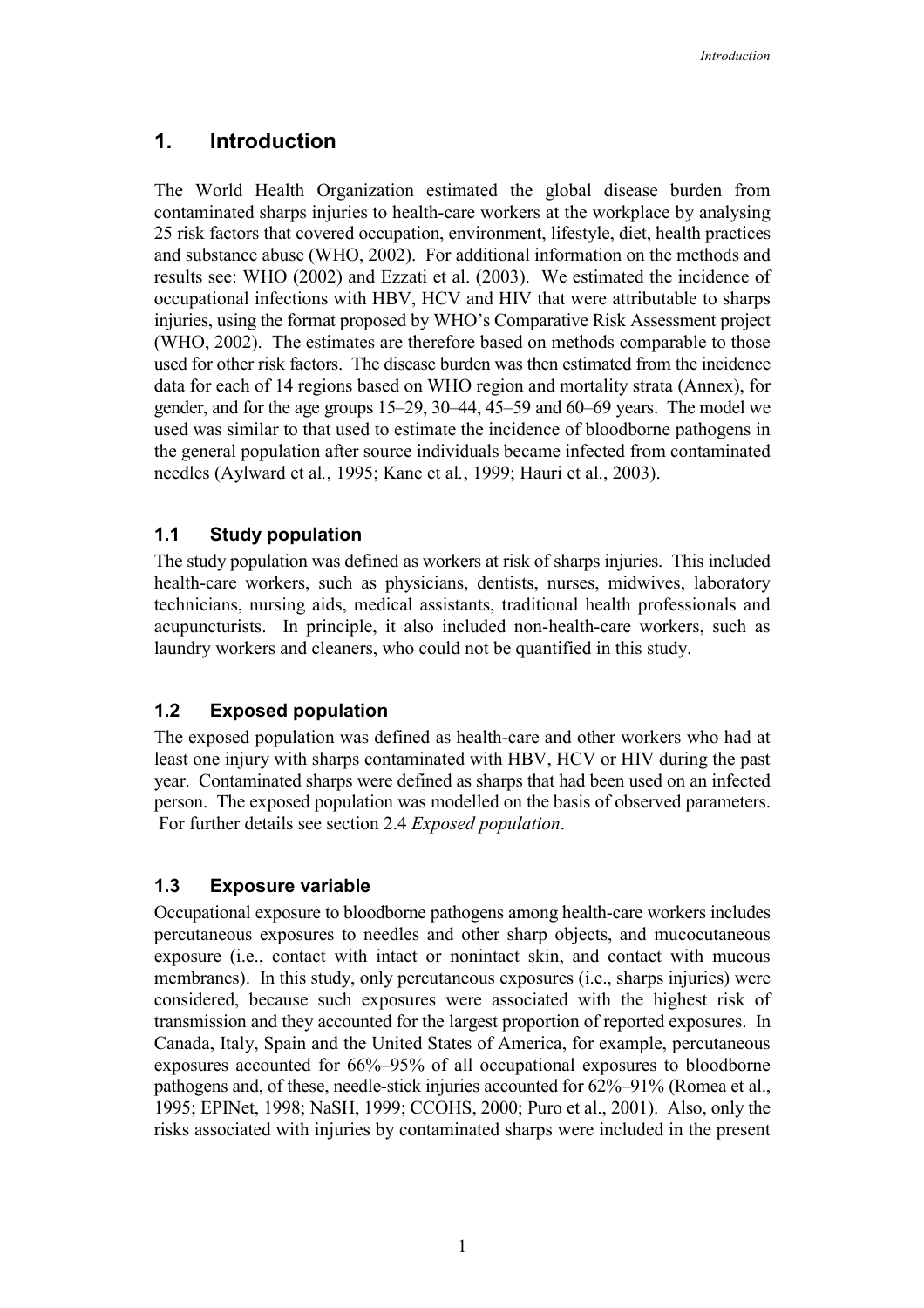study, as injuries with noncontaminated objects were not considered to bear specific risks.

The average risk of transmission of HIV, HCV and HBV, following percutaneous exposure to a sharp used on an infected source-patient, was estimated from a number of cohort studies of health-care workers (Mitsui et al*.*, 1992; Ippolito et al., 1993; Gerberding, 1995; Bell, 1997; Puro et al*.,* 2001).

The average risk of infection with HIV following a mucous exposure to a contaminated substance was estimated from a review of six studies and found to be 0.09% (Ippolito et al., 1993). No estimates were available for HCV or HBV. Also, the risk of transmission of HBV, HCV or HIV following exposure to intact skin has not been estimated.

Percutaneous transmission of other diseases, such as tuberculosis, diphtheria, herpes, malaria, B virus infection, Ebola virus infection and Epstein-Barr virus infection have been documented (Collins & Kennedy, 1987; Sepkowitz, 1996a), but the diseases caused by the three viruses studied here (HBV, HCV, HIV) are likely to be the only ones of global importance. It should also be noted that certain diseases can be transmitted to health-care workers by other pathways, for example through the faecal-oral route (e.g. salmonellosis, hepatitis A), or by airborne transmission (e.g. tuberculosis, measles) (Sepkowitz, 1996a,b).

## **1.4 Minimum exposure**

To estimate by how much the disease burden would be reduced by lowering the risk factors associated with sharps injuries, the disease burden from contaminated sharps injuries in a study population can be compared with the disease burdens in populations where exposure rates to sharps have already been lowered, or in populations that use alternative technologies.

Some regions (e.g. Amr A) have made considerable efforts to reduce the risk of infection from sharps injuries by phasing in alternative technologies and training programmes for health-care workers (Panlilio et al*.*, 2000). Considering that further efforts are under way in Amr A and other "A" regions (listed in Annex), we assumed the theoretical minimum exposure to be an absence of occupational injuries with contaminated sharps.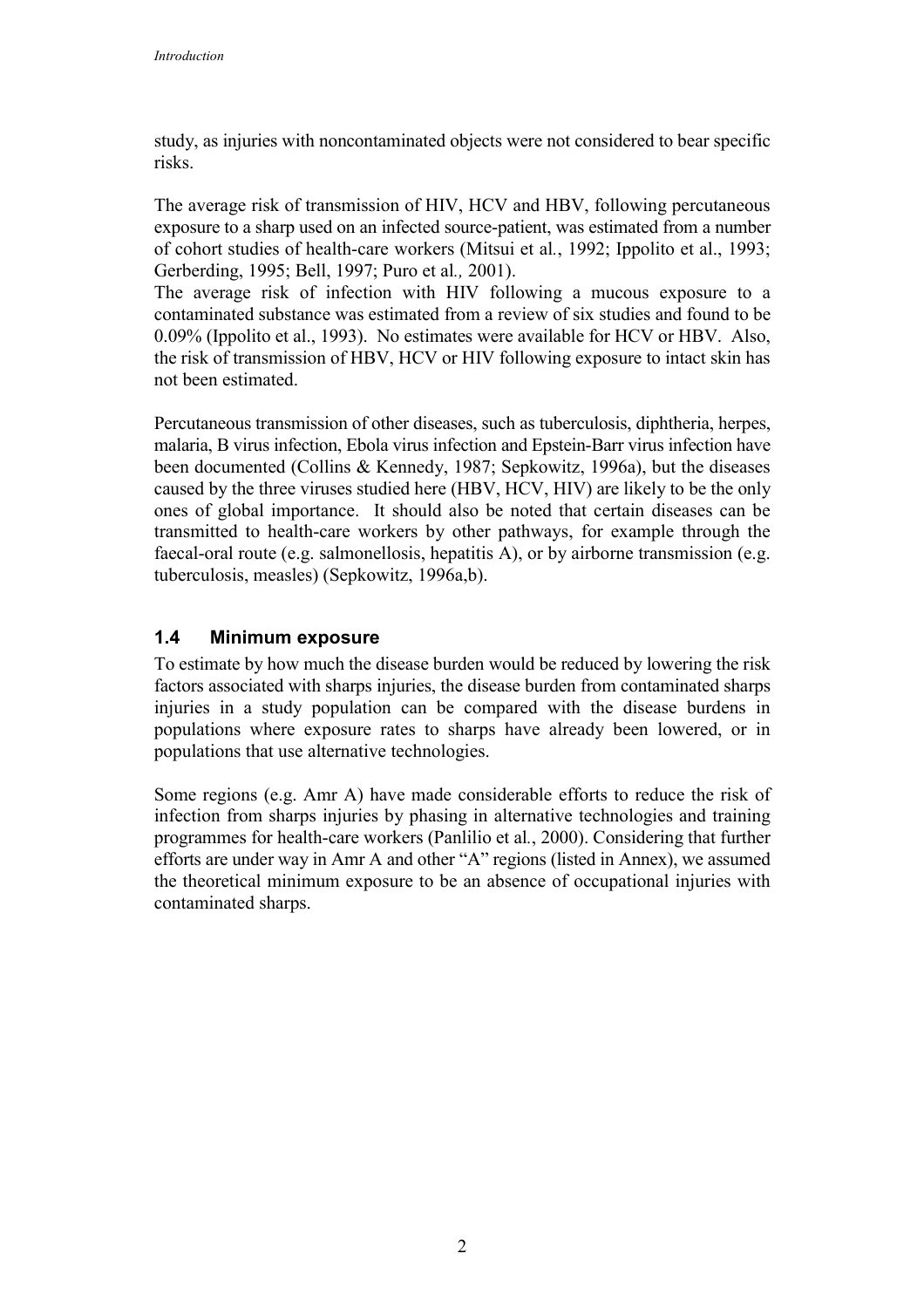## **2. Estimating risk factors**

Parameters used to estimate risk included the number of health-care workers and other workers at risk, the annual number of sharps injuries, and the prevalence of active infection in the population. In addition, among health-care workers at risk, only a small fraction were not susceptible to HBV, HCV and HIV infection. The proportion of susceptible health-care workers depended upon past infection and on immunization (in the case of HBV).

## **2.1 Number of health-care workers exposed to contaminated sharps**

To estimate the population of health-care workers at risk from contaminated sharps, we combined the following information sources:

- The WHO Statistical Information System, WHOSIS (WHO, 2001a). This provided the size of four professional health-care worker groups (physicians, dentists, nurses and midwives) in more than 150 countries.
- The International Labour Organization (ILO) database (ILO, 1994). This provided the number of workers in all health-care worker categories in 11 countries.
- The ILO database and the ILO Yearbook of Labour Statistics (ILO, 2000). These provided the health-care worker population, by gender.

WHOSIS compiled estimates of the number of physicians, dentists, nurses and midwives for more than 150 countries for the years 1992–1998. However, healthcare workers not listed in WHOSIS may also be exposed to sharps injuries. Such workers included laboratory technicians, nursing aids, medical assistants, traditional health professionals and acupuncturists. Although WHOSIS covered the majority of countries, the database included only selected categories of health-care worker. On the other hand, the ILO database covered all categories of health-care worker, but for only 11 countries. To estimate the global population of health-care workers, we therefore multiplied the numbers of nurses and midwives for all countries (from the WHOSIS database) by the proportion of nurses and midwives in the health-care workers (from the ILO database). Pharmacists, veterinarians, occupational therapists, dieticians, opticians, faith healers, chiropractors, masseurs and similar occupations do not generally have occupational exposures to sharps and were excluded in this analysis. In addition, other workers at risk of sharps injuries, including hospital cleaners, laundry workers, waste workers, nursing students, medical students, corrections workers, policemen and emergency response personnel were excluded because we could not estimate their population size.

The proportion of nurses among all health-care workers at risk in the ILO database was generally between 35%–50% (Table 1). To obtain a conservative estimate of health-care workers at risk, we assumed that the proportion of nurses among healthcare workers was 50%, and doubled the number of nurses and midwives reported by WHOSIS. However, for China, a proportion of 64% was taken as the total of both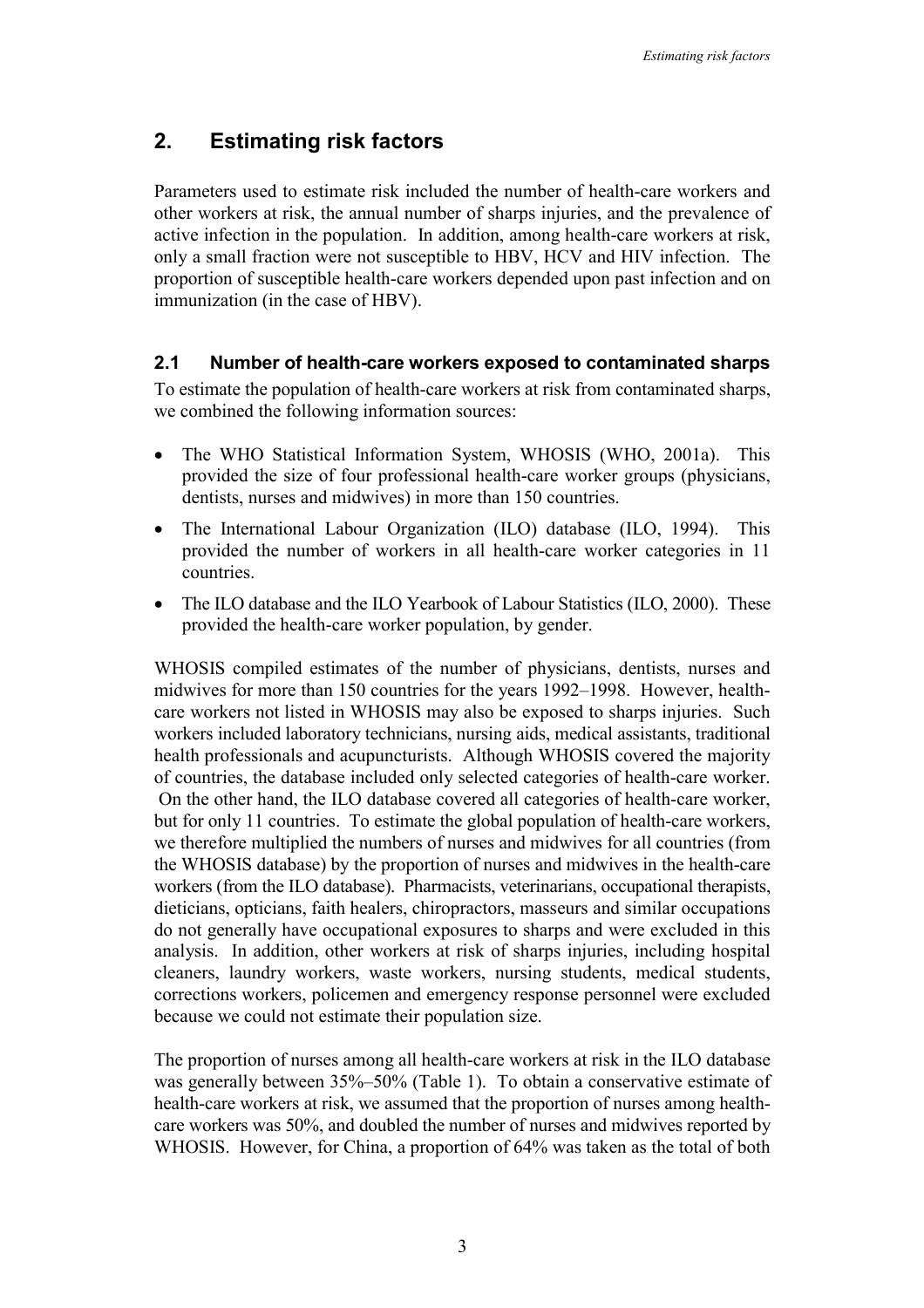nurses and physicians, since health-care workers were organized differently in China compared to most other regions. For some countries, the number of health-care workers estimated in this way was lower than the reported number of physicians, nurses, midwives and dentists in the WHOSIS database. To account for other healthcare workers at risk in these countries, we increased by 20% the number of physicians, nurses, midwives and dentists reported in WHOSIS, because we estimated there would be at least an additional 20% of health-care workers not covered by those categories. Overall, the number of health-care workers at risk worldwide was calculated to be 35 702 000 (Table 2).

| Table 1 | Proportion of professional nurses and midwifes     |
|---------|----------------------------------------------------|
|         | among all health-care workers at risk <sup>a</sup> |

| Country            | Proportion of nurses and midwives<br>among all health-care workers at risk |
|--------------------|----------------------------------------------------------------------------|
|                    | (%)                                                                        |
| Australia          | 51                                                                         |
| <b>Bahrain</b>     | 66                                                                         |
| Canada             | 42                                                                         |
| China <sup>b</sup> | 64                                                                         |
| Finland            | 49                                                                         |
| France             | 35                                                                         |
| Japan              | 47                                                                         |
| Kuwait             | 49                                                                         |
| <b>Netherlands</b> | 35                                                                         |
| Senegal            | 44                                                                         |
| <b>USA</b>         | 38                                                                         |
| а                  | $C_{\text{SUTX}}$ deta are mainly from $\parallel$ $\cap$ $(4004)$         |

<sup>9</sup> Source: data are mainly from ILO (1994).<br><sup>b</sup> Proportion of nurses and physicians among all health-care workers.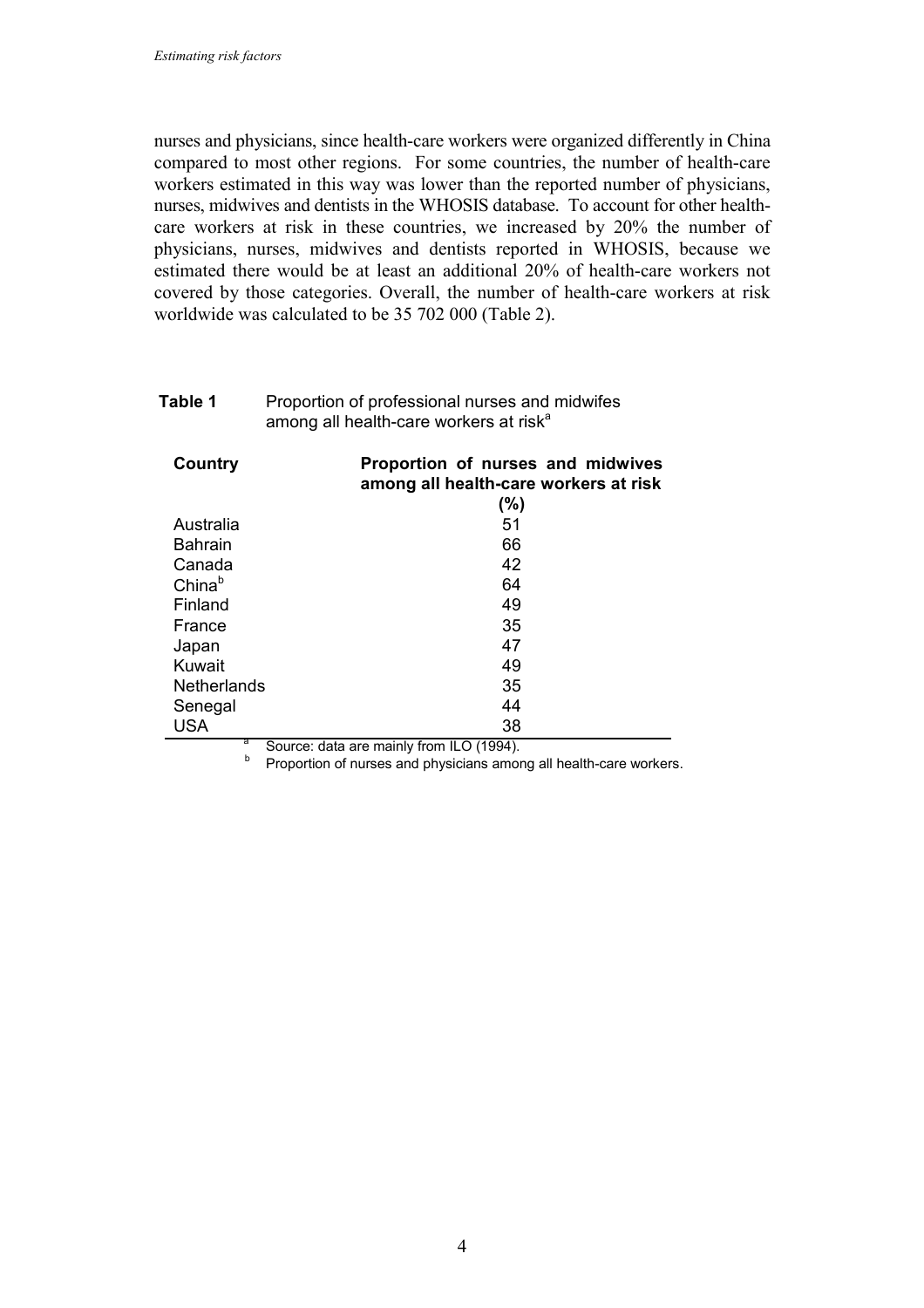| <b>Region</b> | <b>Health-care workers</b><br>(M) | <b>Proportion of health-care</b><br>workers in total population<br>(%) |
|---------------|-----------------------------------|------------------------------------------------------------------------|
| Afr D         | 611 000                           | 0.21                                                                   |
| Afr E         | 1 011 000                         | 0.30                                                                   |
| Amr A         | 7 696 000                         | 2.47                                                                   |
| Amr B         | 1 518 000                         | 0.35                                                                   |
| Amr D         | 176 000                           | 0.25                                                                   |
| Emr B         | 739 000                           | 0.55                                                                   |
| Emr D         | 782 000                           | 0.24                                                                   |
| Eur A         | 5773000                           | 1.41                                                                   |
| Eur B         | 2 255 000                         | 1.04                                                                   |
| Eur C         | 4 222 000                         | 1.69                                                                   |
| Sear B        | 488 000                           | 0.17                                                                   |
| Sear D        | 1 395 000                         | 0.11                                                                   |
| Wpr A         | 2 351 000                         | 1.55                                                                   |
| Wpr B         | 6 685 000                         | 0.44                                                                   |
| Total         | 35 702 000                        | Mean value<br>0.59                                                     |

#### **Table 2** Number of health-care workers at risk<sup>a</sup>

<sup>a</sup> see Annex for regional groupings

The WHOSIS database was compiled from country reports to the WHO Regional Offices on the numbers of health-care workers (WHO, 2001a). Potential sources of error included the definitions of health-care worker categories (e.g., nurses, midwives), and the methods of assessment, which may differ from country to country. These uncertainties may lead to an under- or overestimation of the data.

#### **2.2 Distribution of health-care workers at risk, by gender**

In the ILO database, there were large regional differences in the proportion of males among health-care workers at risk (Table 3). In addition, the ILO Yearbook of Labour Statistics (ILO, 2000) reported estimates of the proportion of males among "health and social workers" for a number of Latin American and European countries. While this latter category corresponded to a broader category than health-care workers, the proportions of males in the two categories were comparable in countries for which both estimates were available (e.g. Finland, France; Table 3). Thus, for Regions where the proportion of males among health-care workers was unknown, we assumed that it was identical to the proportion of males among "health and social workers".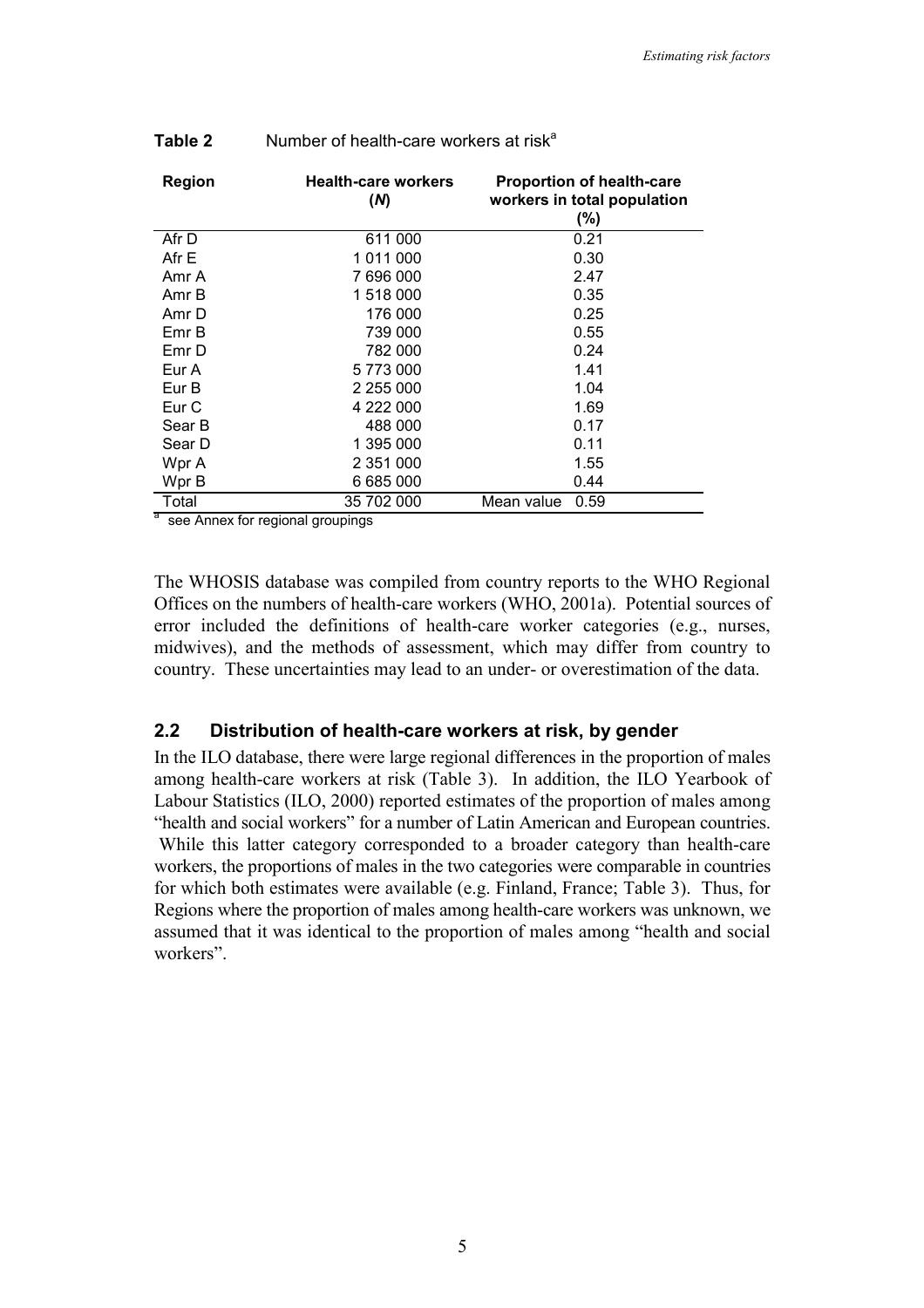| Table 3 | Proportion of males among "health-care workers" and |
|---------|-----------------------------------------------------|
|         | "health and social workers", selected countries     |

|                  |                    |                           | Proportion of males (%)  |                |
|------------------|--------------------|---------------------------|--------------------------|----------------|
| <b>Region</b>    | <b>Country</b>     | Among health-             | <b>Among health</b>      | <b>Other</b>   |
|                  |                    | care workers <sup>a</sup> | and social               | sources        |
|                  |                    |                           | workersb                 |                |
| Afr D            | Senegal            | 57                        |                          | $\overline{a}$ |
|                  | <b>Mauritius</b>   | 49                        |                          |                |
| Amr A            | <b>USA</b>         | 21                        |                          |                |
|                  | Canada             | 19                        | 16                       |                |
| Amr B            | Argentina          | $\overline{\phantom{a}}$  | 30                       |                |
|                  | Costa Rica         | 37                        | $\overline{\phantom{0}}$ |                |
|                  | Mexico             |                           | 32                       |                |
| Amr <sub>D</sub> | <b>Bolivia</b>     |                           | 37                       |                |
|                  | Peru               |                           | 30                       |                |
| Emr B            | <b>Bahrain</b>     | 33                        |                          |                |
|                  | Kuwait             | 40                        |                          |                |
|                  | Tunisia            | 60                        |                          |                |
| Emr <sub>D</sub> | Egypt              | 52                        |                          |                |
| Eur A            | Austria            | 26                        |                          |                |
|                  | Finland            | 12                        | 11                       |                |
|                  | France             | 26                        | 23                       |                |
|                  | <b>Netherlands</b> | 22                        |                          |                |
|                  | <b>UK</b>          | 18                        | 21                       |                |
| Eur B            | Bulgaria           |                           | 20                       |                |
|                  | Poland             |                           | 17                       |                |
|                  | Romania            |                           | 21                       |                |
| Eur <sub>C</sub> | Estonia            |                           | 14                       |                |
|                  | Hungary            | 21                        | $\overline{\phantom{0}}$ |                |
|                  | Kazakhstan         | $\overline{a}$            | 19                       |                |
|                  | Latvia             |                           | 16                       |                |
|                  | Lithuania          |                           | 15                       |                |
| Sear D           | India              |                           |                          | $32^{\circ}$   |
| Wpr A            | Australia          | 21                        |                          |                |
|                  | Japan              | 27                        |                          |                |
| Wpr B            | China              | 32                        |                          |                |
|                  | Korea, Rep.        | $\overline{\phantom{a}}$  | 32                       |                |

 $\alpha$  Data from the ILO database (ILO, 1994).;  $\beta$ Data from the ILO Yearbook (ILO, 2000).

 $\degree$  Mean established on the basis of Indiastat. Registered Nursing and Midwifery, and Village Health Guides (Indiastat, 2001).

We calculated regional estimates of the proportion of males among health-care workers at risk using country values that were weighted by the country's population of workers (Table 4). For regions where values from more than one country were available, we used data from the ILO database (ILO, 1994), rather than the ILO Yearbook statistics (ILO, 2000), because the former source provided a more accurate description of worker category. Estimates for Afr D,E; Amr B,D; and Emr B,D were pooled (Table 4), because fewer than three national estimates were available, or because none of the countries in the region with dominant populations were assessed (e.g. China, India). These regions were considered jointly because it was assumed that practices in the health-care system, and the staff social structure, were similar.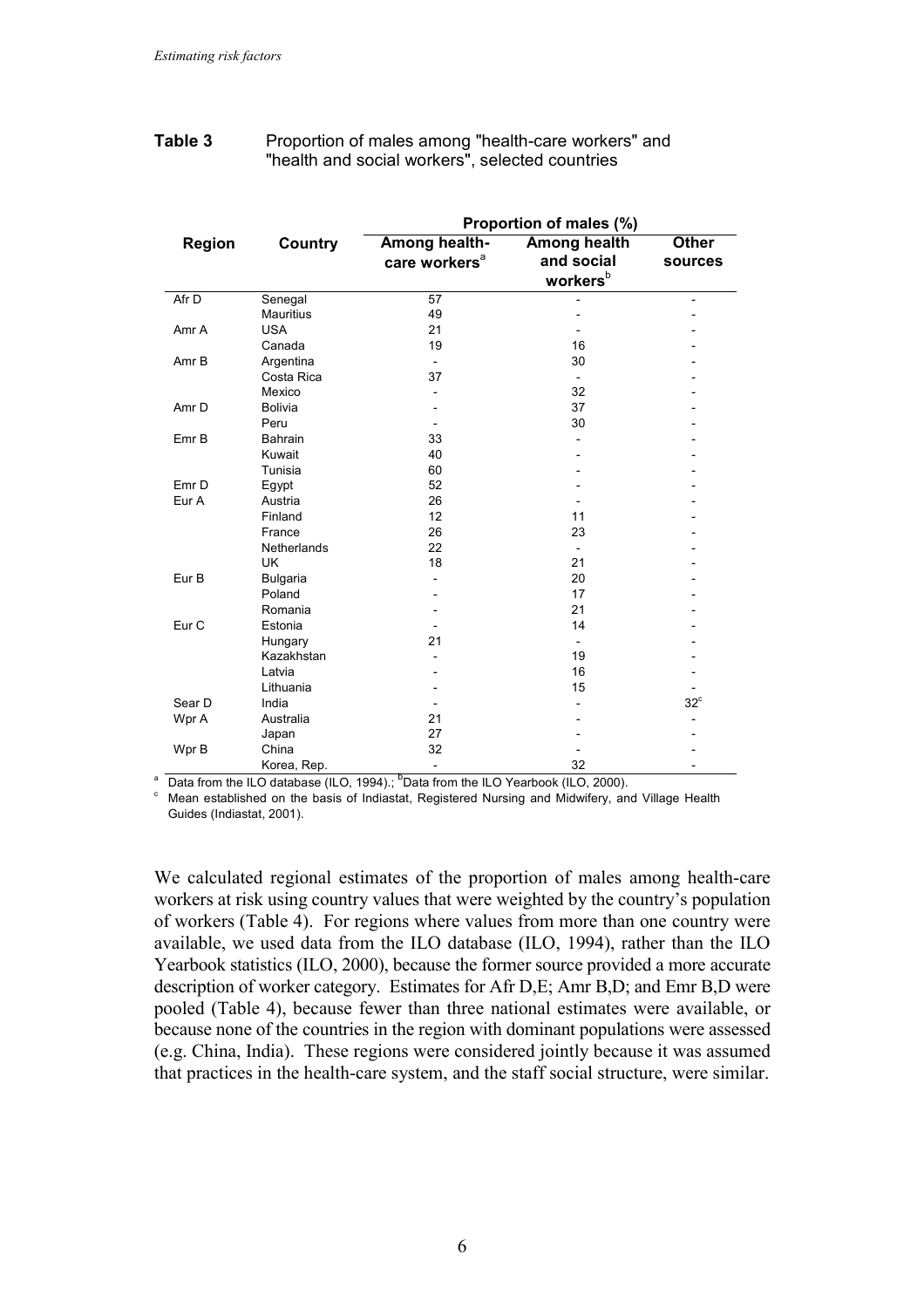| Region           | <b>Proportion of males</b><br>among health-care<br>workers at risk<br>(%) | <b>Method of estimation</b>                                                                                                                              |
|------------------|---------------------------------------------------------------------------|----------------------------------------------------------------------------------------------------------------------------------------------------------|
| Afr D and E      | 56                                                                        | Weighted average for available values<br>for Afr D (from ILO for health-care<br>workers), applied to Afr D and Afr E.                                    |
| Amr A            | 21                                                                        | Weighted average, ILO values for<br>health-care workers for Amr A.                                                                                       |
| Amr B and D      | 32                                                                        | Weighted average for Amr B and D,<br>ILO values for health-care workers and<br>"health and social workers", for the five<br>country data in Amr B and D. |
| Emr B and D      | 54                                                                        | Weighted average, ILO values for<br>health-care workers, combined for Emr<br>B and D.                                                                    |
| Eur A            | 22                                                                        | Weighted average, ILO values for<br>health-care workers based on the five<br>country data of Eur A.                                                      |
| Eur B            | 19                                                                        | Weighted average, ILO values for<br>health and social workers based on<br>Bulgaria, Poland and Romania.                                                  |
| Eur <sub>C</sub> | 18                                                                        | Weighted average, ILO values for<br>health-care workers and health and<br>social workers based on the five<br>country data of Eur C.                     |
| Sear B           | 32                                                                        | Same as Sear D.                                                                                                                                          |
| Sear D           | 32                                                                        | Mean value for Registered Nursing and<br>Midwifery, and Village health guides <sup>a</sup> .                                                             |
| Wpr A            | 26                                                                        | Weighted average, ILO values for<br>health-care workers based on Australia<br>and Japan.                                                                 |
| Wpr B            | 32                                                                        | ILO values for China, health-care<br>workers.                                                                                                            |

| Table 4 | Proportion of males among at-risk health-care workers |
|---------|-------------------------------------------------------|
|---------|-------------------------------------------------------|

<sup>a</sup> Source: Indiastat (2001).

#### **2.3 Age distribution of health-care workers**

Little information was available on the distribution of health-care workers by age groups. In addition, health-care workers at risk included heterogeneous occupational subgroups (nurses, technicians, physicians etc.). Thus, we assumed that the age distribution of health-care workers at risk was similar to that of the general population between the ages of 20–64 years old, and used data from the United Nations World Population Prospects (UN, 1998).

## **2.4 Exposed population**

The exposed population was defined as workers at risk who had at least one injury with a sharp object contaminated with HBV, HCV or HIV. To estimate the size of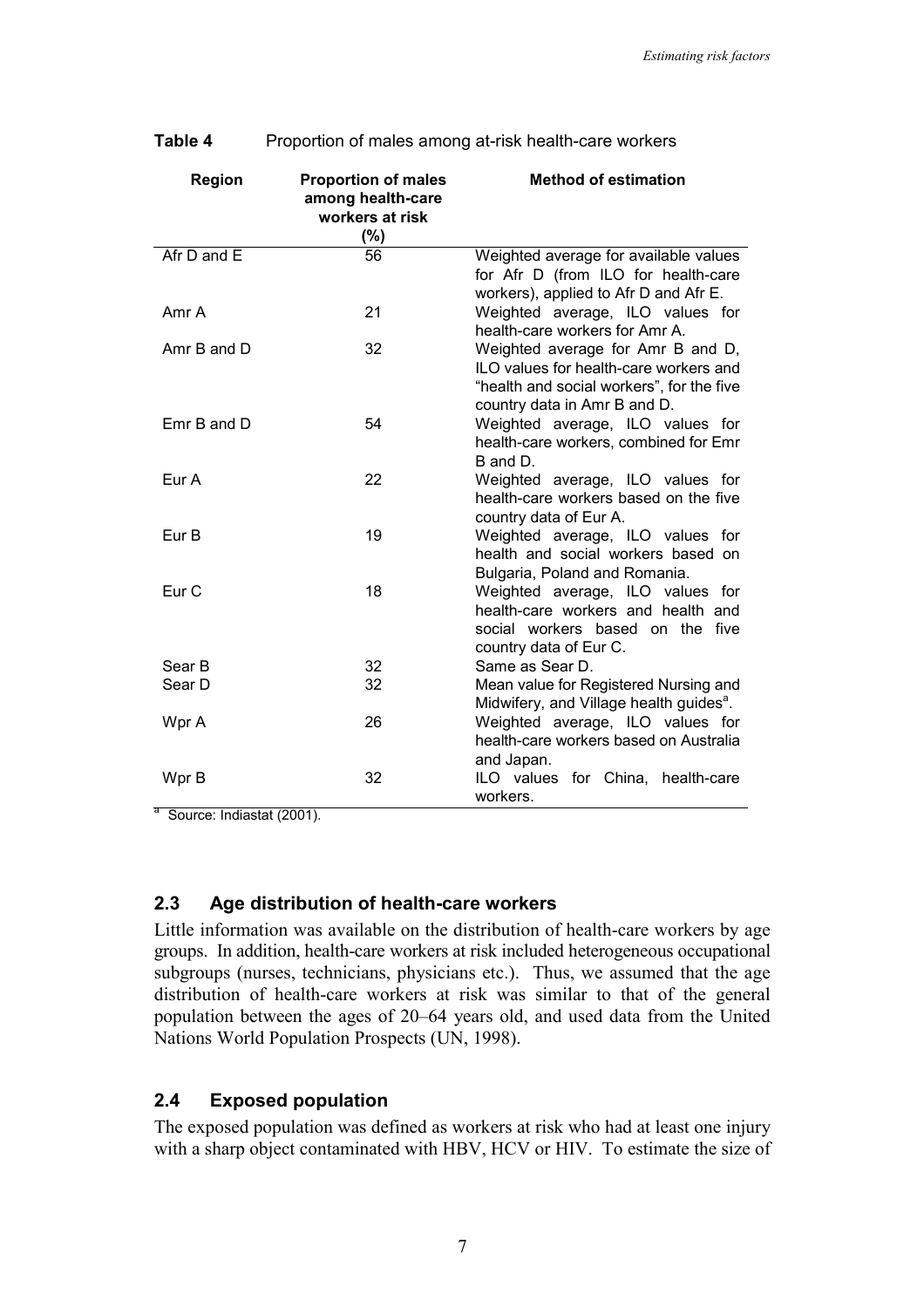the exposed population, we first calculated the average annual number of contaminated sharps injuries  $(n_c)$  by multiplying the average annual number of sharps injuries per health-care worker (*n*) by the prevalence of active infection in the population  $(p_v)$ .

$$
n_c = p_v * n \tag{1}
$$

The prevalence of active infection in the population  $(p_v)$  differed for HBV, HCV and HIV, but the annual number of injuries per person (*n*) remained constant.

To estimate the number of infections from contaminated injuries, we needed to estimate the probability of having at least one contaminated infection (since individuals could have more than one contaminated injury). If the average number of contaminated sharps injuries is relatively small, and injuries are independent events, a Poisson distribution can be assumed. For a Poisson distribution, the probability of no contaminated injury is:

$$
p(0) = e^{-nc} \tag{2}
$$

Consequently, the probability of receiving at least one contaminated injury  $(p_c)$  is:

$$
p_c = 1 - e^{-nc} \tag{3}
$$

When  $n_c$  is small,  $p_c$  is approximately equal to  $n_c$  and each exposed person will experience an average of only one contaminated injury per year. In most other situations,  $p_c$  will be slightly smaller than  $n_c$ .

Finally, the number of exposed health-care workers (*Nexp, HCW*) was calculated by multiplying the number of health-care workers at risk  $(N_{HCW})$  by the probability of at least one injury with a contaminated sharps  $(p_c)$ , as  $p_c$  represents the proportion of health-care workers that will be exposed:

$$
N_{exp HCW} = N_{HCW} * p_c \tag{4}
$$

#### **2.5 Estimating the number of sharps injuries**

We considered health-care workers to be exposed if they had at least one contaminated sharps injury in the previous year. Health-care workers were considered to be unexposed if they had not experienced contaminated sharps injury in the previous year. Different levels of exposure were not assessed.

Sources of information used to estimate the number of percutaneous exposures included surveys on sharps injuries conducted among health-care workers, and data from national or local occupational injuries surveillance systems. The most common definition of accident reported from the reviewed literature was a cut/injury contaminated with blood or body fluid.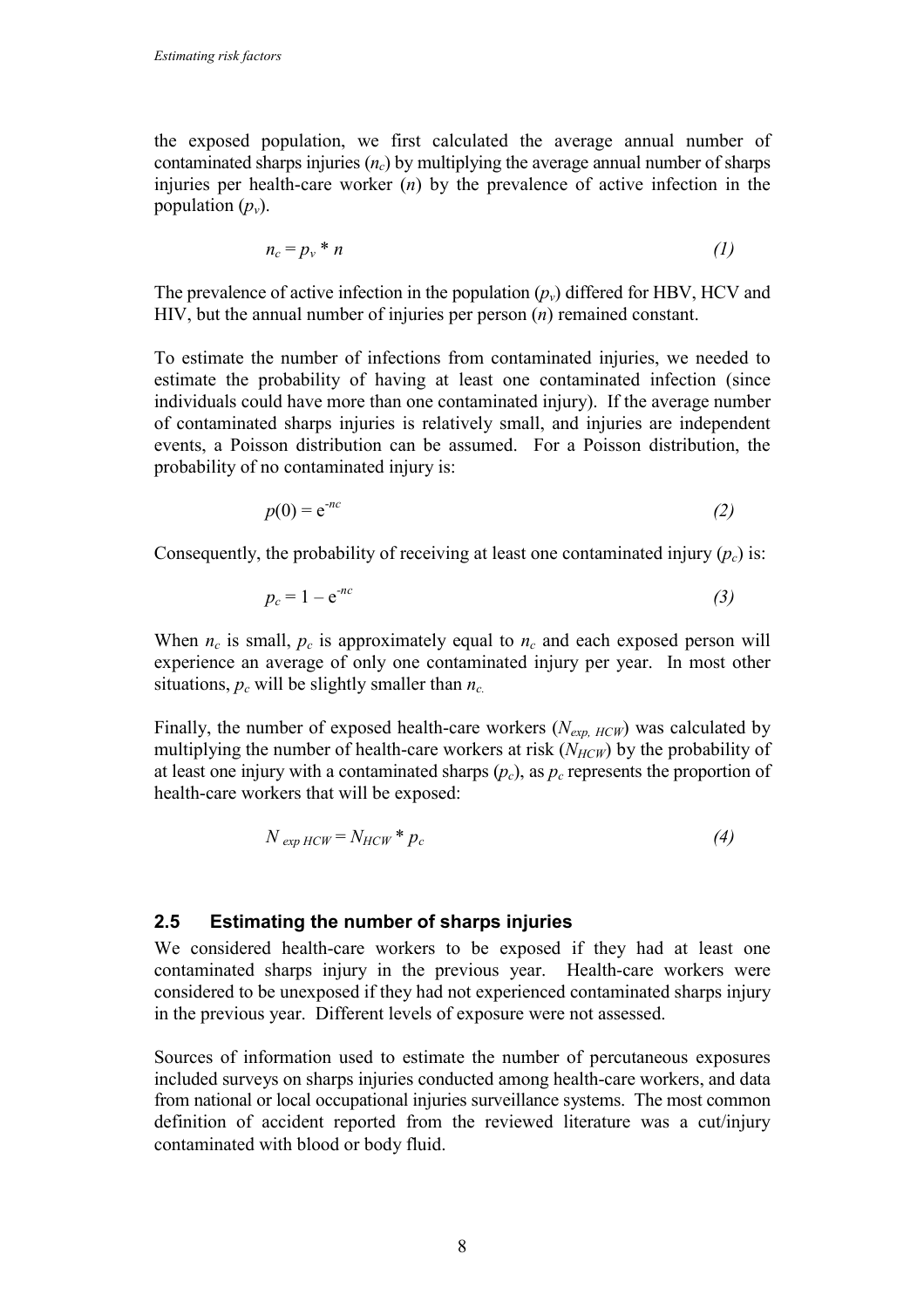We conducted an electronic literature search in MEDLINE and the WHO regional libraries, including AIM (African Index Medicus), IMEMR (Index Medicus for the Eastern Mediterranean Region), IMSEAR (Index Medicus for the South-East Asian Region) and LILACS (Latin American and Caribbean Information System of Health Science for the PAHO). Searches used the MeSH terms "viral infection", "hepatitis", "hepatitis B virus", "hepatitis infection", "hepatitis C", "AIDS virus", "HIV", combined with "needle-stick injury", "percutaneous exposure", "occupational exposure", "occupational disease", "health-care worker", "health-care personnel", "employee health" and "accident prevention". We limited the search to articles that primarily studied human subjects, were published between 1985–2001, and included a full text or an abstract in English, French, Spanish, Portuguese, Italian or German. We checked the reference list of identified articles and reviews to identify other relevant articles.

After combining search results and eliminating duplicates, the search yielded over 700 references. We retrieved for review articles published in peer-reviewed scientific journals that reported observational studies of health-care workers exposed to sharps injuries during the course of their occupation, or that reported retrospective or prospective analyses of occupational exposures, or literature reviews that addressed the subject. In addition, we reviewed surveys of injection safety since 2000 that used WHO standardized assessment tools (WHO, 2000a, 2001b). To obtain an annual estimate (where applicable), data on the number of needle-stick or sharps injuries were entered into a database after processing. We excluded studies that did not report the data in the required format, or that reported the data in a format that could not be converted. For example, when an average incidence for all healthcare workers was not presented and could not be calculated; or the total number of injuries was reported, but the baseline population was not provided; or no quantified results were provided.

There were major differences in the reported incidence of sharps injuries within and between regions (Table 5). Therefore, we averaged survey results for each region, and applied the average value to all age and gender categories for the region. The sources of information used to generate the estimates, as well as the regional estimates obtained, are shown in Table 5. Estimates for the two African subregions (Afr D and Afr E) were pooled because of assumed similarities in practice, and no systematic differences in socioeconomic conditions. No quantitative data were available for the Amr D region, and estimates for this region were therefore extrapolated from Amr B, assuming similarities in practices and socioeconomic conditions.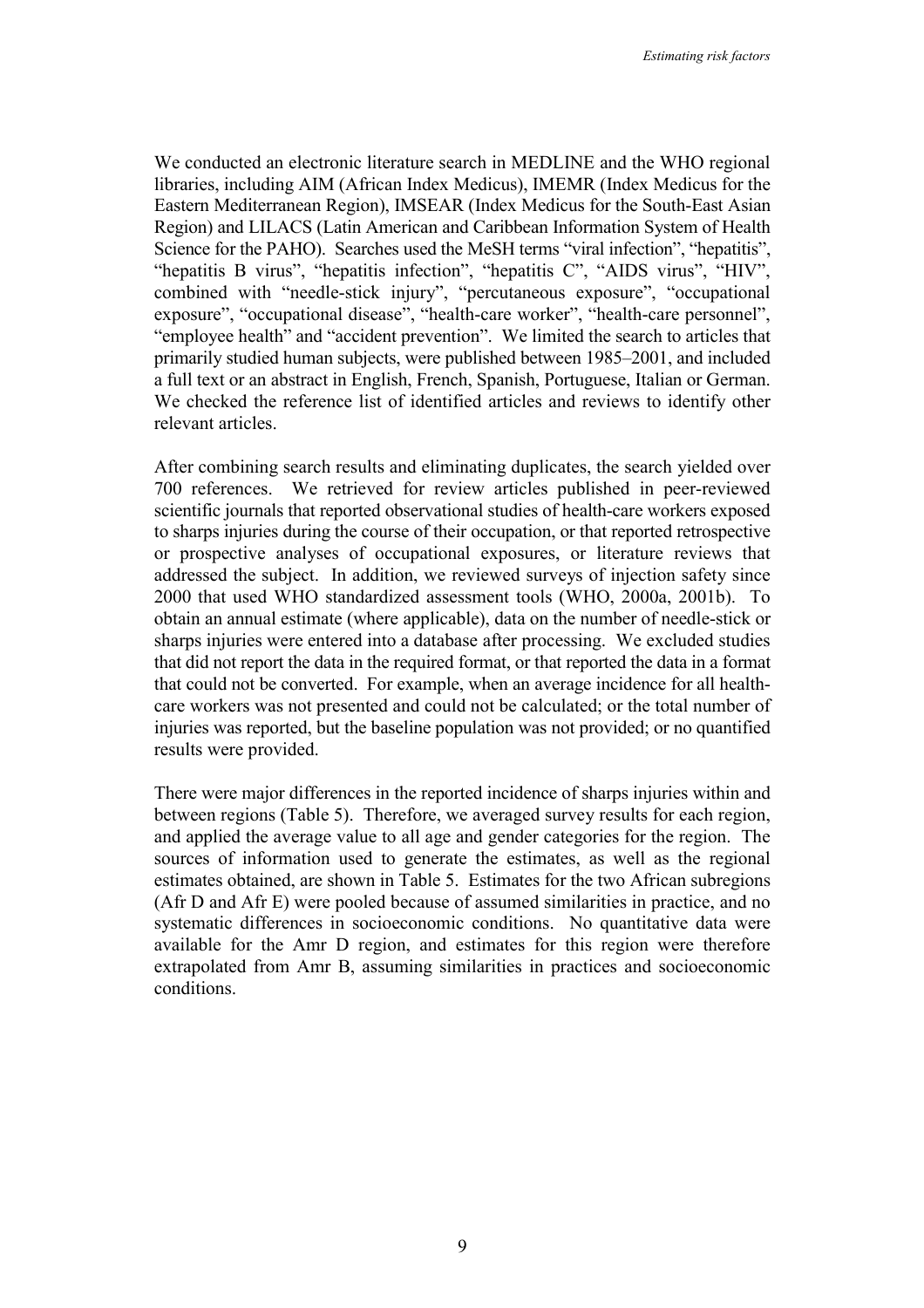#### **Table 5**Annual incidence of sharps injuries

|                                                                                                                          |                                                   |                           |                  |                                                                   |                            |                               | <b>Region</b>                                 |                                                                                                                                           |                          |                    |                        |               |                                                         |                        |
|--------------------------------------------------------------------------------------------------------------------------|---------------------------------------------------|---------------------------|------------------|-------------------------------------------------------------------|----------------------------|-------------------------------|-----------------------------------------------|-------------------------------------------------------------------------------------------------------------------------------------------|--------------------------|--------------------|------------------------|---------------|---------------------------------------------------------|------------------------|
| <b>Comments</b>                                                                                                          | Afr D <sup>a</sup>                                | Afr $E^a$                 | Amr A            | Amr B                                                             | Amr D                      | Emr B                         | Emr D                                         | Eur A                                                                                                                                     | Eur $B^a$                | Eur C <sup>a</sup> | Sear B                 | Sear D        | Wpr A                                                   | Wpr B                  |
| Mean number of<br>sharps injuries per<br>health-care worker<br>per year                                                  | 2.10                                              | 2.10                      | 0.18             | 2.53                                                              | 2.53                       | 1.06                          | 4.68                                          | 0.64                                                                                                                                      | 0.93                     | 0.93               | 2.08                   | 2.27          | 0.74                                                    | 1.30                   |
| Countries for which<br>sharps injuries<br>surveys or review of Nigeria <sup>3</sup><br>surveillance systems<br>were used |                                                   | South Africa <sup>4</sup> | USA <sup>6</sup> | Brazil <sup>7</sup><br>Chile <sup>8</sup><br>Jamaica <sup>9</sup> | Extrapolated<br>from AMR B | Saudi<br>Arabia <sup>10</sup> | Egypt <sup>11</sup><br>Pakistan <sup>12</sup> | Denmark <sup>13</sup><br>France <sup>14</sup><br>$Greeze^{15}$<br>Spain <sup>16,17</sup><br>Switzerland <sup>18</sup><br>UK <sup>19</sup> | $NA^b$                   | <b>NA</b>          | Thailand <sup>21</sup> | <b>NA</b>     | Australia <sup>23</sup><br>New<br>Zealand <sup>24</sup> | China <sup>25</sup>    |
| Countries for which<br>rapid assessment<br>surveys were used                                                             | <b>NA</b>                                         | Tanzania <sup>5</sup>     | <b>NA</b>        | <b>NA</b>                                                         | <b>NA</b>                  | <b>NA</b>                     | <b>NA</b>                                     | <b>NA</b>                                                                                                                                 | Uzbekistan <sup>20</sup> | <b>NA</b>          | <b>NA</b>              | India $^{22}$ | <b>NA</b>                                               | Mongolia <sup>26</sup> |
| Countries for which<br>tool C surveys <sup>1,2</sup><br>were used                                                        | <b>Burkina</b><br>Faso<br>Chad<br>Gambia<br>Niger | Ethiopia                  | <b>NA</b>        | <b>NA</b>                                                         | <b>NA</b>                  | Syria                         | Egypt<br>Morocco                              | <b>NA</b>                                                                                                                                 | Kyrgystan                | Moldova            | <b>NA</b>              | <b>NA</b>     | <b>NA</b>                                               | <b>NA</b>              |

 $^{\rm a}$ Pooled for analysis of the two regions;  $^{\rm b}$ NA = not available;  $^{\rm 1}$ WHO (2001b);  $^{\rm 2}$ J. Fitzner, unpublished data, 2001;  $^{\rm 3}$ Adegboye et al. (1994);  $^{\rm 4}$ Karstaedt & Pantanowitz (2001);  $^{\rm 5}$ Gu et al. (1997); <sup>6</sup> J. Jagger, unpublished data, 2002; <sup>7</sup>Costa et al. (1997); <sup>8</sup>Wolff & Hildalgo (1992); <sup>9</sup>Figueroa et al. (1994); <sup>10</sup>al-Turki & Abu-Gad (2000); <sup>11</sup>M. Talaat, unpublished data, 2001;  $^{12}$ Mujeeb, Khatri & Khanani (1998);  $^{13}$ Nelsing et al. (1993); <sup>14</sup>Abiteboul et al. (1992); <sup>15</sup>Pournaras et al. (1999); <sup>16</sup>Failde et al. (1998); <sup>17</sup>Benitez et al. (1999); <sup>18</sup>Luthi et al. (1998); <sup>19</sup>Williams et al. (1993); <sup>20</sup>R. Kammerlander & J. P. Stamm, unpublished data, 2001; <sup>21</sup>Danchaivijitr et al. (1995); <sup>22</sup>S. Vishnu-Priva & C. Lee, unpublished data, 2001; <sup>23</sup>McCall et al. (1999); <sup>24</sup>Lum et al. (1997); <sup>25</sup>Guo et al. (1999); <sup>26</sup> S. Logez, unpublished data, 2001.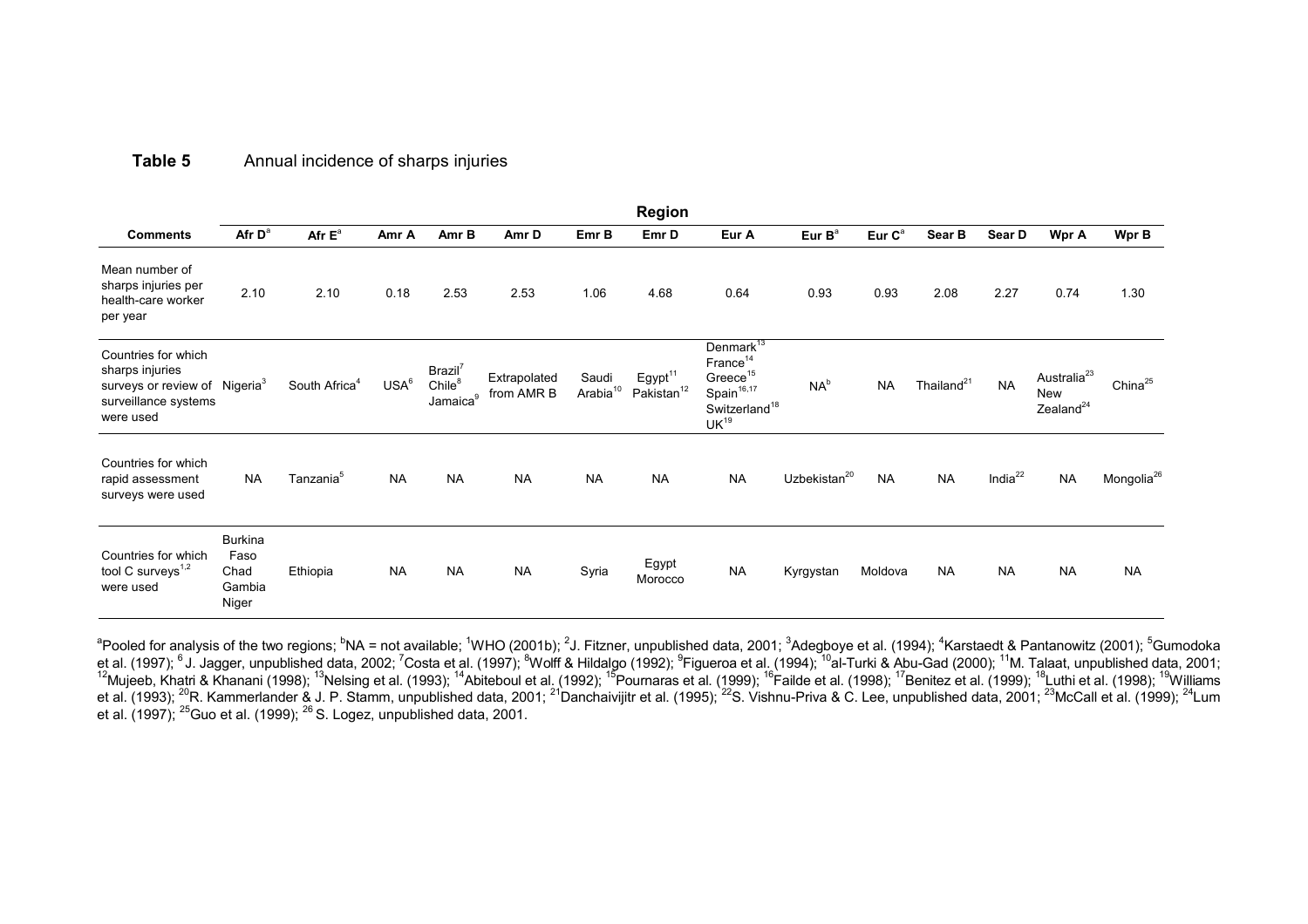The annual incidence of sharps injuries in the A countries of the regions are the lowest (0.18, 0.64 and 0.74 per person per year, respectively for Amr, Eur and Wpr). In the USA, special efforts to raise awareness and to promote the safety of healthcare workers, including early adoption of policies, have been undertaken for more than a decade. Universal precautions (CDC, 1987) were formulated and regulations, including the Bloodborne Pathogens Standard (OSHA, 1991), were issued. The large number of injuries in Emr D is in line with the large number of injections (Hauri et al., 2003), since the more frequent use of injections means that more people handle needles, thereby increasing the risk of injuries. The estimated annual incidence of sharps injuries was relatively low for Eur B and Eur C. For three reasons, these incidences may have been underestimated: data for Eur B and Eur C were based on three surveys with a limited sample size; the frequency of injections per capita in Eur B and Eur C is one of the highest in the world (Hauri et al., 2003); and sharps wastecollection practices are commonly unsafe in Eur B and Eur C (WHO, 1999; R. Kammerlander & J.P. Stamm, unpublished data, 2001).

The percentages of the regional populations that were covered by studies on sharps injuries are given in Table 6. To estimate the percent coverage for a region, we divided the sum of all the country populations in a region for which coverage data were available by the total population for the region. For example, the region Amr A is composed of Canada, Cuba and the United States of America. However, data were only available for the United States of America, which makes up 87% of the population of the Amr A region. Consequently, the coverage for the Amr A region is given as 87% in Table 6.

| <b>Region</b>         | <b>Proportion of population studied</b><br>$(\%)$ |
|-----------------------|---------------------------------------------------|
| Afr D                 | 49                                                |
| Afr E                 | 43                                                |
| Total Afr $D +$ Afr E | 48                                                |
| Amr A                 | 87                                                |
| Amr B                 | 44                                                |
| Amr D                 | 0                                                 |
| Emr B                 | 27                                                |
| Emr D                 | 68                                                |
| Eur A                 | 44                                                |
| Eur B                 | 13                                                |
| Eur C                 | 2                                                 |
| Sear B                | 21                                                |
| Sear D                | 82                                                |
| Total Sear B + Sear D | 70                                                |
| Wpr A                 | 15                                                |
| Wpr B                 | 84                                                |

#### **Table 6** Country populations covered by injury studies

In addition to the best estimates obtained as described above, we generated lower and upper estimates, as the compiled surveys contained a number of potential biases. For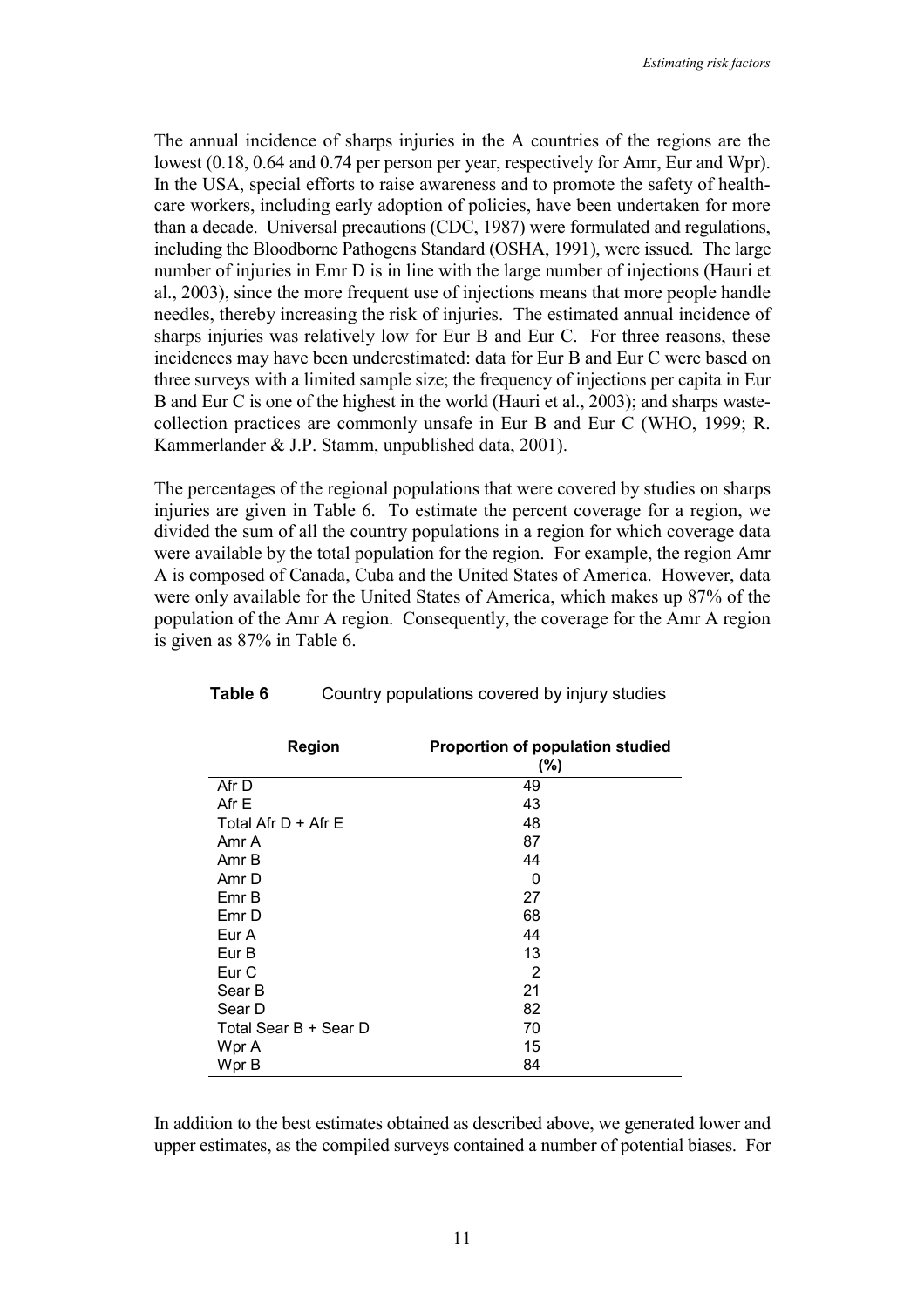example, the available studies and surveys focused mainly on hospital settings, and other health-care settings were not well represented. Also, most of the reviewed studies estimated the incidence of sharps injuries retrospectively, on the basis of selfreports by health-care workers. The quality of these estimates may have been affected by a number of factors, including data collection procedures (interviews or anonymous mailed questionnaire), sample size, response rate and recall period. As the studies did not generally provide confidence intervals, we evaluated them from the average deviation of the coverage rates for all the regions shown in Table 6. We therefore estimated the lower and upper bounds to be  $\pm 65\%$  of the best coverage estimate reported by a study. Using Equation 4, this allowed us to obtain the annual numbers (Table 7) and proportions (Table 8) of health-care workers exposed to an injury with a sharp object contaminated with HCV, HBV or HIV.

| Table 7 | Health-care workers exposed to at least one percutaneous injury with |
|---------|----------------------------------------------------------------------|
|         | a sharp object contaminated with HBV, HCV and HIV                    |

| Region           | Health-care workers exposed annually |                     |                     |  |  |  |
|------------------|--------------------------------------|---------------------|---------------------|--|--|--|
|                  |                                      | $(M)^a$             |                     |  |  |  |
|                  | <b>HCV</b>                           | <b>HBV</b>          | HIV                 |  |  |  |
| Afr D            | 33 000                               | 131 000             | 33 000              |  |  |  |
|                  | $(12000 - 53000)$                    | $(5000 - 20100)$    | $(5900 - 144000)$   |  |  |  |
| Afr E            | 57 000                               | 223 000             | 194 000             |  |  |  |
|                  | $(20000 - 92000)$                    | $(8400 - 34000)$    | $(37000 - 652000)$  |  |  |  |
| Amr A            | 22 000                               | 7 100               | 8 0 0 0             |  |  |  |
|                  | $(14000 - 31000)$                    | $(4300 - 1000)$     | $(2500 - 33000)$    |  |  |  |
| Amr B            | 57 000                               | 61 000              | 23 000              |  |  |  |
|                  | $(20000 - 93000)$                    | $(22000 - 9900)$    | $(4 100 - 109 000)$ |  |  |  |
| Amr D            | 10 000                               | 8700                | 4 500               |  |  |  |
|                  | $(3700 - 17000)$                     | $(3100 - 14000)$    | $(800 - 21000)$     |  |  |  |
| Emr B            | 18 000                               | 43 000              | 170                 |  |  |  |
|                  | $(6300 - 29000)$                     | $(15000 - 7000)$    | $(30 - 840)$        |  |  |  |
| Emr D            | 178 000                              | 143 000             | 2 2 0 0             |  |  |  |
|                  | (68 000-272 000)                     | (53 000-222 000)    | $(380 - 11000)$     |  |  |  |
| Eur A            | 16 000                               | 43 000              | 9400                |  |  |  |
|                  | $(5700 - 27000)$                     | $(15000 - 71000)$   | $(1700 - 4600)$     |  |  |  |
| Eur B            | 39 000                               | 113 000             | 420                 |  |  |  |
|                  | $(14000 - 64000)$                    | (40 000-183 000)    | $(70 - 2000)$       |  |  |  |
| Eur <sub>C</sub> | 94 000                               | 148 000             | 12 500              |  |  |  |
|                  | $(3300 - 15600)$                     | (52 000-241 000)    | $(2000 - 61000)$    |  |  |  |
| Sear B           | 28 000                               | 83 000              | 5 600               |  |  |  |
|                  | $(10000 - 4600)$                     | $(31000 - 13000)$   | $(1000 - 27000)$    |  |  |  |
| Sear D           | 57 000                               | 109 000             | 23 000              |  |  |  |
|                  | $(20000 - 93000)$                    | $(39000 - 75000)$   | $(4000 - 10700)$    |  |  |  |
| Wpr A            | 47 000                               | 34 000              | 670                 |  |  |  |
|                  | $(17000 - 77000)$                    | $(12000 - 5600)$    | $(120 - 3000)$      |  |  |  |
| Wpr B            | 269 000                              | 953 000             | 10 400              |  |  |  |
|                  | (96 000-439 000)                     | (350 000-1 498 000) | $(1800 - 51000)$    |  |  |  |
| <b>Totals</b>    | 926000                               | 2 100 000           | 327 000             |  |  |  |
|                  | $(340000 - 149000)$                  | (770 000-3 300 000) | (61 000-1 300 000)  |  |  |  |

<sup>a</sup> Corresponding lower and upper estimates are given in parentheses.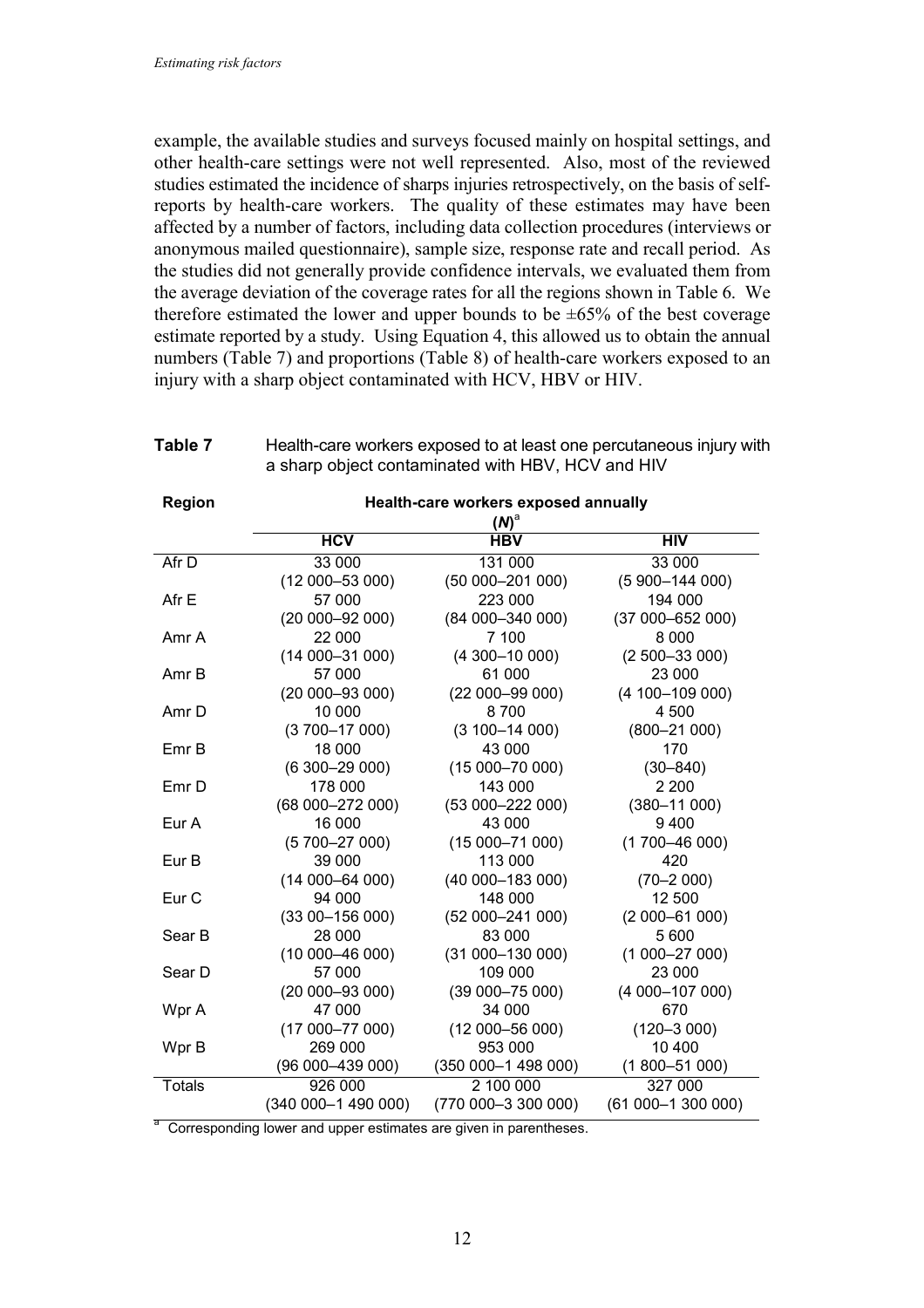| Region       | Proportion of exposed health-care workers per year <sup>®</sup> |                 |                  |  |  |  |
|--------------|-----------------------------------------------------------------|-----------------|------------------|--|--|--|
|              | (%)                                                             |                 |                  |  |  |  |
|              | <b>HCV</b>                                                      | <b>HBV</b>      | HIV              |  |  |  |
| Afr D        | $\overline{5.4}$                                                | 21              | $\overline{5.4}$ |  |  |  |
|              | $(1.9 - 8.7)$                                                   | $(8.1 - 32.9)$  | $(1.0 - 23)$     |  |  |  |
| Afr E        | 5.6                                                             | 22              | 19               |  |  |  |
|              | $(2.0 - 9.1)$                                                   | $(8.3 - 34)$    | $(3.7 - 65)$     |  |  |  |
| Amr A        | 0.3                                                             | 0.09            | 0.1              |  |  |  |
|              | $(0.2 - 0.4)$                                                   | $(0.06 - 0.13)$ | $(0.03 - 0.4)$   |  |  |  |
| Amr B        | 3.7                                                             | 4.0             | 1.5              |  |  |  |
|              | $(1.3 - 6.1)$                                                   | $(1.4 - 6.5)$   | $(0.3 - 7.1)$    |  |  |  |
| Amr D        | 5.9                                                             | 5.0             | 2.5              |  |  |  |
|              | $(2.1 - 9.5)$                                                   | $(1.8 - 8.0)$   | $(0.5 - 12)$     |  |  |  |
| Emr B        | 2.4                                                             | 5.9             | 0.02             |  |  |  |
|              | $(0.8 - 3.9)$                                                   | $(2.1 - 9.5)$   | $(0.004 - 0.1)$  |  |  |  |
| Emr D        | 23                                                              | 18              | 0.3              |  |  |  |
|              | $(8.7 - 34.7)$                                                  | $(6.8 - 28)$    | $(0.03 - 1.4)$   |  |  |  |
| Eur A        | 0.3                                                             | 0.7             | 0.2              |  |  |  |
|              | $(0.1 - 0.5)$                                                   | $(0.3 - 1.2)$   | $(0.003 - 0.8)$  |  |  |  |
| Eur B        | 1.7                                                             | 5.0             | 0.02             |  |  |  |
|              | $(0.6 - 2.8)$                                                   | $(1.8 - 8.1)$   | $(0.003 - 0.09)$ |  |  |  |
| Eur C        | 2.2                                                             | 3.5             | 0.3              |  |  |  |
|              | $(0.8 - 3.7)$                                                   | $(1.2 - 5.7)$   | $(0.1 - 1.4)$    |  |  |  |
| Sear B       | 5.8                                                             | 17              | 1.2              |  |  |  |
|              | $(2.1 - 9.4)$                                                   | $(6.3 - 27)$    | $(0.2 - 5.5)$    |  |  |  |
| Sear D       | 4.1                                                             | 7.8             | 1.6              |  |  |  |
|              | $(1.5 - 6.7)$                                                   | $(2.8 - 13)$    | $(0.3 - 7.6)$    |  |  |  |
| Wpr A        | 2.0                                                             | 1.5             | 0.03             |  |  |  |
|              | $(0.7 - 3.3)$                                                   | $(0.5 - 2.4)$   | $(0.005 - 0.1)$  |  |  |  |
| Wpr B        | 4.0                                                             | 14.3            | 0.16             |  |  |  |
|              | $(1.4 - 6.6)$                                                   | $(5.2 - 22.4)$  | $(0.03 - 0.8)$   |  |  |  |
| Mean values: | 2.6                                                             | 5.9             | 0.9              |  |  |  |
|              | $(1.0 - 4.2)$                                                   | $(2.2 - 9.3)$   | $(0.3 - 1.4)$    |  |  |  |

#### **Table 8** Proportions of health-care workers exposed to contaminated sharps injuries per year

<sup>a</sup> Corresponding lower and upper estimates are given in parentheses.

Worldwide, it was estimated that more than three million health-care workers will be exposed to a sharp object contaminated with HCV, HBV or HIV every year. This corresponds to almost one health-care worker out of ten.

## **2.6 Estimating hepatitis B vaccine coverage among health-care workers**

Regional estimates of hepatitis B vaccine coverage among health-care workers were needed to calculate the proportion of health-care workers susceptible to HBV infection. We searched MEDLINE and the WHO regional libraries AIM, IMEMR, IMSEAR and LILACS to collect information on immunization coverage among health-care workers. Additional sources of information were obtained by reviewing references cited in studies of sharps injuries. We calculated regional estimates of the hepatitis B vaccine coverage among health-care workers by averaging the estimates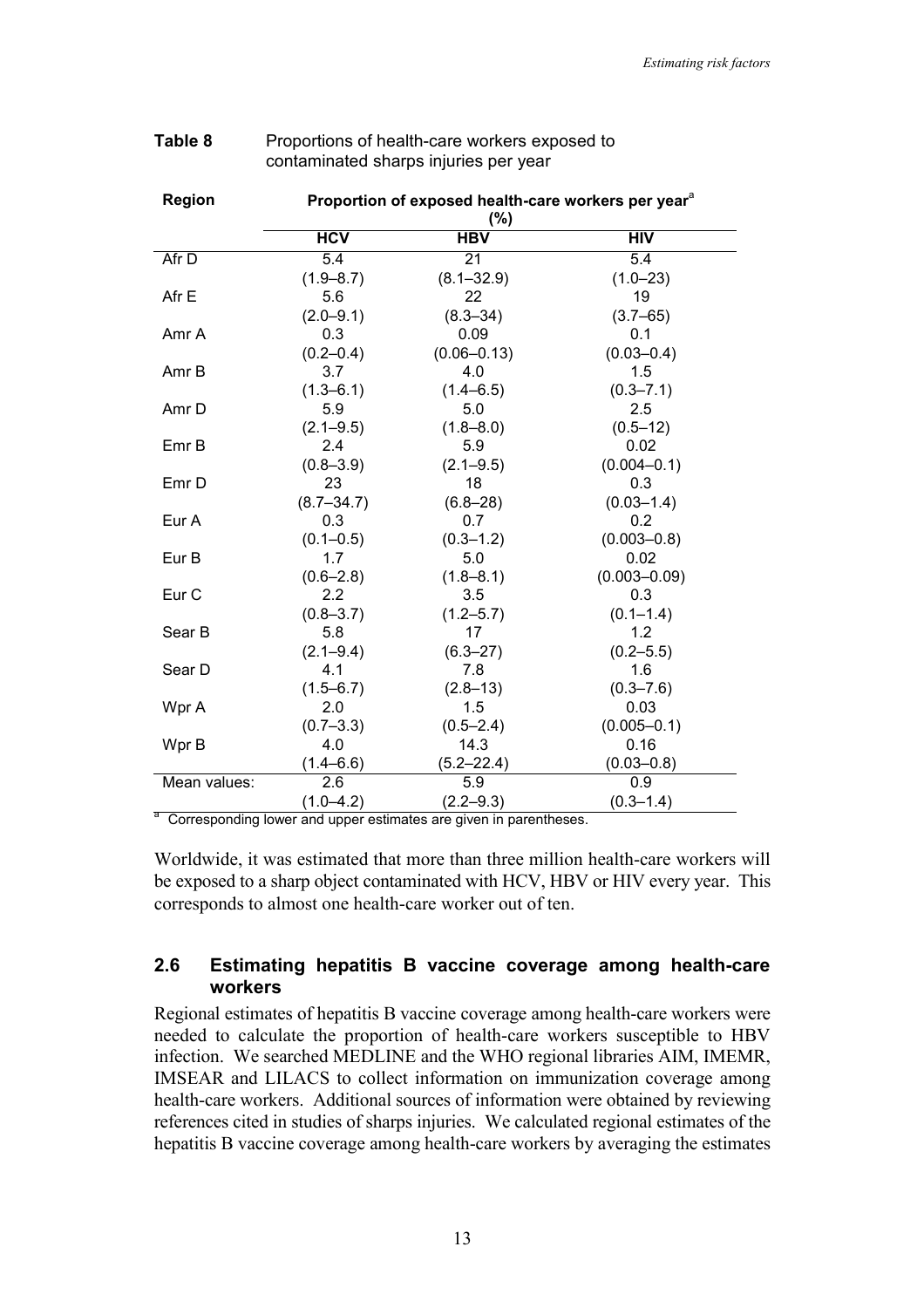available from the countries in the region, and then applying the estimate to all age and gender categories (Table 9). The susceptibility rate of health-care workers to HBV in the first age group was assumed to be the same as in the general population. In the absence of data, we extrapolated estimates for Eur B, Eur C, Sear B and Wpr B from Amr B and Emr D. Estimates of the Afr region were extrapolated to Sear D on the basis of comparable immunization coverage among children (WHO Expanded Programme on Immunization, unpublished data).

## **2.7 Prevalence of infection with HBV, HCV and HIV in the general population**

We obtained country-specific estimates of the proportion of the population infected with HBV, HCV and HIV  $(P_v)$  from the WHO programmes on immunization against hepatitis B (WHO, Vaccines and Biologicals Department, unpublished data, 1996) and hepatitis C (WHO, Communicable Disease Surveillance and Response, unpublished data, 2001), and from the Joint United Nations Programme of HIV/AIDS (UNAIDS, 2000; 2001).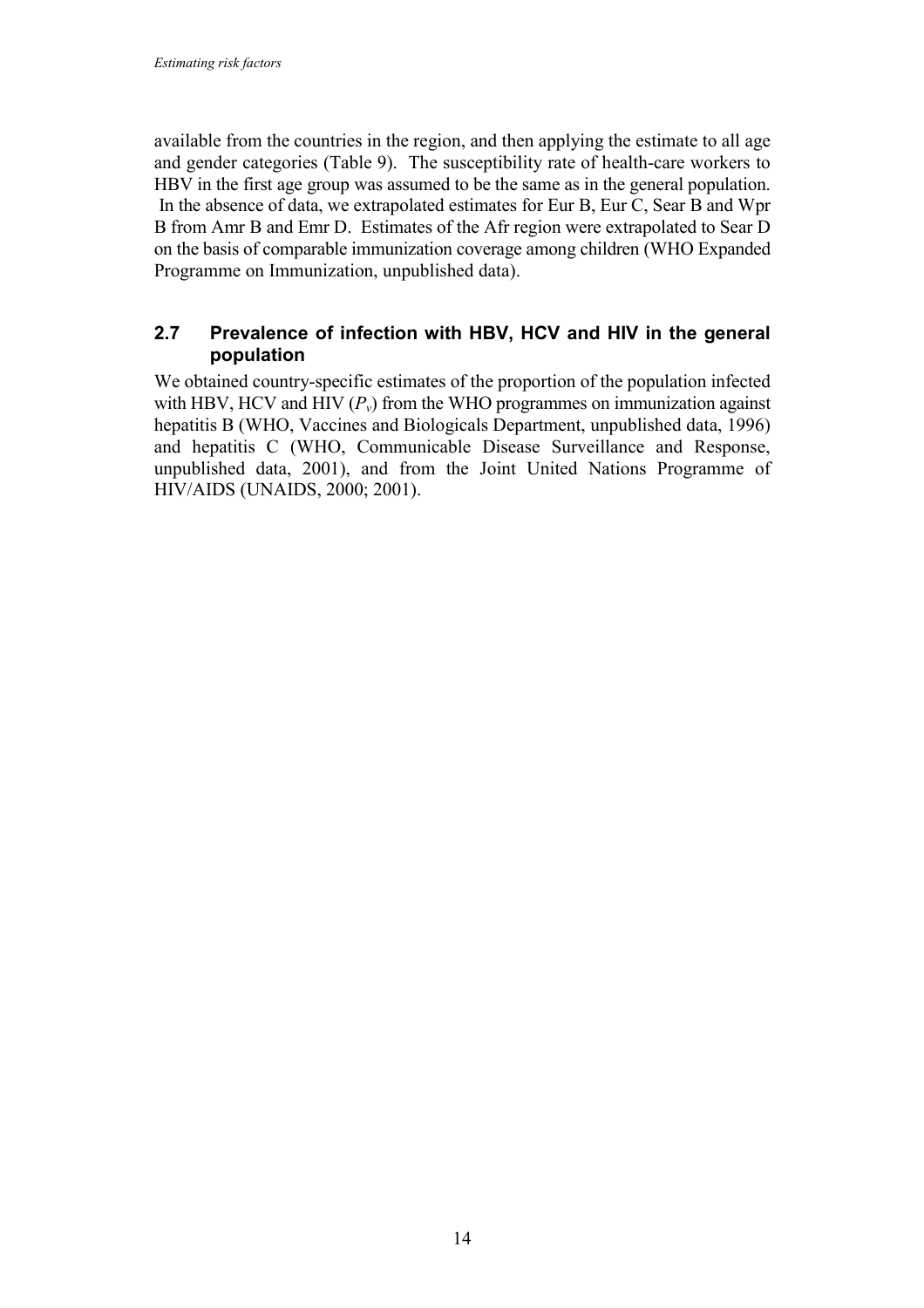#### **Table 9**Hepatitis B vaccine coverage among health-care workers

|                                                             | Afr D                        | Afr E                           | Amr A                    | Amr B                                       | Amr D                           | Emr B                                                                   | Emr D                        | Eur A                                                                                               | Eur B                      | Eur C                              | Sear B                          | Sear D                          | Wpr A                                                          | Wpr B                           |
|-------------------------------------------------------------|------------------------------|---------------------------------|--------------------------|---------------------------------------------|---------------------------------|-------------------------------------------------------------------------|------------------------------|-----------------------------------------------------------------------------------------------------|----------------------------|------------------------------------|---------------------------------|---------------------------------|----------------------------------------------------------------|---------------------------------|
| Mean immunization<br>rate of health-care<br>workers for HBV | 18%                          | 18%                             | 67%                      | 39%                                         | 39%                             | 39%                                                                     | 39%                          | 71%                                                                                                 | 29%                        | 29%                                | 39%                             | 18%                             | 77%                                                            | 39%                             |
| Source of data                                              | Immuniz-<br>ation<br>surveys | Extrapol-<br>ated from<br>AFR D | Estimated<br>from survey | Immuni-<br>zation<br>surveys                | Extrapol-<br>ated from<br>AMR B | Immuniz-<br>ation<br>surveys                                            | Immun-<br>ization<br>surveys | Immuniz-<br>ations,<br>surveys;<br>review of<br>sharps<br>incidents                                 | Tool C<br>(draft)          | Extrapol-<br>ated<br>from Eur<br>B | Extrapol-<br>ated from<br>AMR B | Extrapol-<br>ated from<br>AFR D | Immuni-<br>zation<br>surveys                                   | Extrapol-<br>ated from<br>AMR B |
| Countries for which<br>immunization rate<br>was available   | Nigeria $1,2$                | <b>NA</b>                       | USA <sup>3</sup>         | Brazil <sup>4</sup><br>Jamaica <sup>5</sup> | <b>NA</b>                       | Saudi<br>Arabia $6,7$<br>Egypt <sup>8</sup><br>Pakistan <sup>9,10</sup> | <b>NA</b>                    | Czech<br>Republic <sup>11</sup><br>Denmark <sup>12</sup><br>Italy <sup>13</sup> UK <sup>14-16</sup> | Roma-<br>nia <sup>17</sup> | <b>NA</b>                          | <b>NA</b>                       | <b>NA</b>                       | Australia <sup>18</sup><br><b>New</b><br>Zealand <sup>19</sup> | <b>NA</b>                       |

 $^{\rm a}$ NA= not available;  $^{\rm 1}$ Omokhodion (1998);  $^{\rm 2}$ Olubuyde et al. (1997);  $^{\rm 3}$ Mahoney et al. (1997);  $^{\rm 4}$ Costa et al. (1997);  $^{\rm 5}$ Figueroa et al. (1994);  $^{\rm 6}$ Shanks & al-Kalai (1995);  $^{\rm 7}$ al unpublished data, 2001); <sup>9</sup>Nasir et al. (2000); <sup>10</sup>Mujeeb et al. (1998); <sup>11</sup>Helcl et al. (2000); <sup>12</sup>Nelsing et al. (1993); <sup>13</sup>Stroffolini et al. (1998); <sup>14</sup>Alzahrani et al. (2000); <sup>15</sup>Gyawali et al. (1998); <sup>16</sup>Will et al. (1993); <sup>17</sup>C. Dentinger, unpublished data, 2001); <sup>18</sup>McCall et al. (1999); <sup>19</sup>Lum et al. (1997).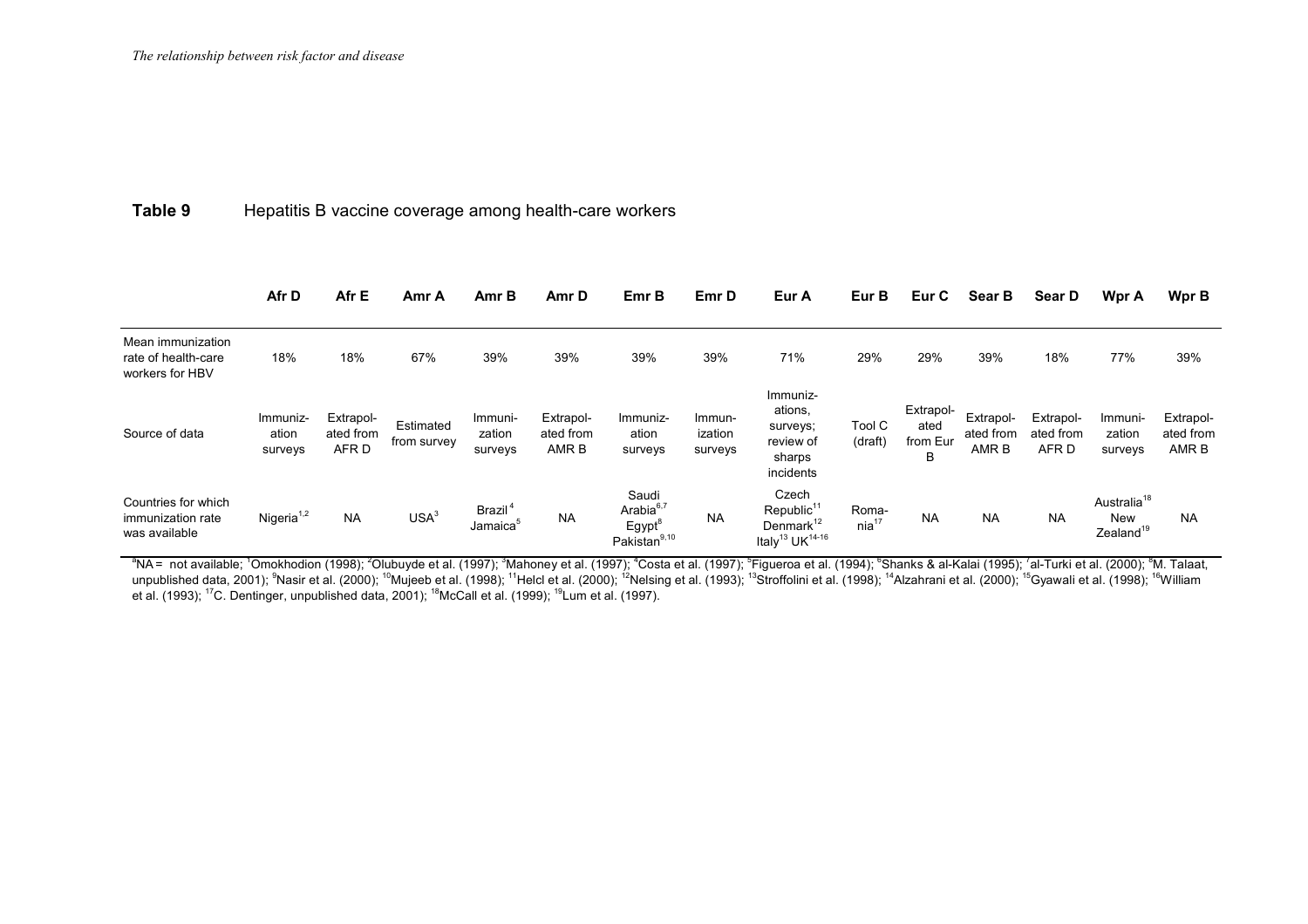## **3. The relationship between risk factor and disease**

#### **3.1 Model**

Using Equation 5, we modelled the incidence of HBV, HCV and HIV infections from sharps injuries among health-care workers, by calculating the probability that a health-care worker would be exposed at least once. The equation relates the probability of at least one "success" (infection of a health-care worker, in our case), to the number of events needed for an infection to occur, *n*, and the probability, *p*, that an event will occur (Snedecor & Cochran, 1989). Equation 5 has also been used to model the incidence of communicable disease.

$$
P_{\text{(at least one infection)}} = 1 - (1 - p)^n \tag{5}
$$

In our model, *p* represents the probability of all events that need to occur jointly for an injury with a contaminated sharp object to result in an infection. This probability is based on the multiplication of a series of probabilities of independent events:

$$
p = p_v * p_t * p_s \tag{6}
$$

where:

 $p_{\nu}$  is the prevalence of active infection in the patient population. The greater the prevalence, the greater the probability that the injuring sharp will be contaminated with bloodborne pathogens;

 $p_t$  is the probability of infection following percutaneous exposure with a sharp that had been used on an infected source patient;

 $p_s$  is the proportion of the population of health-care workers susceptible to infection (in most cases, 1 – prevalence).

Probability, *p*, is based on the assumption that the risk of infection increases in proportion to the number of infectious individuals in the population. As a result, the incidence of infection caused by sharps injuries,  $I_n$ , can be expressed as:<sup>1</sup>

$$
I_n = 1 - (1 - p_s * p_t * p_v)^n \tag{7}
$$

The fraction of all infections in health-care workers that can be attributed to occupational exposure to sharps can then be estimated as follows:

$$
AF_{(HCW)} = \frac{N_{n(HCW)}}{N_{n(HCW)} + N_{b(HCW)}} = \frac{I_{n(HCW)}}{I_{n(HCW)} + I_{b(HCW)}} \tag{8}
$$

where:

l.

*AF (HCW)* is the attributable fraction among health-care workers;

<sup>1</sup> This equation can be applied to a population group provided that the probability,  $p$ , remains relatively low, which was the case for all groups considered in this analysis.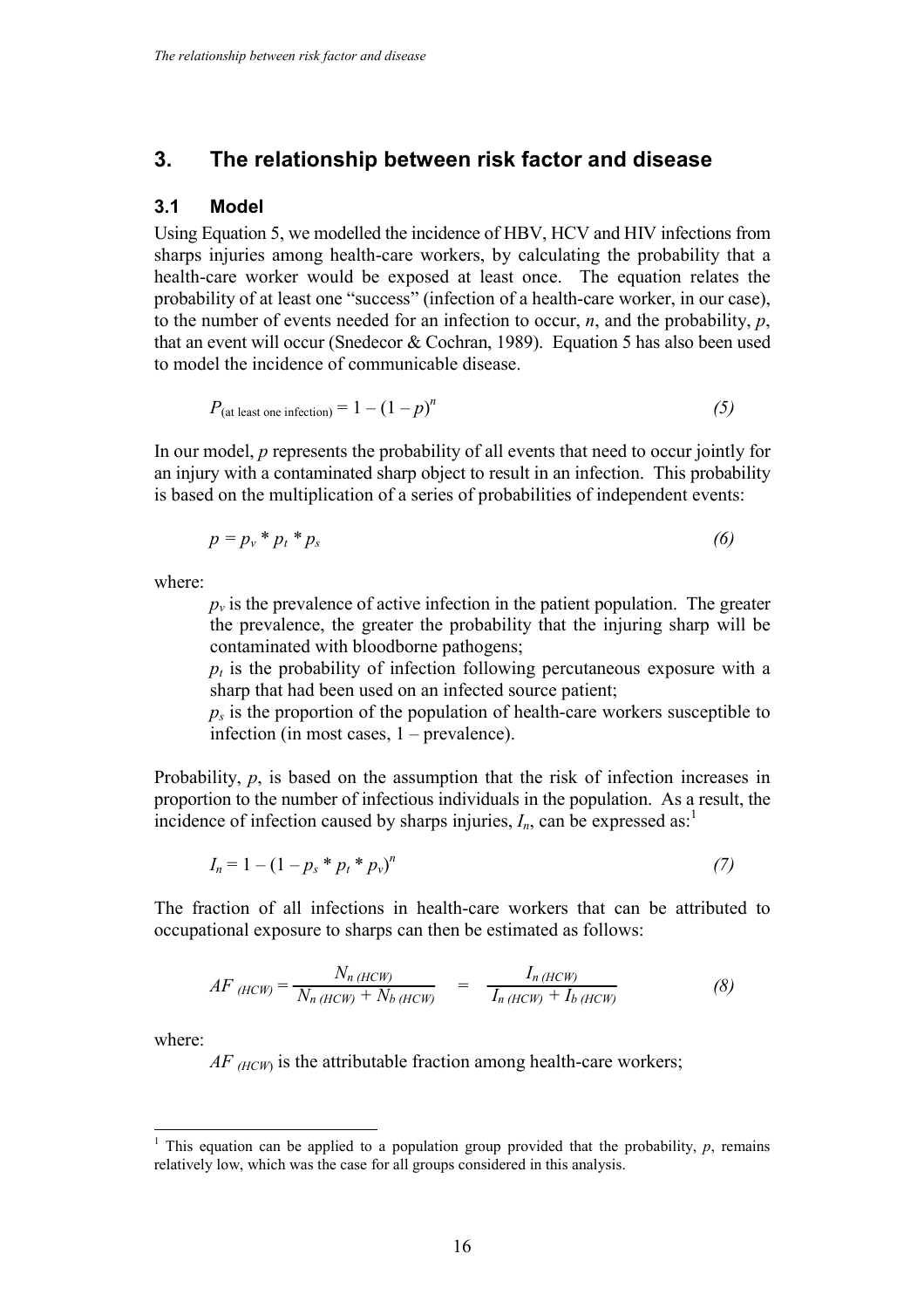$N_{n(HCW)}$  is the number of infections due to sharps injuries among health-care workers;

 $N_{b(HCW)}$  is the number of baseline infections among health-care workers;  $I_{n(HCW)}$  is the incidence of infection due to sharps injuries among health-care workers;

 $I_{b(HCW)}$  is the baseline incidence among health-care workers.

The number of infections due to sharps injuries  $(N_{n(HCW)})$  is simply the product of the incidence of disease due to sharps injuries, and the total number of health-care workers at risk of a sharps injury*.* The baseline incidence among health-care workers (i.e. infections not due to occupational exposure),  $I_{b(HCW)}$  is equal to the incidence of the disease among susceptibles in the general population,  $I_{bs(GP)}$ , multiplied by the proportion of health-care workers susceptible to the disease,  $p_s$ .

 $I_{b(HCW)} = I_{bs(GP)} * p_s$  (9)

Based upon estimates of the risk of infection following exposure to a contaminated sharp in a health-care setting, we assumed the probability of transmission,  $p_t = 0.018$ for HCV (CDC, 1997a) and 0.003 for HIV (Cardo et al*.*, 1997). For HBV, we assumed  $p_t = 0.18$ , calculated as an average of the 0.06 estimated for source patients hepatitis B e-antigen (HBeAg)-negative, and the 0.3 for source patients HBeAgpositive (Seeff et al*.*, 1978). The transmission potential may vary according to the delay between the contamination of the sharp and the injury, and other parameters, such as the titre of virus in the contaminant; the type of needle used; the depth of needle penetration; the volume of blood involved; the host defence system. The estimated transmission probabilities, to some extent, accounted for these parameters.

#### **3.2. Estimating contamination rates from disease prevalences**

To estimate contamination rates for HCV and HCB, we used the disease prevalences in the general population. We would have preferred to use disease prevalences for the patient population, but at global level only general population data were available. A review of the literature has shown that there may be significant differences between general and patient populations in disease prevalence (Table 10). The prevalence data for the general population are the same as those used in Section 3.1 to calculate infection rates from sharps injuries.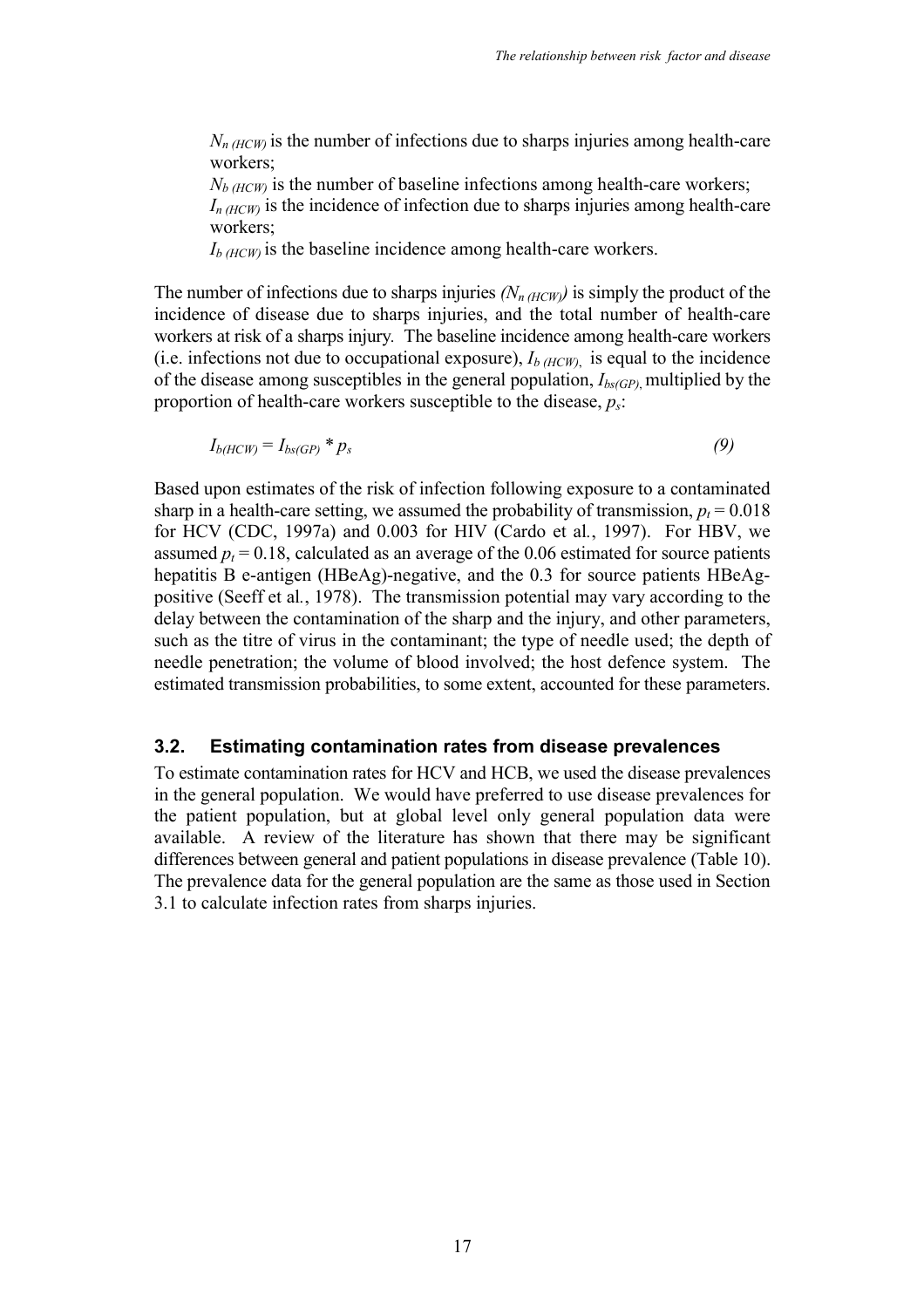| Country             |                          | HCV prevalence (%)       |                          | HBV prevalence (%)       |                          | HIV prevalence (%)       |       |                          | Origin of patient sample | Size of patient sample                                        | Reference         |                             |
|---------------------|--------------------------|--------------------------|--------------------------|--------------------------|--------------------------|--------------------------|-------|--------------------------|--------------------------|---------------------------------------------------------------|-------------------|-----------------------------|
|                     | Hospa                    | GPb                      | Ratio <sup>c</sup>       | Hosp                     | GP                       | Ratio                    | Hosp  | GP                       | Ratio                    |                                                               |                   |                             |
| Algeria             | 0.19                     | 0.20                     | 1.00                     | 1.60                     | 5.00                     | 0.30                     |       |                          |                          | Obstetric clinic                                              | 715               | Ayed et al. (1995)          |
| Brazil              | 1.50                     | 2.60                     | 0.60                     | $\overline{\phantom{a}}$ |                          |                          |       |                          |                          | Obstetric clinic                                              | 6995              | Lima et al. (2000)          |
| Brazil              | 0.80                     | 2.60                     | 0.30                     | 0.80                     | 2.00                     | 0.80                     | 0.60  | 0.57                     | 1.10                     | Obstetric clinic                                              | 1 502;1 006;1 473 | Reiche et al. (2000)        |
| Chinad              | 12.70                    | 3.00                     | 4.20                     | 16.70                    | 12.00                    | 1.40                     | 0.80  | 0.07                     | 11.40                    | All wards                                                     | 1805              | Shiao et al. (2002)         |
| Congo               | $\overline{a}$           | $\overline{\phantom{a}}$ | $\overline{\phantom{a}}$ | 46.00                    | 12.00                    | 3.80                     |       | $\overline{\phantom{a}}$ | $\overline{\phantom{a}}$ | Gastroenterology & Internal Medicine dept                     | 139               | Ibara et al. (1991)         |
| Denmark             | 1.50                     | 0.20                     | 7.50                     | 0.85                     | 0.30                     | 2.80                     |       |                          |                          | All wards                                                     | 466               | Nelsing et al. (1995)       |
| Egypt               | 19.00                    | 18.10                    | 1.00                     | $\overline{\phantom{a}}$ | $\overline{\phantom{a}}$ |                          |       |                          |                          | Obstetric clinic                                              | 100               | Kassem et al. (2000)        |
| Greece <sup>e</sup> | 4.75                     | 1.50                     | 3.20                     | 2.66                     | 3.00                     | 0.90                     |       |                          |                          | "High risk" patients                                          | 46 901            | Koulentaki et al. (2001)    |
| Italy               | 2.36                     | 0.44                     | 5.40                     | 0.90                     | 3.00                     | 0.30                     |       |                          |                          | Dermatology dept                                              | 677               | Bongiorno et al. (2002)     |
| Italy               | 1.70                     | 0.50                     | 3.40                     | $\overline{\phantom{a}}$ | $\overline{\phantom{a}}$ | $\overline{\phantom{a}}$ |       |                          |                          | Obstetric clinic                                              | 1700              | Floreani et al. (1996)      |
| Mexico              | 0.53                     | 0.70                     | 0.80                     | 0.30                     | 1.00                     | 0.30                     |       |                          |                          | Perinatal care                                                | 1500              | Ortiz-Ibarra et al. (1996)  |
| Mongolia            | 48.00                    | 10.70                    | 4.50                     | 28.70                    | 14.00                    | 2.10                     |       |                          |                          | All wards (outpatients)                                       | 150               | Fujioka et al. (1998)       |
| Poland              | 22.30                    | 1.40                     | 15.90                    |                          |                          |                          |       |                          |                          | All wards                                                     | 980               | (Polz et al. (1995)         |
| Spain               | 1.40                     | 0.70                     | 2.00                     |                          |                          |                          |       |                          |                          | Obstetric clinic                                              | 2615              | Munoz-Almagro et al. (2002) |
| South Africa        | $\overline{a}$           | $\overline{\phantom{a}}$ |                          |                          |                          |                          | 54.00 | 19.94                    | 2.70                     | All wards                                                     | 535               | Colvin et al. (2001)        |
| Sudan               | 3.00                     | 3.20                     | 0.90                     | 26.00                    | 10.00                    | 2.60                     |       | $\overline{\phantom{a}}$ | $\overline{\phantom{a}}$ | All wards (outpatients)                                       | 651               | McCarthy et al. (1994)      |
| Tanzania            |                          |                          |                          |                          |                          |                          | 32.80 | 8.09                     | 4.10                     | All wards                                                     | 1422              | Kwesigabo et al. (1999)     |
| Uganda <sup>e</sup> |                          |                          |                          |                          |                          |                          | 58.00 | 8.30                     | 7.00                     | Suspected immunosuppressed patients                           | 8 0 0 0           | Muller et al. (1990)        |
| <b>USA</b>          | 11.70                    | 1.80                     | 6.50                     |                          |                          |                          |       |                          |                          | 3 samples: random, elective surgery,<br>gastrointestinal dept | 530               | Austin et al. (2000)        |
| <b>USA</b>          |                          |                          |                          |                          |                          |                          | 6.00  | 0.61                     | 9.80                     | Emergency dept                                                | 2 5 4 4           | Kelen et al. (1989)         |
| <b>USA</b>          |                          |                          |                          |                          |                          |                          | 4.70  | 0.61                     | 7.70                     | 20 acute care hospitals                                       | 195 829           | Janssen et al. (1992)       |
| UK                  | 0.80                     | 0.02                     | 40.00                    |                          |                          |                          |       |                          |                          | Antenatal clinic                                              | 4729              | Ward et al. (2000)          |
| UK                  |                          |                          |                          |                          |                          |                          | 1.30  | 0.11                     | 11.80                    | Accidents & Emergency dept                                    | 922               | Poznasky et al. (1994)      |
| UK                  | 0.14                     | 0.02                     | 7.00                     | 0.56                     | 0.30                     | 1.90                     |       |                          | $\overline{\phantom{a}}$ | Antenatal clinic                                              | 3522              | Boxall et al. (1994)        |
| Median              | $\overline{\phantom{a}}$ | $\overline{\phantom{a}}$ | 3.40                     | $\overline{a}$           |                          | 1.90                     |       |                          | 5.90                     |                                                               |                   |                             |

#### **Table 10**Prevalence of HBV, HCV and HIV among hospital patients and the general population

a Hospital sample. b General population. <sup>c</sup> Ratio of the prevalences of the hospital sample and the general population.

<sup>d</sup> The estimate was extrapolated from the data for Taiwan. The Taiwan population may not be representative of the population of China, and the ratio was not included in the median calculation.

e Patients included in these studies were "high risk" patients and were not representative of the patients of the ward. Consequently, the ratio was not included in the median calculation.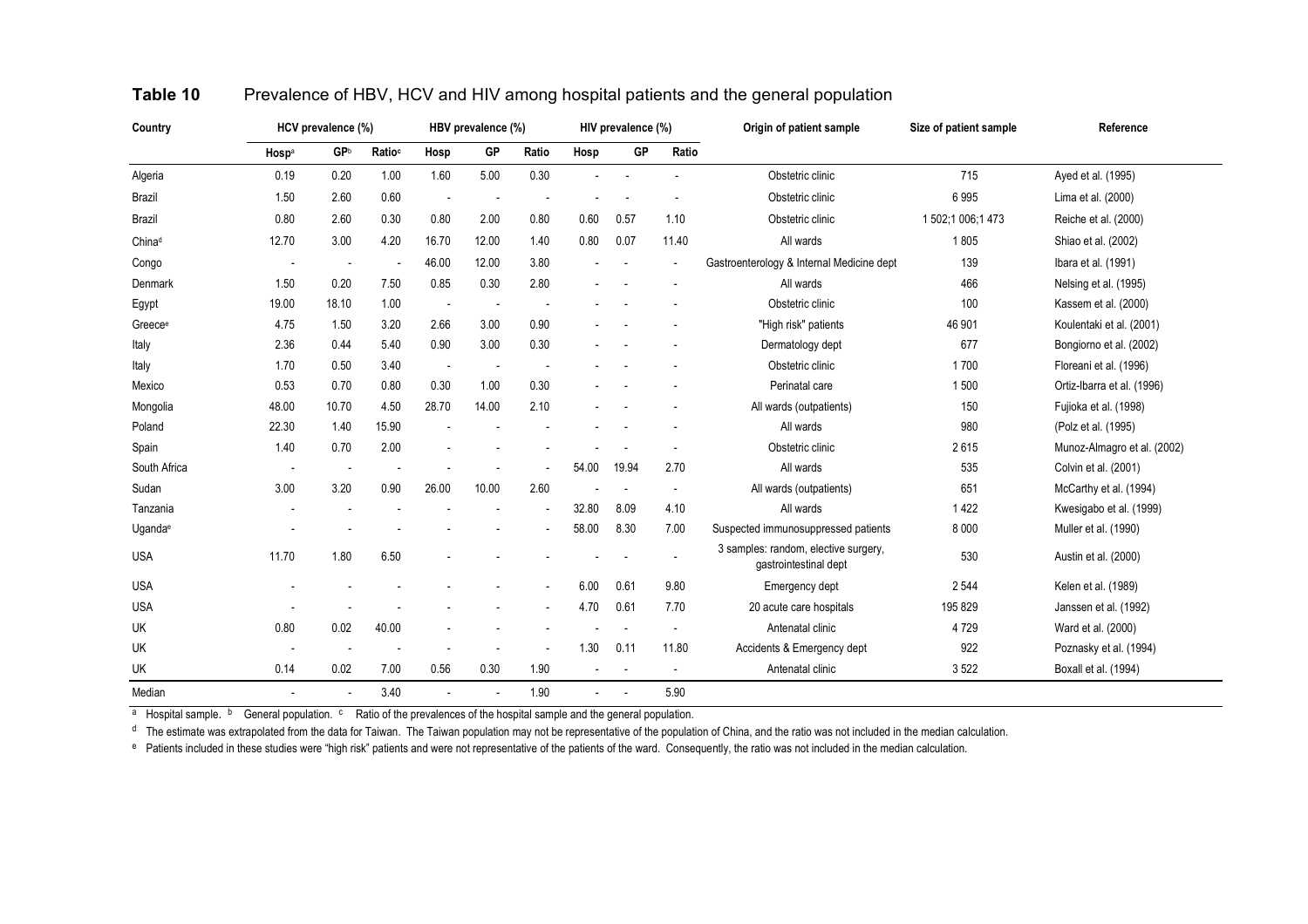As can be seen from Table 10, the ratios of disease prevalence in the patient and general populations can vary substantially, depending on the type of infection, the country, and the hospital or ward from which the patient sample is taken. Overall, the median ratios were: 1.9, 3.4 and 5.9, for HBV, HCV and HIV, respectively. While most of the studies show higher prevalences in patients than in the general population, we point out the following qualifications: the patient samples often represented high-risk patient groups and were therefore not representative of all patients; the data were incomplete for most of the regions; most studies we examined were carried out in urban settings, where disease prevalence is generally higher and not necessarily reflective of national averages; there was no consideration of patients outside hospital settings; and higher patient prevalences may not be expected in all wards. For HBV and HCV, the range of ratios was large and different ratios may be expected between the various wards. We therefore decided not to adjust for differences between estimates of HBV and HCV prevalence for patients, but rather to consider the differences as uncertainty in the estimates (see section 3.4). For HIV, prevalences were more consistent between studies, except those from obstetric clinics which generally reflected prevalences of the general population, rather than those of patients. As most of the studies were performed in acute-care hospitals or emergency departments (which were expected to have higher patient prevalences than average), and to account for patients outside the hospitals, we conservatively estimated the patient prevalence of such populations to be twice that of the general population. Again, the factor 5.9 was considered in the uncertainty analysis for the upper estimate.

## **3.3 Postexposure prophylaxis**

Recommendations for HBV PEP with hepatitis B immunoglobulin (HB-Ig) and/or hepatitis B vaccine for occupational exposures have been adopted in many industrialized countries. These require that the surface antigen status of the source, and the vaccination and vaccine-response status of the exposed person, first be evaluated. In perinatal settings, combining HB-Ig and the hepatitis B vaccine series is 85%–95% effective in preventing HBV infection (Beasley et al., 1983; Stevens et al., 1985). Although the postexposure efficacy of the combined PEP has not been evaluated in occupational settings, it is assumed to be as efficacious under such settings (CDC, 2001a).

In industrialized countries, PEP with antiretroviral agents after occupational exposure to HIV is also recommended (Rey et al., 2000; CDC, 2001a). When zidovudine was used for PEP treatment of HIV in a case-control study of health-care workers, the risk of HIV infection was reduced by approximately  $81\%$  (95% CI = 48%–94%; Cardo et al., 1997). Following exposure to a known/suspected HIV-seropositive source, PEP is usually offered after a risk assessment. Acceptance of PEP among health-care workers varies between 40%–79% (Puro et al., 2000; Russi et al., 2000; Grime et al., 2001). Also, PEP was interrupted because of side-effects in 12%–33% of individuals (Parkin, 2000; Puro et al., 2000, Wang et al., 2000).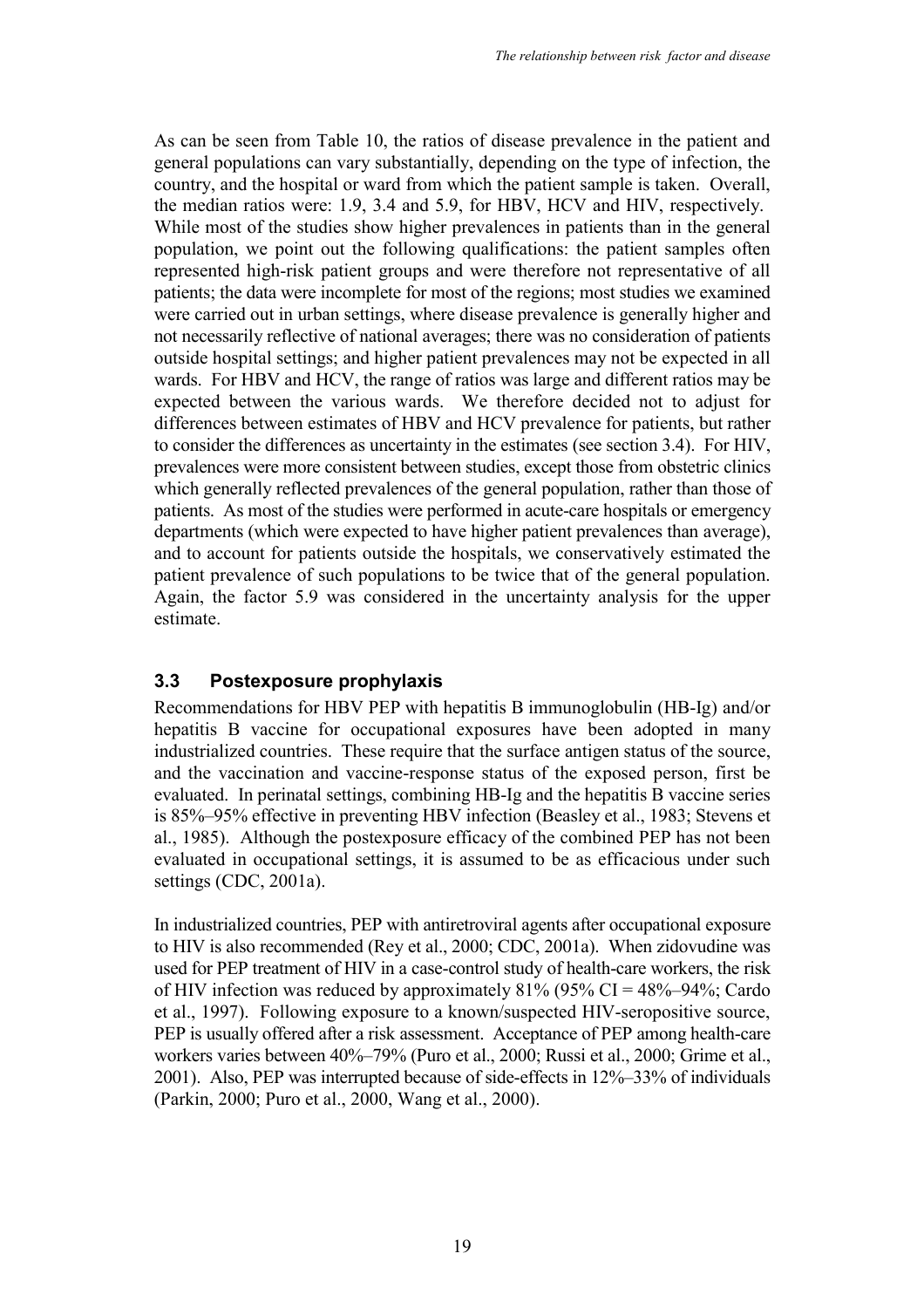The potential impact of PEP in reducing the risk of HBV and HIV infections from sharps injuries was estimated for the attributable fraction for the A regions, whose countries were more likely to have implemented PEP recommendations. In developing countries, the proportion of health-care workers offered PEP after a sharps injury was poorly documented, and we assumed that the proportion was negligible at regional level. In the A regions, we assumed that all injured workers were offered PEP, as information on injuries reporting and on the uptake/interruption of PEP was scarce. For HBV and HIV, therefore, average PEP efficacies of 90% and 81%, respectively, were applied to the incidences of HBV and HIV infections due to sharps injuries (obtained from the model described above).

## **3.4 Estimation of the number of deaths**

HBV, HCV and HIV infections attributable to sharps injuries are converted into resulting deaths using theoretical cohorts followed for (i) background mortality and (ii) deaths from acute hepatitis, hepatocellular hepatitis, end-stage liver disease and AIDS (Hauri et al. 2003). Further details on the natural history parameters, including the rate of progression to chronic infection, mortality rates associated with chronic liver infection and risk of fulminant hepatitis are outlined in Hauri et al. (2003).

## **3.5 Uncertainty analysis**

We considered the main sources of uncertainty to be:

- estimates of the annual incidence of sharps injuries;
- estimates of hepatitis B immunization coverage;
- estimates of the prevalence of disease among hospital populations, compared to the general population;
- estimates of the number of health-care, or other, workers at risk of a contaminated sharps injury.

We obtained lower and upper uncertainty intervals both for the incidence of infections due to sharps injuries and for the attributable fraction, by introducing into the model the lower and upper bounds values for the annual incidence of sharps injuries, the HBV immunization rates, and an estimate of the upper boundary for prevalence in hospital patients. This does not constitute a proper uncertainty analysis, but in the absence of more accurate information on the uncertainty of individual input parameters, this approach does provide a description of the lower and upper values the results may take.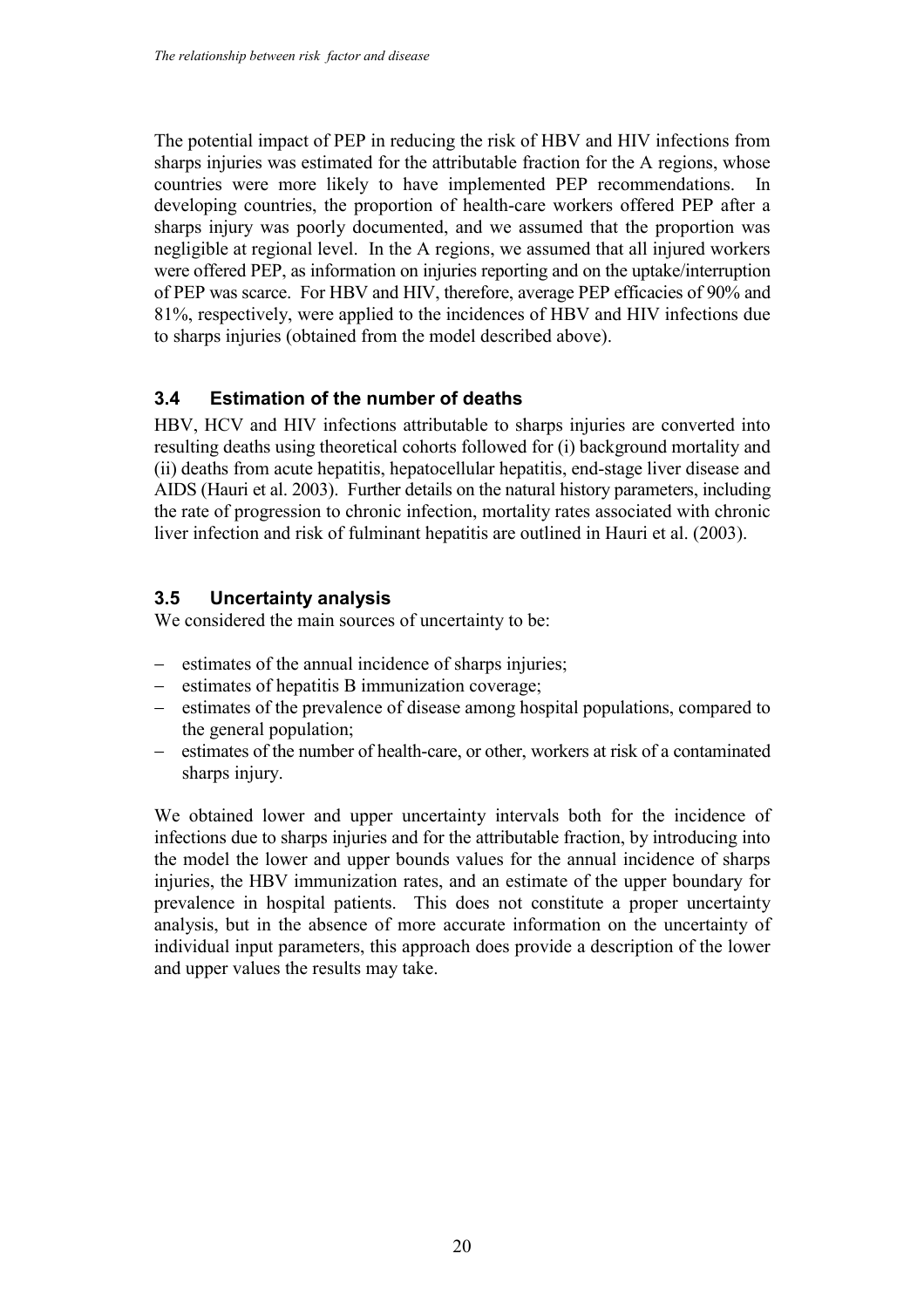The average number of sharps injuries was estimated from regional estimates. Upper and lower bounds were estimated to be  $\pm 65\%$  (the mean average deviation around the actual figure). For the HBV immunization rate, the lower and upper bounds of A regions were estimated by proportionally applying the confidence interval of the main study performed in Amr A (Mahoney et al*.*, 1997). For the other regions, the lower bound was arbitrarily fixed at 5% and the upper bound was taken as 30% above the reported figure. Median values for disease prevalences in hospital patients were used to estimate the upper uncertainty boundary (i.e. 3.4 for HCV, 1.9 for HBV and 5.9 for HIV; Table 10).

We did not attempt to estimate lower and upper bounds for the number of health-care and other workers at risk, as the main uncertainties were likely to be included in the parameters mentioned above. Rather, we acknowledge that we have only attempted to quantify occupational infections for health-care workers.

At national level, estimates of the sharps-related disease burden could be improved by increasing the accuracy of input parameters, such as by measuring prevalences in patients, rather than using general population measures.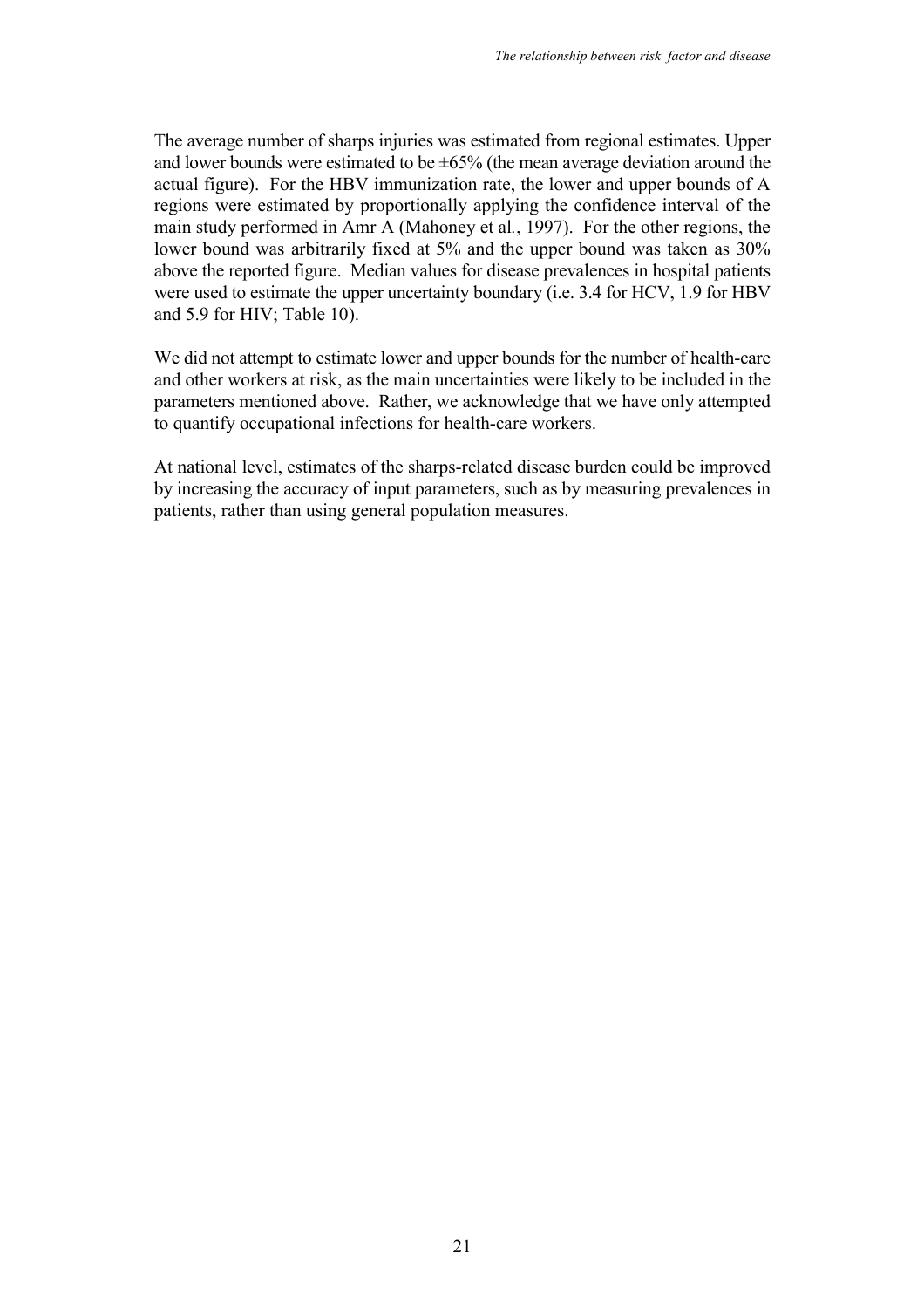## **4. Results**

We estimated the number of HBV, HCV and HIV sharps-associated infections in health-care workers worldwide (Table 11). The data were grouped into 14 regions of countries with similar vital statistics and socioeconomic/cultural conditions. For the calculations, we divided the populations into four age groups (that included the adult population in the work force), and sorted the data by gender. For simplicity, however, the figures in Table 11 are reported as single values, rather than as the disaggregated data.

| Region           | Number of infections among health-care workers<br>attributable to sharps injuries <sup>b</sup> |                                                                                        |                       |  |  |  |
|------------------|------------------------------------------------------------------------------------------------|----------------------------------------------------------------------------------------|-----------------------|--|--|--|
|                  | <b>HCV</b> infections                                                                          | <b>HBV</b> infections                                                                  | <b>HIV infections</b> |  |  |  |
| Afr D            | 580                                                                                            | 3 600                                                                                  | 100                   |  |  |  |
|                  | $(200 - 3 100)$                                                                                | $(1300 - 10900)$                                                                       | $(20 - 510)$          |  |  |  |
| Afr E            | 1 0 0 0                                                                                        | 6 200                                                                                  | 620                   |  |  |  |
|                  | $(350 - 5400)$                                                                                 | $(2200 - 18800)$                                                                       | $(110 - 3000)$        |  |  |  |
| Amr A            | 390                                                                                            | $\overline{40}$                                                                        | 5                     |  |  |  |
|                  | $(240 - 1800)$                                                                                 | $(20 - 120)$                                                                           | $(1 - 20)$            |  |  |  |
| Amr B            | 1 0 0 0                                                                                        | 6 0 0 0                                                                                | 70                    |  |  |  |
|                  | $(360 - 5500)$                                                                                 | $(1800 - 25100)$                                                                       | $(13 - 360)$          |  |  |  |
| Amr <sub>D</sub> | 180                                                                                            | 760                                                                                    | $\overline{14}$       |  |  |  |
|                  | $(60 - 980)$                                                                                   | $(230 - 3200)$                                                                         | $(3 - 70)$            |  |  |  |
| Emr B            | 310                                                                                            | 2 3 0 0                                                                                | 1.                    |  |  |  |
|                  | $(110 - 1700)$                                                                                 | $(680 - 9600)$                                                                         | $(0-3)$               |  |  |  |
| Emr <sub>D</sub> | 3 200                                                                                          | 6800                                                                                   | $\overline{7}$        |  |  |  |
|                  | $(1200 - 14900)$                                                                               | $(2200 - 25000)$                                                                       | $(1 - 30)$            |  |  |  |
| Eur A            | 290                                                                                            | $\overline{210}$                                                                       | 6                     |  |  |  |
|                  | $(100 - 1600)$                                                                                 | $(60 - 730)$                                                                           | $(1 - 30)$            |  |  |  |
| Eur B            | 690                                                                                            | 6400                                                                                   | 1                     |  |  |  |
|                  | $(240 - 3800)$                                                                                 | $(2100 - 23000)$                                                                       | $(0 - 7)$             |  |  |  |
| Eur <sub>C</sub> | 1700                                                                                           | 8 2 0 0                                                                                | 40                    |  |  |  |
|                  | $(590 - 9 100)$                                                                                | $(2600 - 29800)$                                                                       | $(7 - 200)$           |  |  |  |
| Sear B           | 500                                                                                            | 1500                                                                                   | 20                    |  |  |  |
|                  | $(180 - 2700)$                                                                                 | $(480 - 6 100)$                                                                        | $(3 - 90)$            |  |  |  |
| Sear D           | 1000                                                                                           | 7 300                                                                                  | $\overline{70}$       |  |  |  |
|                  | $(360 - 5500)$                                                                                 | $(2600 - 22000)$                                                                       | $(13 - 350)$          |  |  |  |
| Wpr A            | 830                                                                                            | $\overline{110}$                                                                       | 0                     |  |  |  |
|                  | $(290 - 4500)$                                                                                 | $(30 - 400)$                                                                           | $(0-2)$               |  |  |  |
| Wpr B            | 4700                                                                                           | 16 000                                                                                 | 30                    |  |  |  |
|                  | $(1700 - 25400)$                                                                               | $(5100 - 63500)$                                                                       | $(6 - 160)$           |  |  |  |
| <b>Totals</b>    | 16 400                                                                                         | 65 600                                                                                 | 1000                  |  |  |  |
| (rounded)        |                                                                                                |                                                                                        |                       |  |  |  |
|                  | $(5900 - 86000)$                                                                               | $(2400 - 24000)$                                                                       | $(200 - 5000)$        |  |  |  |
|                  |                                                                                                | Average values for ages 20 65 years. Lower and upper estimates are given in parenthese |                       |  |  |  |

## **Table 11** Sharps-associated infections in health-care workers<sup>a</sup>

<sup>a</sup> Average values for ages 20–65 years. Lower and upper estimates are given in parentheses.<br><sup>b</sup> PEP applied to A regions for HBV and HIV.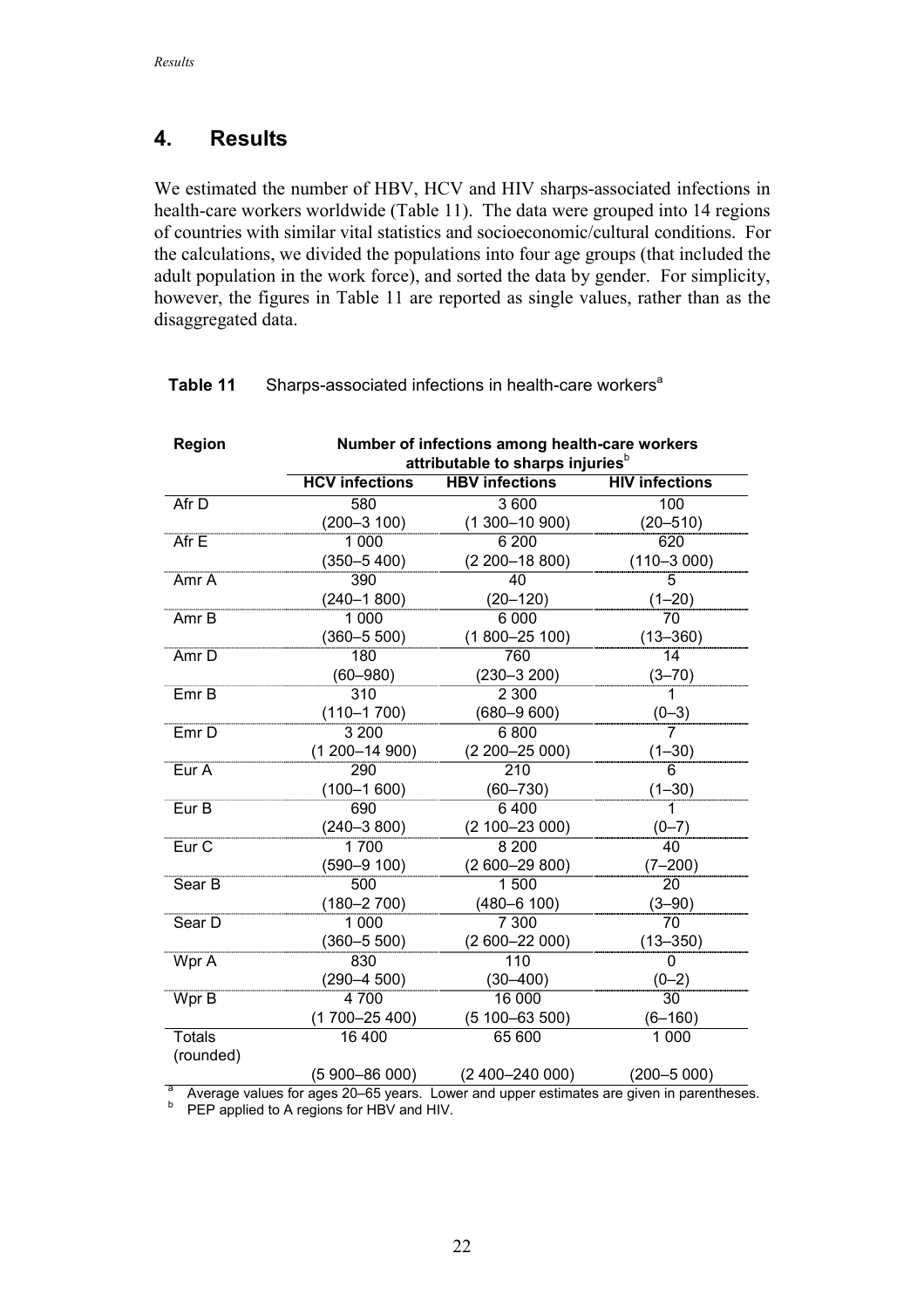Globally, health-care workers suffer about 16 000 (uncertainty range: 5 900–86 000) HCV infections, and 66 000 (2 400–240 000) HBV infections owing to their occupation. As a group, they may also suffer a further 200–5 000 HIV infections from sharps injuries worldwide, with the most likely estimate being 1 000 HIV infections worldwide. An idea of the potential benefits of applying PEP to this group can be seen by comparing the numbers in Table 11 with those calculated assuming PEP was not used (Table 12).

|       | workers without PEP <sup>a</sup> |                              |
|-------|----------------------------------|------------------------------|
|       | <b>HBV</b> infections<br>(N)     | <b>HIV infections</b><br>(N) |
| Amr A | 400                              | 26                           |
|       | $(70 - 1100)$                    | $(8 - 105)$                  |
| Eur A | 2 100                            | 30                           |
|       | $(210 - 6400)$                   | $(5 - 150)$                  |
| Wpr A | 1 100                            |                              |
|       | $(100 - 3500)$                   | $(0 - 10)$                   |

# **Table 12** Sharps-associated HBV and HIV infections in health-care

<sup>a</sup> The data are average values for health-care workers aged 20–65 in A regions for the year 2000. Lower and upper estimates are shown in parentheses.

The proportion of HBV, HCV and HIV infections among health-care workers that could be attributed occupational sharps injuries was high in most regions (Table 13). For example, the attributable fraction of HBV and HCV in developing regions generally varied between 40%–65%. In developed regions, the corresponding fraction for HCV ranged between 8%–27%, while the HBV fraction remained under 10%, largely because of immunization and PEP. The attributable fractions for HIV ranged between 0.5%–10%, depending on the region. When the proportions of HBV, HCV and HIV infections were converted into fractions attributable to the risk factor in the general population, the resulting values were small, because this health-care workers constitute only 0.1%–2.5% of the total population (estimates not presented here).

Between 2000-2030, we estimate that 16 000 HCV infections attributable to sharps injuries will result in 142 (51-749) early deaths. Similarly, the 66 000 HBV infections will lead to 261 (86-923) early deaths, and about 736 (129-3578) healthcare workers will die prematurely from 1000 HIV infections.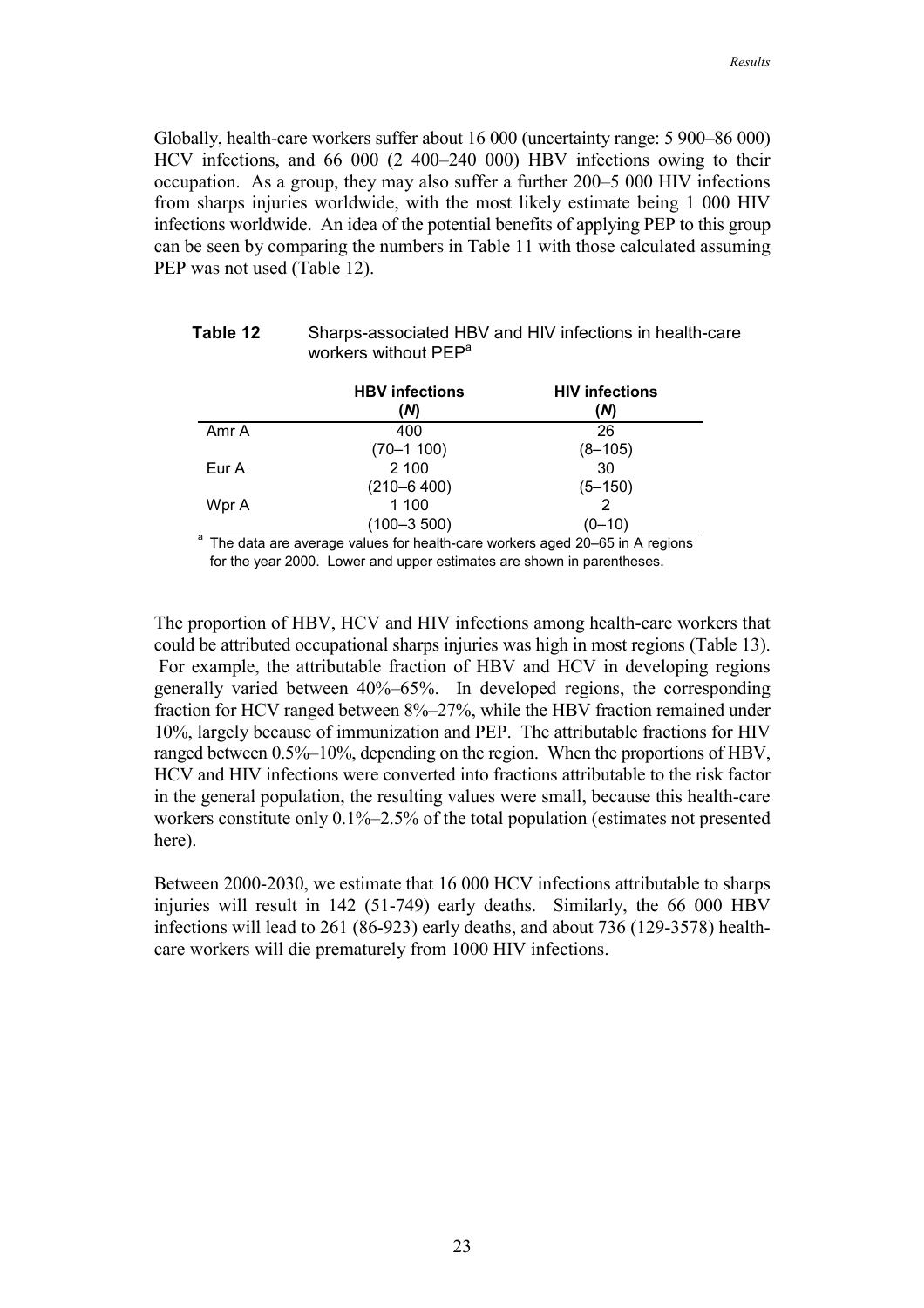| <b>Region</b>    | Attributable fraction (%) |                         |                |  |  |  |
|------------------|---------------------------|-------------------------|----------------|--|--|--|
|                  | <b>HCV</b>                | $\overline{\text{HBV}}$ | HIV            |  |  |  |
| Afr D            | 45                        | 46                      | 4.5            |  |  |  |
|                  | $(22 - 82)$               | $(23 - 73)$             | $(0.8 - 19)$   |  |  |  |
| Afr E            | 45                        | 47                      | 5.0            |  |  |  |
|                  | $(22 - 82)$               | $(24 - 73)$             | $(0.9 - 20)$   |  |  |  |
| Amr A            | 8                         | 1                       | 0.5            |  |  |  |
|                  | $(5 - 29)$                | $(1-3)$                 | $(0.2 - 2)$    |  |  |  |
| Amr B            | 55                        | 83                      | 11             |  |  |  |
|                  | $(30 - 87)$               | $(63 - 94)$             | $(2.0 - 37)$   |  |  |  |
| Amr D            | 52                        | 65                      | 7              |  |  |  |
|                  | $(28 - 86)$               | $(39 - 85)$             | $(1.3 - 27)$   |  |  |  |
| Emr B            | 35                        | 35                      | 0.6            |  |  |  |
|                  | $(16 - 75)$               | $(16 - 63)$             | $(0.1 - 3)$    |  |  |  |
| Emr D            | 66                        | 64                      | 6.2            |  |  |  |
|                  | $(40 - 91)$               | $(39 - 85)$             | $(1.1 - 24)$   |  |  |  |
| Eur A            | 25                        | 8                       | 1.4            |  |  |  |
|                  | $(11 - 65)$               | $(3-22)$                | $(0.3 - 7)$    |  |  |  |
| Eur B            | 34                        | 32                      | 7.0            |  |  |  |
|                  | $(15 - 74)$               | $(14 - 59)$             | $(1.3 - 27)$   |  |  |  |
| Eur <sub>C</sub> | 38                        | 24                      | 1.2            |  |  |  |
|                  | $(17 - 77)$               | $(10 - 50)$             | $(0.2 - 6)$    |  |  |  |
| Sear B           | 51                        | 40                      | 9.8            |  |  |  |
|                  | $(26 - 85)$               | $(19 - 68)$             | $(1.9 - 35)$   |  |  |  |
| Sear D           | 52                        | 42                      | 7.9            |  |  |  |
|                  | $(27 - 86)$               | $(20 - 70)$             | $(1.5 - 29)$   |  |  |  |
| Wpr A            | 27                        | 5                       | 3.1            |  |  |  |
|                  | $(11 - 67)$               | $(2-14)$                | $(0.6 - 14)$   |  |  |  |
| Wpr B            | 41                        | 36                      | 3.7            |  |  |  |
|                  | $(20 - 80)$               | $(16 - 63)$             | $(0.7 - 16)$   |  |  |  |
| Mean values:     | 39                        | 37                      | 4.4            |  |  |  |
|                  | $(19 - 78)$               | $(18 - 65)$             | $(0.8 - 18.5)$ |  |  |  |

## **Table 13** Fraction of HCV, HBV and HIV infections in health-care workers attributable to contaminated sharps<sup>a</sup>

<sup>a</sup> Average value for health-care workers aged 20–65 years are shown. Lower and upper estimates are given in parentheses.

The results in Table 13 are shown graphically in Figure 1.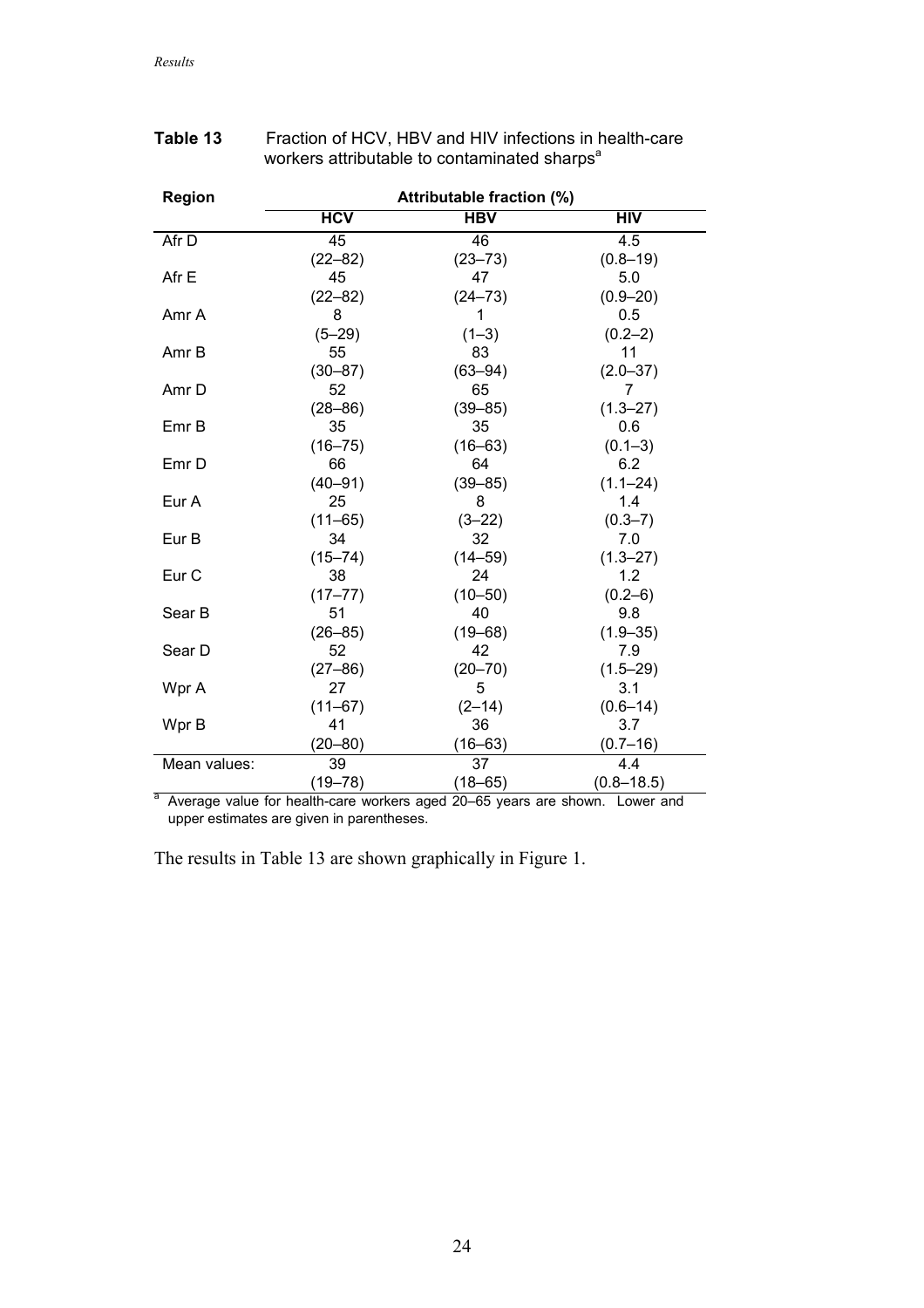## **Figure 1** Fraction of HCV, HBV and HIV infections in health-care workers attributable to contaminated sharps<sup>a</sup>



<sup>a</sup> Data taken from Table 13.

Globally, occupational infections with HBV and HCV accounted for about 37% and 39%, respectively, of all HBV and HCV infections in health-care workers. An exception was Amr A, which had much lower injury rates from sharps. For example, the attributable fraction of HIV due to sharps injuries ranged between 1%–18%, with a most likely expected value of about 4%.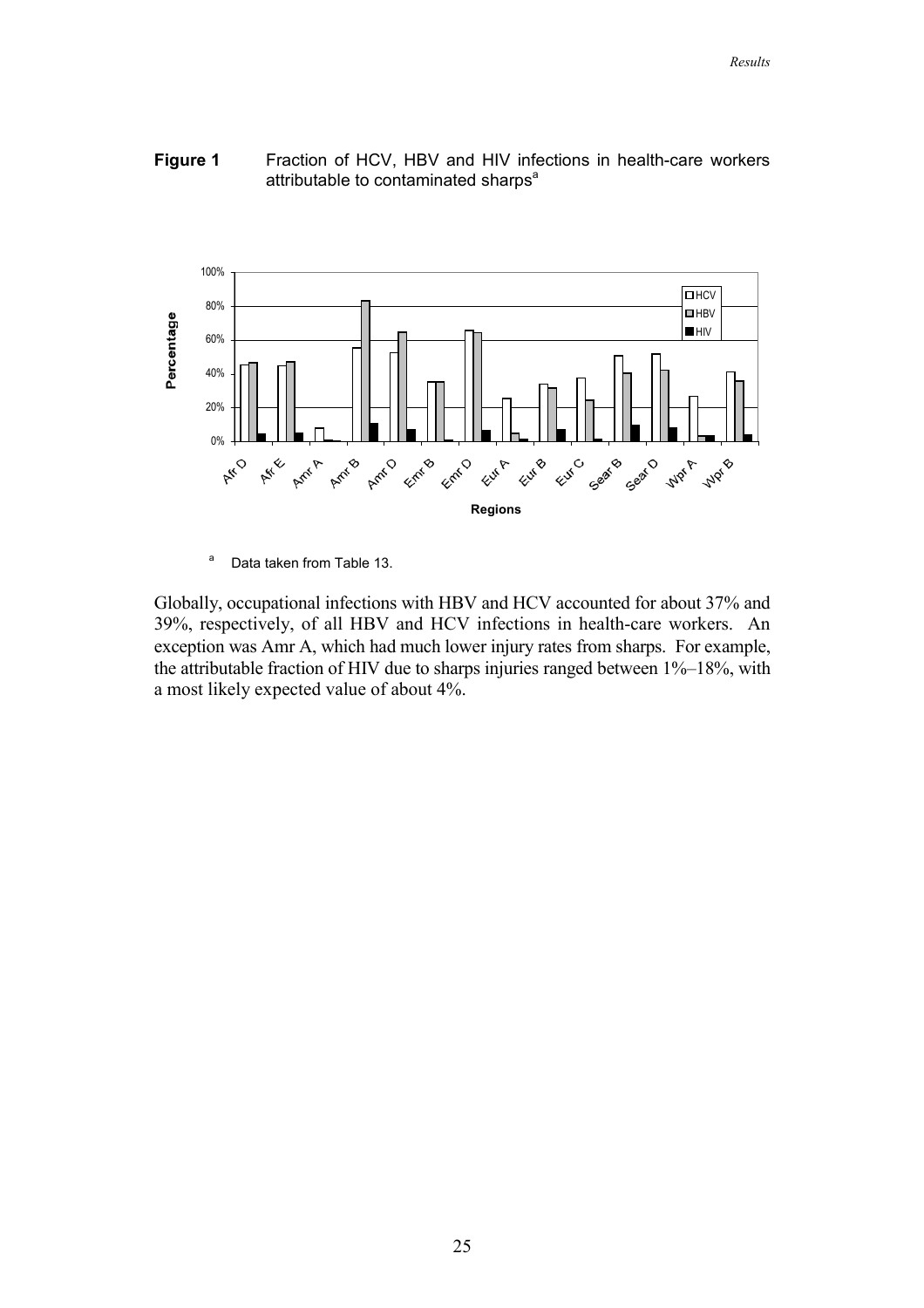## **5. Discussion**

## **5.1 Sharps injuries and HCV**

Sharps injuries are a major source of HCV infection among health-care workers, causing approximately 39% of the HCV infections globally that occur in this group every year. This amounts to 16 000 infections caused by sharps injuries, which result in 142 deaths. This global average can be misleading, since there was significant variation in attribution fractions. In Emr D, for example, where HCV is endemic (WHO, 2000b) and sharps waste-collection practices unsafe (WHO, 2001b), sharps injuries were estimated to cause two-thirds of new infections.

Occupational infections with HCV occur during adulthood, an age at which the risk of severe long-term liver damage, including cirrhosis and hepatocarcinoma, is highest (G. Dore, unpublished data, 2001). In recent decades, too, HCV prevalence has reached alarming levels in a number of countries of the Emr and Afr regions (Khan et al., 2000; WHO, 2000b; Frank et al., 2000). Thus, in the future, the long-term consequences of HCV infection might emerge as a major cause of disability and death among senior health-care workers in these regions.

Secondary prevention of HCV infection among health-care workers who experienced a sharps injury from an infected source patient is not currently recommended, but patients should be followed and monitored, so that chronic disease can be identified early and treatment options evaluated. This management approach would be feasible in regions, such as Amr A, where occupational sharps injuries only account for 6% of new cases of HCV infection among health-care workers, or where the incidence of HCV infection is low (Armstrong et al., 2000) and where low-cost primary prevention efforts have already brought this public health issue under control.

## **5.2 Sharps injuries and HBV**

To a large extent, HBV infections among health-care workers are also driven by occupational exposures to contaminated sharps, with an attributable fraction (37%) comparable to that calculated for HCV. However, the global incidence of HBV infection is higher than that of HCV infection, with contaminated sharps causing 66 000 cases of HBV infections and 261 deaths annually among health-care workers, versus 16 000 cases of HCV infection.

For adults, the long-term consequences of HBV infection are less severe than for HCV, and health-care workers infected with HBV may have a more favourable prognosis than those infected with HCV. HBV can also be prevented at low cost by immunization (Mahoney et al., 1997) and efforts should be made to vaccinate healthcare workers as early as possible in their career. In addition, if a system to manage exposure is feasible, immunization against hepatitis B can also be used as a highly efficacious PEP measure. Our model estimated there would be 400 (70–1 100) HBV infections for the Amr A region in the year 2000 without PEP (Table 12), but only 40 infections with PEP. Similarly, PEP could ultimately reduce the number of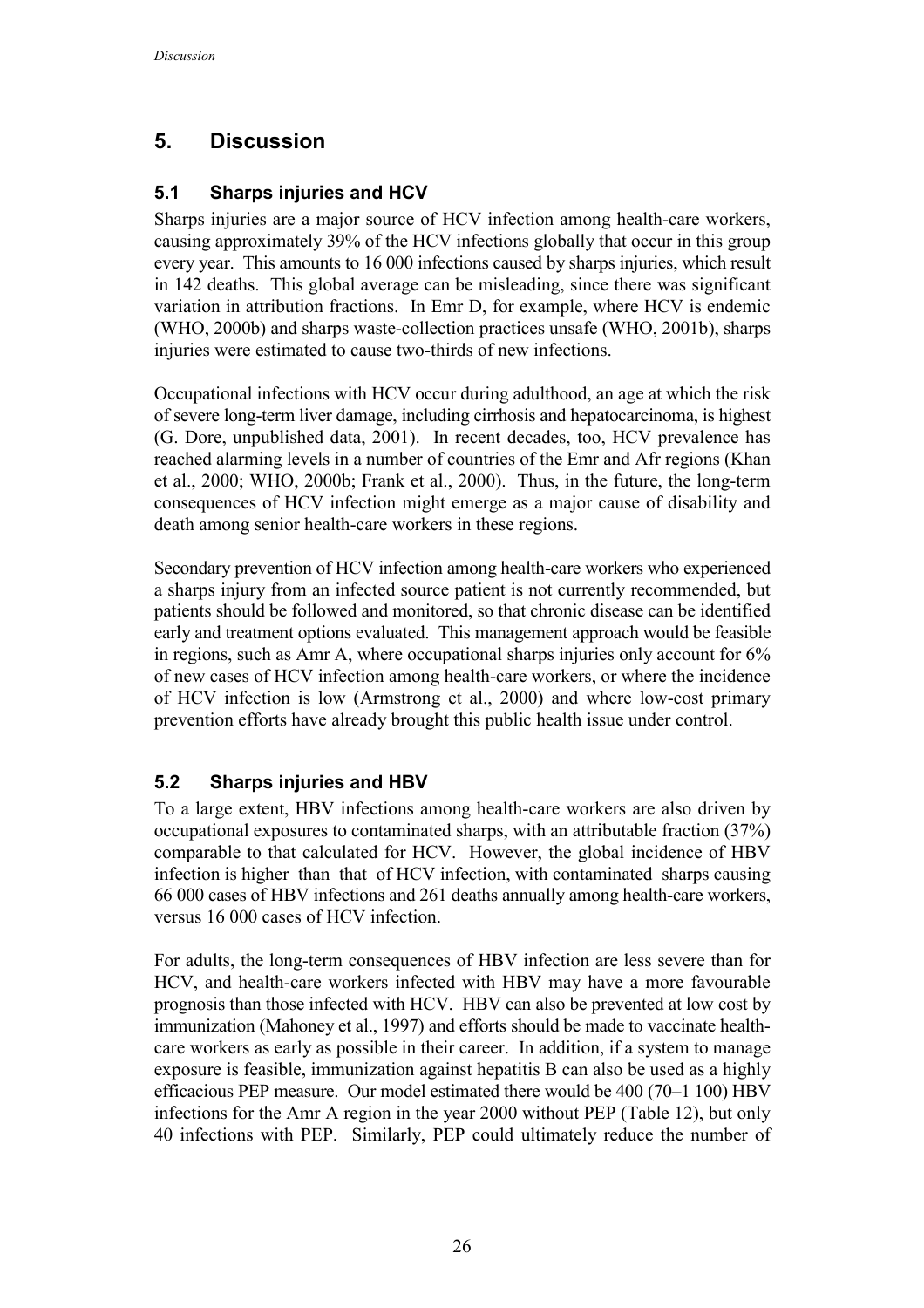infections in other A regions, from 2100 to 210 in Eur A, and from 1100 to 110 in Wpr A, provided that PEP is applied after every contaminated injury.

## **5.3 Sharps injuries and HIV**

Occupational acquisition of HIV represents the worst possible consequence of sharps injuries and is associated with a high fatality rate. According to our model, most of the expected 1 000 cases of sharps injuries that lead to HIV infections annually occur in Afr E, and 736 of these cases will result in death over the next 30 years. These occupational HIV infections are likely to be overlooked among health-care workers who, like other adults in the general population, may also report sexual exposures. Our model estimated that, worldwide, about 4% of HIV infections among healthcare workers may be attributable to occupational sharps injuries. In industrialized countries, PEP has considerably reduced the risk of HIV infection among health-care workers who were injured with contaminated sharps. As a result, we estimated that PEP reduced the total number of HIV infections in the A regions from about 58 to 10. However, it is costly to manage occupational exposures to HIV with PEP, and it requires a responsive health system. The required resources are most likely to be present only in countries that have an efficient primary prevention system.

Between 1985–1999, 56 documented and 136 possible cases of occupational HIV transmission were reported in US health-care workers (CDC, 1999a), implying a mean of 13 cases per year. During the last four years, about one documented and two possible occupational HIV infections in health-care workers were reported yearly in the USA (CDC, 1997b; 1998; 1999a,b; 2001b). By modelling, we estimated there were about 5 (1–20) cases of sharps-associated HIV infections per year in Amr A. Accounting for possible additional cases in other Amr A countries, as well as underreporting, the model estimates fit well with the surveillance data. In Europe, 96 confirmed and possible occupationally-acquired cases were recorded until 1997 (Eurosurveillance, 1999). For comparison, the model estimate for the year 2000 was about 6 (1–28) HIV infections. This situation is similar to that in the USA. Considering the sharply rising proportion of people (and thus patients) living with HIV/AIDS, and the progressive introduction of PEP, our model estimates are comparable with the surveillance data. This suggests that the results obtained with our model are consistent with those developed through other methods.

## **5.4 Limitations to the study**

For a number of regions, the annual number of sharps injuries was not well documented. Reliable information on the frequency of sharps injuries was difficult to find and was mostly limited to hospital settings and selected categories of workers (where data were reported as mean values for all health-care workers). Estimates for regions with incomplete data were extrapolated from hospital data to cover the region as a whole. Similarly, data for health-care workers were extrapolated to cover all workers, regardless of work setting.

Also, the transmission potentials used to estimate sharps-associated infections were developed with data for developed countries, and it was unclear if such potentials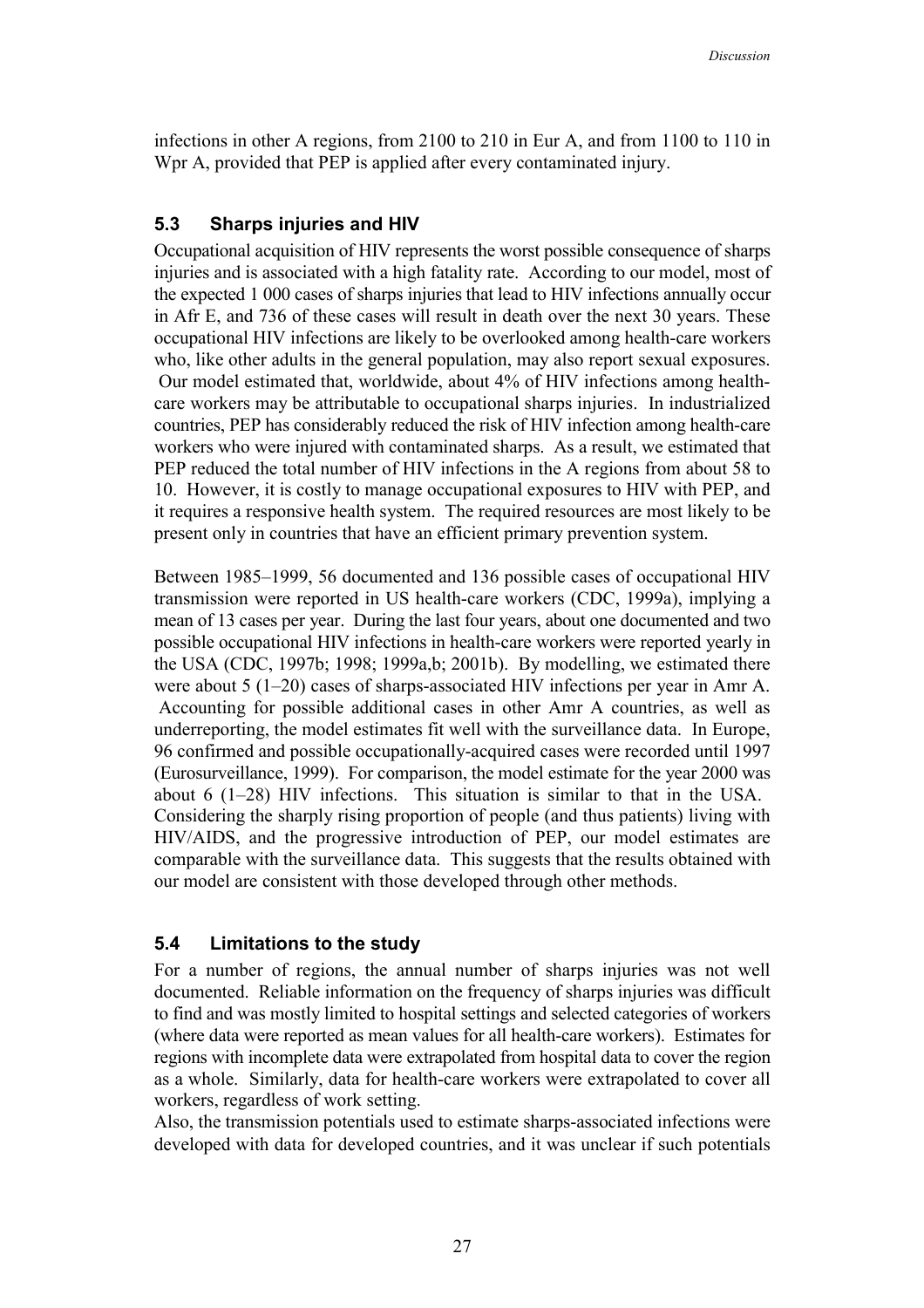were applicable to developing countries, where different medical practices could influence the transmission potentials. This limitation likely leads to an underestimate of the number of sharps-associated infections.

Our study population was limited to physicians, dentists, nurses, midwives, laboratory technicians, nursing aids, medical assistants, traditional health professionals and acupuncturists. We could not study other workers at high risk of sharps injuries, such as cleaners, laundry workers and waste handlers, because there were no population data, and only limited information on the frequencies of injuries in these groups. Nevertheless, these people are at high risk of sharps injuries and work in settings where contaminated sharps are not handled safely (Hersey & Martin, 1994; Luthi et al., 1998; Pournaras et al., 1999). Our inability to account for them likely means we have underestimated the burden of disease from such injuries.

We also limited our study to sharps injuries, since they account for the largest proportion of occupational exposures to bloodborne pathogens and are associated with the highest risk of infection. However, not including mucocutaneous and skin exposures in our study may have led to an underestimate of the attributable fractions. In the US, for example, up to 15% of documented infections resulted from mucocutaneous exposure (J. Jagger, unpublished data, 2002).

Finally, estimates of source prevalence for HBV and HCV were based on their prevalences in the general population. But health-care workers were exposed to patient populations that may have significantly higher prevalences. Again, this could lead to an underestimate of occupational infections. For HIV, a difference in prevalence between patients and the general population was taken into account, but the model may still have underestimated the number of resulting infections, as this difference in prevalence may be greater than that assumed in the model.

The model and estimates of occupational infections in health-care workers are based on several important assumptions. Therefore, the estimates should be considered the best current estimates, in acknowledgement that they could change as additional evidence and information become available.

## **5.5 Prevention**

In industrialized countries, the first reported case of HIV infection caused by a needle-stick injury to a health-care worker caused tremendous concern and led to the implementation of efficient strategies to protect health-care workers. In the North American region (Amr A) and in Europe, for example, occupational infections from sharps injuries to health-care workers are monitored. The USA hepatitis surveillance programme reported that 800 health-care workers became infected with hepatitis B in 1995, but a comparison with previous years indicated that such infections were in a sharp decline (CDC, 2001a). Our model estimated there would be only 400 (70– 1100) HBV infections for the entire Amr A region in the year 2000 (assuming no PEP: Table 12).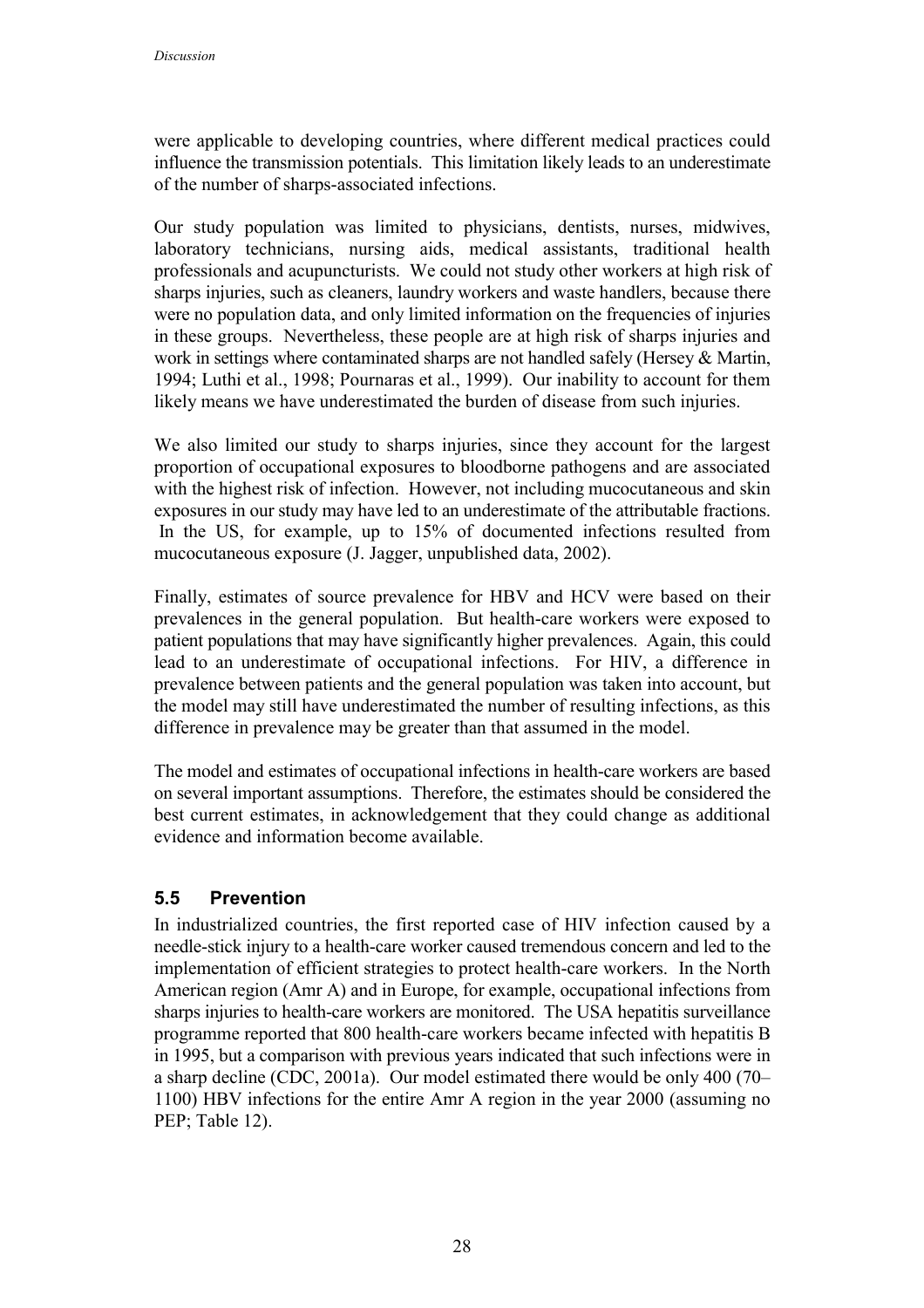In developing and transitional countries, by contrast, bloodborne pathogens are commonly transmitted to health-care workers. Several factors contribute to this large-scale transmission, including: a higher prevalence of infection with bloodborne pathogens; unnecessary injections; limited vaccination of public and health-care workers against HBV; a lack of engineering controls and personal protective equipment; and unsafe work practices, including improper management of sharps waste. To a large extent these infections are preventable, as demonstrated by the effectiveness of vaccination and PEP interventions in A regions. In many cases, for example, the injuries arise because systems for managing percutaneous exposures are nonexistent in the country. The infections have a substantial impact on health-care workers, causing illness, disability and death which, in turn, may impact the quality of health-care provided to a population. The delivery of health-care services could be further compromised, if health-care workers become afraid of acquiring these infections while taking care of patients. To date, however, few prevention efforts have been initiated to protect health-care workers in developing countries.

While secondary prevention of HCV and HIV infection associated with sharps injuries is expensive and requires a strong health system, simple measures have been effective in the primary prevention of sharps injuries. Some examples are:

- $\bullet$  Avoid unnecessary injections. Reducing the number of injections also reduces the opportunities for needle-stick injuries, as fewer sharps are handled.
- $\bullet$  Safely manage sharps waste. This includes collecting contaminated sharps waste immediately after use (without recapping the needle), and using puncture-proof sharps containers that will not leak liquids.
- $\bullet$  Immunize at-risk health-care workers against Hepatitis B. Immunization of health-care workers at risk of sharps injuries reduces the proportion of workers susceptible to this infection, and thus the number of infections.
- $\bullet$  Use engineering controls, such as autodisposable syringes, needle-free devices, and retractable or sheathed needles.
- $\bullet$ Provide personal protective equipment, such as gloves, gowns, masks etc.
- $\bullet$  Train and inform workers on the risks of transmission of bloodborne pathogens and on safe practices to combat transmission.

Increasingly, the public-health importance of caring for and supporting HIV-infected patients is being recognized. In this context, the successful implementation of the above prevention measures will be all the more important. Yet such measures can only be successfully implemented if the health-care workers can engage in a positive relationship with their patients, without fearing for their health or for the health of their families. Health-care workers are the pillars of the health-care system, and their good health is essential for the system to function well. This is particularly true for countries in which the number of health-care workers per general population is already small, as is the case in many developing countries. Unfortunately, the healthcare workers in these countries also have the highest disease burden from exposure to contaminated sharps.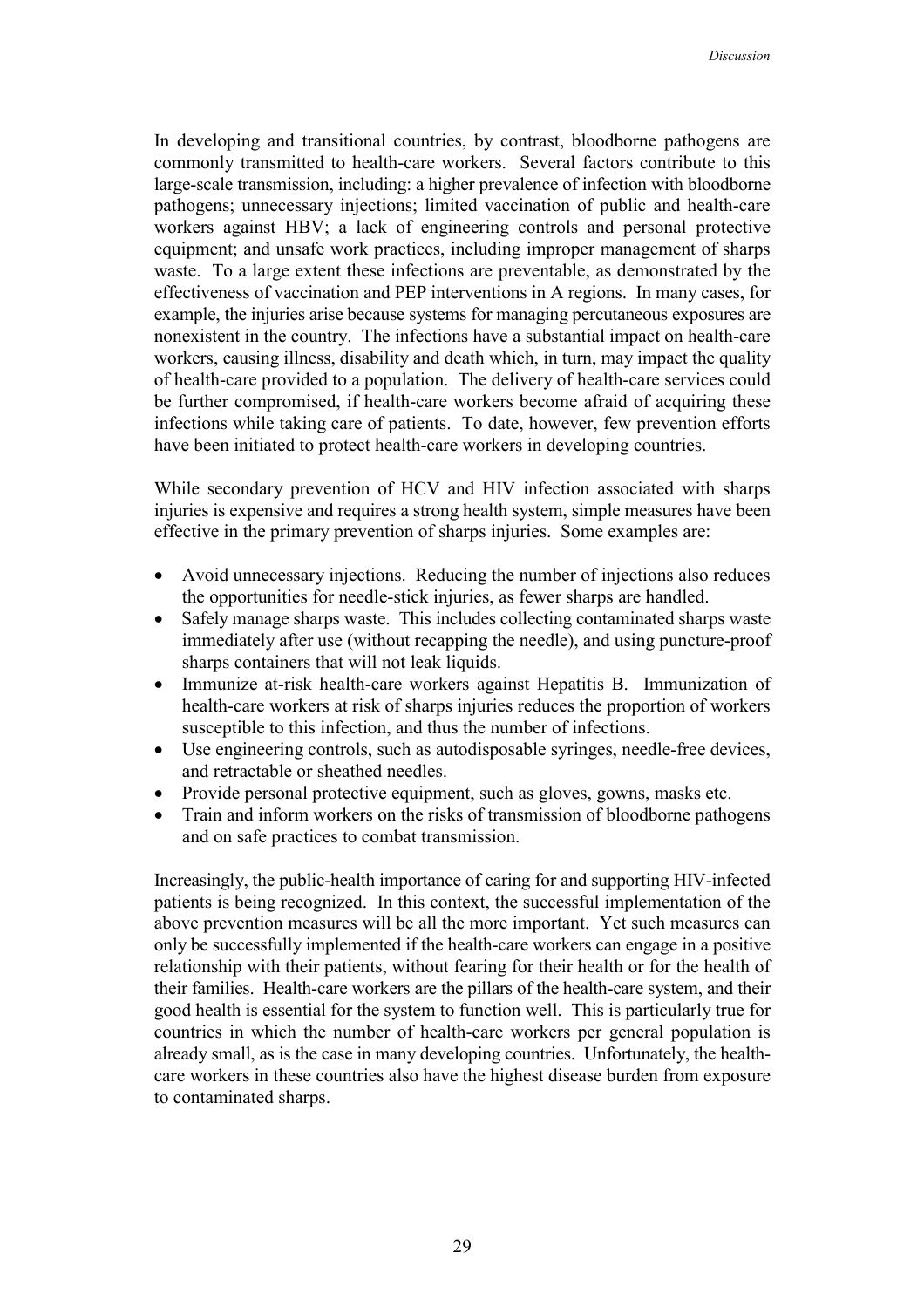## **References**

Abiteboul D, Antona D, Fourrier A, Brucker G, Descamps JM, Leprince A, Pernet M, Bouvet E. (1992). Exposition accidentelle au sang du personnel soignant. Résultats d'un an de surveillance du risque pour les infirmières dans 17 hôpitaux. [Occupational risk of exposure to blood in nurses. Results of a one-year monitoring of the risk for nurses in 17 hospitals.] *Pathologie Biologie, [Pathology Biology,] 40*(10):983–989.

Adegboye AA, Moss GB, Soyinka F, Kreiss JK. (1994) The epidemiology of needlestick and sharp instrument accidents in a Nigerian hospital. *Infection Control and Hospital Epidemiology*, 15(1):27–31.

al-Turki KA, Abu-Gad HA (2000) Frequency of and prevention measures for needle-stick injuries among hospital healthcare workers in Saudi Arabia*. Journal for Healthcare Quality: promoting excellence in healthcare*, 22(6):23–28.

Alzahrani AJ, Vallely PJ, Klapper PE (2000) Needlestick injuries and hepatitis B virus vaccination in health-care workers. *Communicable Diseases and Public Health*, 3:217–218.

Armstrong GL, Alter MJ, McQuillan GM, Margolis HS (2000) The past incidence of hepatitis C virus infection: implications for the future burden of chronic liver disease in the United States. *Hepatology*, 31(3):777–782.

Austin GE, Jensen B, Leete J, De L'Aune W, Bhatnagar J, Racine M, Braun JE. (2000) Prevalence of hepatitis C virus seropositivity among hospitalized US veterans. *American Journal of Medical Sciences*, 319(6):353–359.

Ayed Z, Houinato D, Hocine M, Ranger-Rogez S, Denis F. (1995) Prevalence of serum markers of hepatitis B and C in blood donors and pregnant women in Algeria. *Bulletin de la Societe de Pathologie Exotique*, 88(5):225–228.

Aylward B, Kane M, McNair-Scott R, Hu DJ. (1995) Model-based estimates of the risk of human immunodeficiency virus and hepatitis B virus transmission through unsafe injections. *International Journal of Epidemiology*, 24(2):446–453.

Beasley RP, Hwang L-Y, Lee G C-Y, Lan CC. Roan CH. Huang FY. Chen CL. (1983) Prevention of perinatally transmitted hepatitis B virus infection with hepatitis B immune globulin and hepatitis B vaccine. *Lancet*, 2:1099–1102.

Bell DM. (1997) Occupational risk of Human immunodeficiency virus infection in health-care workers: an overview. *American Journal of Medicine*, 102(suppl 5B):9– 15.

Benitez Rodriguez E, Ruiz Moruno AJ, Cordoba Dona JA, Escolar Pujolar A, Lopez Fernandez FJ. (1999) Underreporting of percutaneous exposure accidents in a teaching hospital in Spain. *Clinical Performance and Quality Health-care*, 7(2):88– 91.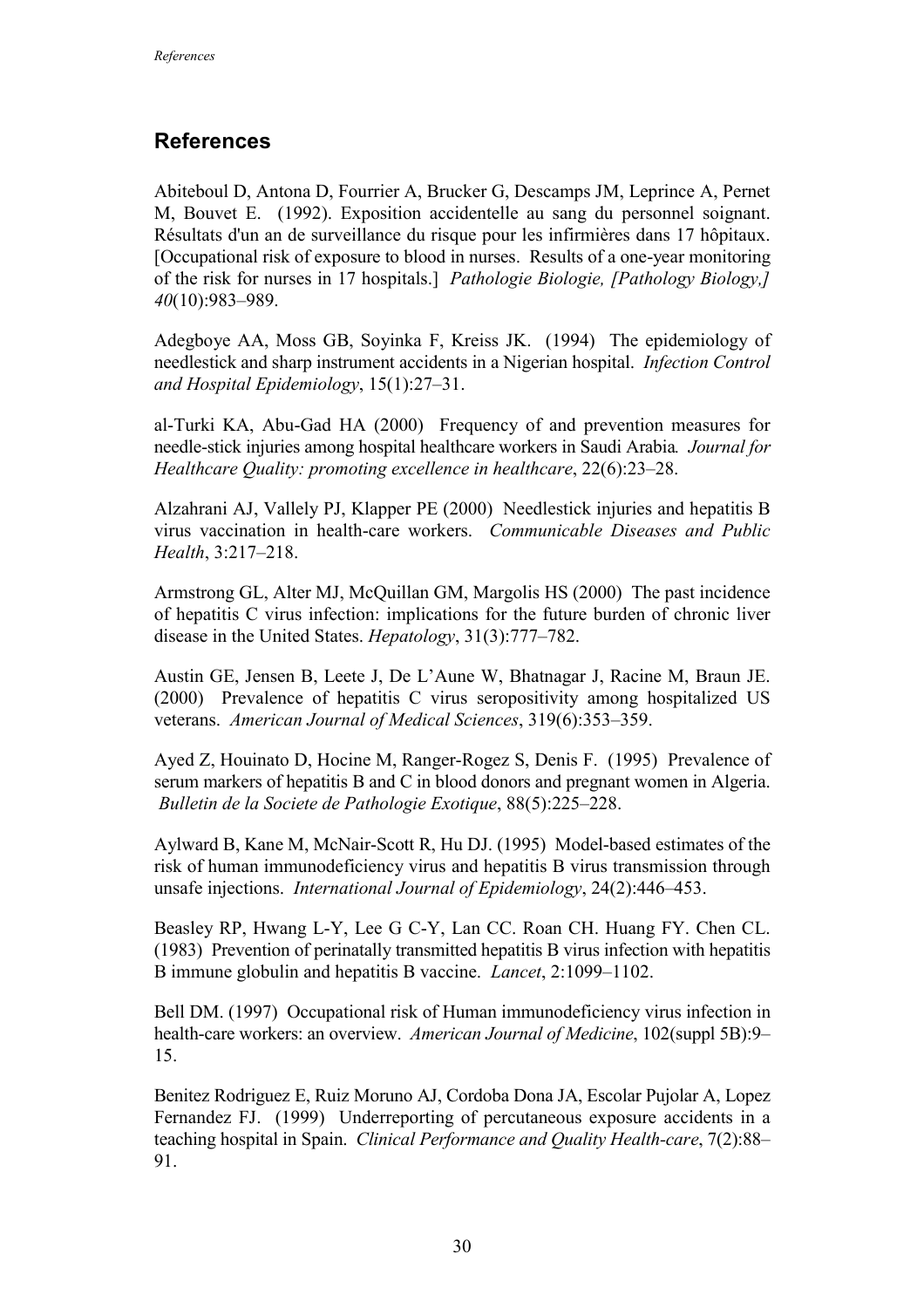Bongiorno MR, Pistone G, Arico G (2002) Hepatitis B and Hepatitis C virus infections in dermatological patients in west Sicily: a seroepidemiological study. *Journal of the European Academy of Dermatology and Venereology*, 16(1):43–46.

Boxall E, Skidmore S, Evans C, Nightingale S. (1994) The prevalence of hepatitis B and C in an antenatal population of various ethnic origins. *Epidemiology and Infection,*113(3):523–538.

Cardo DM, Culver DH, Ciesielski CA, Srivastava PU, Marcus R, Abiteboul D, Heptonstall J, Ippolito G, Lot F, McKibben PS, Bell DM (1997) A case-control study of HIV seroconversion in health-care workers after percutaneous exposure. *New England Journal of Medicine*, 337:1542–1543.

CCOHS (2000) *Needlestick injuries*. Hamilton, Ontario, Canada, Canadian Center for Occupational Health and Safety (Internet communication of October 2001 at web site http://www.ccohs.ca/oshanswers/diseases/needlestick\_injuries.html).

CDC (1987) Recommendations for prevention of HIV transmission in health-care settings. *Morbidity and Mortality Weekly Report*, 36(SU02):001.

CDC (1995) Update: outbreak of Ebola viral hemorrhagic fever- Zaire, 1995. *Morbidity and Mortality Weekly Report*, 44:468–469, 475.

CDC (1997a) Recommendations for follow-up of health-care workers after occupational exposure to hepatitis C virus. *Morbidity and Mortality Weekly Report,* 46(26):603–606.

CDC (1997b) *Surveillance of health care workers with HIV/AIDS* Atlanta, GA, United States, Centers for Disease Control and Prevention (Internet communication of 2002 at web site www.thebody.com/cdc).

CDC (1998) US HIV and AIDS cases reported through December 1998. *HIV/AIDS Surveillance Report*, 10(2):26.

CDC (1999a) *Surveillance of health care workers with HIV/AIDS*. Atlanta, GA, United States, Centers for Disease Control and Prevention (Internet communication of 2002 at web site www.thebody.com/cdc).

CDC (1999b) *Preventing needlestick injuries in health-care settings*. Atlanta, GA, United States, Centers for Disease Control and Prevention (Internet communication of November 2001 at web site http://www.cdc.gov/niosh/2000-108.html).

CDC (2001a) Updated US public health service guidelines for the management of occupational exposures to HBV, HCV, and HIV and recommendations for postexposure prophylaxis*. Morbidity and Mortality Weekly Reports,* 50:RR-11.

CDC (2001b) *Surveillance of health care workers with HIV/AIDS*. Atlanta, GA, United States, Centers for Disease Control and Prevention (Internet communication of 2000 at web site www.thebody.com/cdc).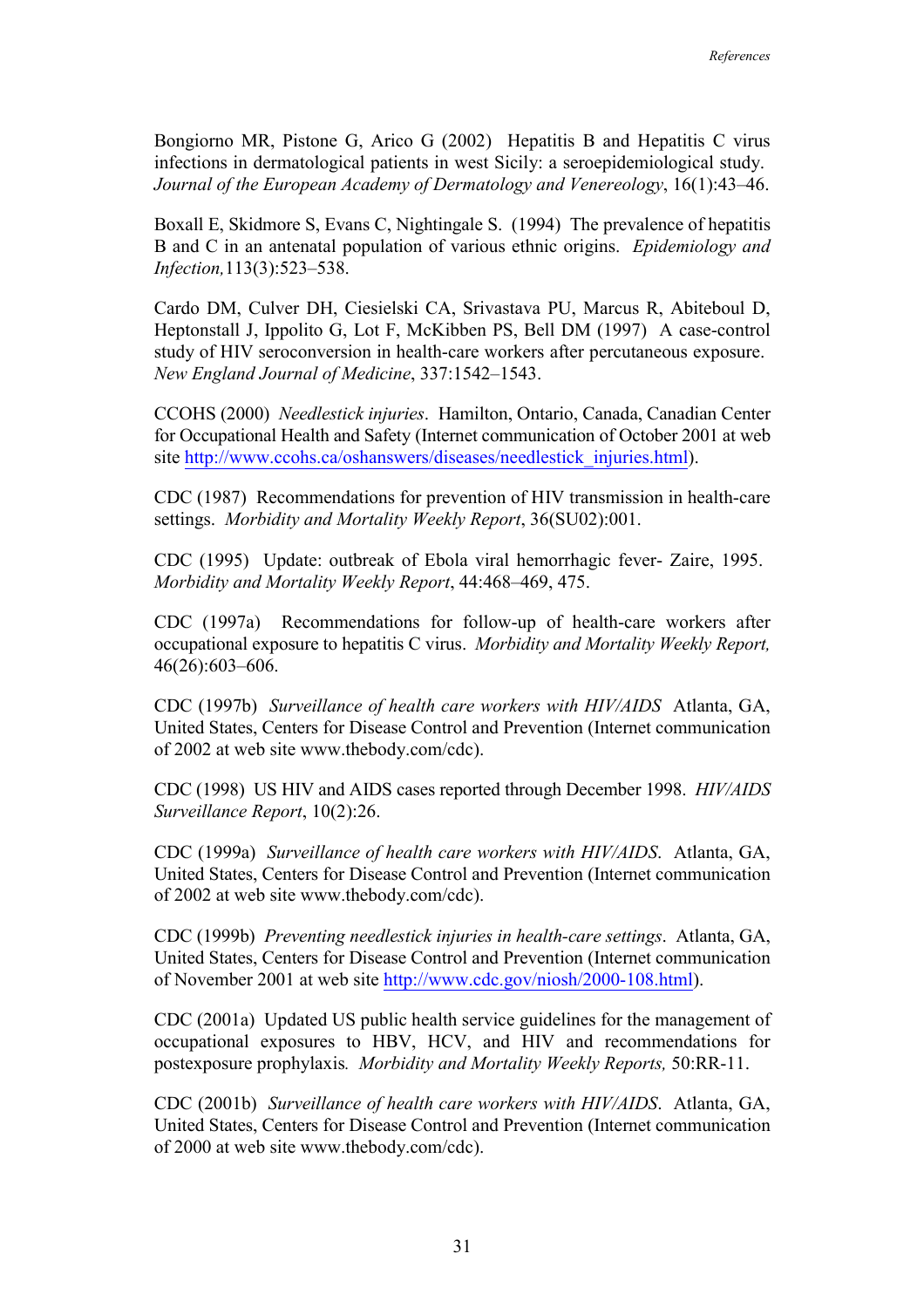Collins CH, Kennedy DA (1987) A review - microbiological hazards of occupational needlestick and 'sharps' injuries. *Journal of Applied Bacteriology*, 62:385–402.

Colvin M, Dawood S, Kleinschmidt I, Mullick S, Lallo U. (2001) Prevalence of HIV and HIV-related diseases in the adult medical wards of a tertiary hospital in Durban, South Africa. *International Journal of STD and AIDS,* 12:386–389.

Costa JM, Pasqualotto AC, Segat FM, Santos RP, Guillande S, Copette FR. (1997) Hepatitis B vaccination of health-care workers is not yet a reality. *Brazilian Journal of Infectious Diseases*, 1(5):248–255.

Danchaivijitr S, Kachintorn K, Sangkard K (1995) Needlesticks and cuts with sharp objects in Siriraj Hospital 1992. *Journal of the Medical Association of Thailand*, 78(Suppl. 2):S108–111.

EPINet (1998) *Uniform needlestick and sharp object injury report*. University of Virginia, USA, International Health-care worker Safety Center, Exposure Prevention Information Network (Internet communication of October 2001 at web site http://www.med.virginia.edu/medcntr/centers/epinet/soi98.html).

Eurosurveillance (1999) A summary of occupationally acquired HIV infections described in published reports to December 1997. *Euroroundup*, 4(3) (Internet communication of March 1999 at web site http://www.eurosurveillance.org).

Ezzati M, Lopez AD, Rodgers A, Murray CJL, eds. (2003) *Comparative Quantification of Health Risks: Global and Regional Burden of Disease due to Selected Major Risk Factors*. Geneva, World Health Organization, 2003.

Failde I, Lopez FJ, Cordoba JA, Zarzuela M, Benitez E, Senabre V. (1998) Evolution and factors associated with biological-risk accidents reported in a university hospital in Spain, 1989–1995. *Clinical Performance Quality Health-care*, 6:103–108.

Figueroa JP, Carpenter H, Hospedales CJ. (1994) A survey of hepatitis B among health workers in Jamaica. *West Indian Medical Journal*, 43(1):2–5.

Floreani A, Paternoster D, Zappalà F, Cusinato R, Bombi G, Grella P, Chiaramonte M. (1996) Hepatitis C virus infection in pregnancy. *British Journal of Obstetrics and Gynaecology*, 103:325–329.

Frank C, Mohamed MK, Strickland GT, Lavanchy D, Arthur RR, Magder LS, El Khoby T, Abdel-Wahab Y, Aly Ohn ES, Anwar W, Sallam I. (2000) The role of parenteral antischistosomal therapy in the spread of hepatitis C virus in Egypt. *Lancet*, 355:887–891.

Fujioka S, Shimomura H, Ishii Y, Kondo J, Fujio K, Ikeda F, Miyake M, Kusachi S, Tsuji T. (1998) Prevalence of hepatitis B and C markers in outpatients of Mongolian general hospital. *Kansenshogaku Zasshi,* 72(19):5–11.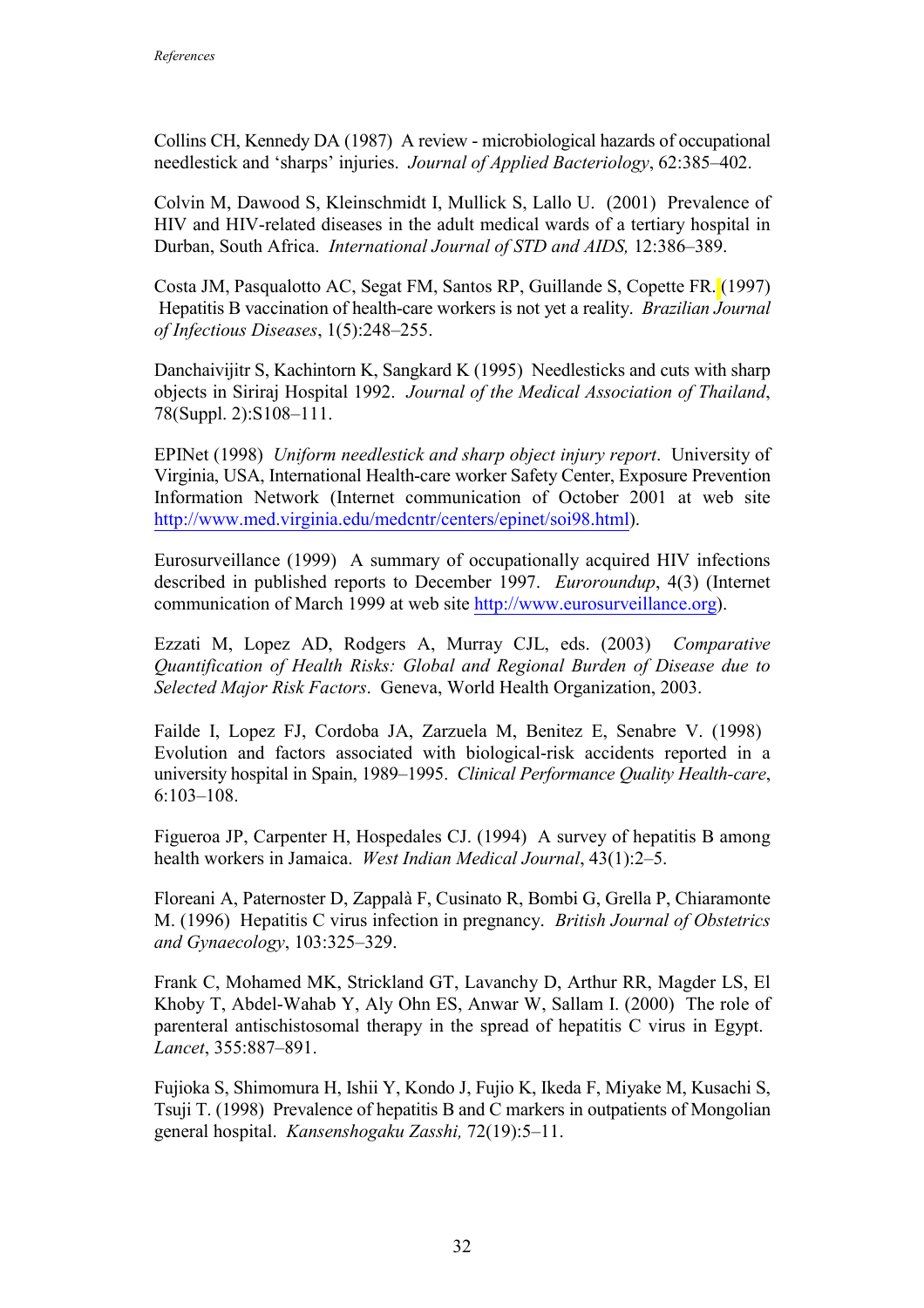Gerberding JL. (1990) Current epidemiologic evidence and case reports of occupationally acquired HIV and other bloodborne diseases. *Infection Control and Hospital Epidemiology*, 11(10 Suppl):558–560.

Gerberding JL. (1995) Management of occupational exposures to bloodborne viruses. *New England Journal of Medicine*, 332:444–451.

Grime PR Risi L, Binns C, Carruthers JR, Williams S. (2001) Pan-Thames survey of occupational exposure to HIV and the use of post-exposure prophylaxis in 71 NHS Trusts. *Journal of Infection*, 42:727–732.

Gumodoka B, Favot I, Berege ZA, Dolmans WM. (1997) Occupations exposure to the risk of HIV infection among health-care workers in Mwanza region, United Republic of Tanzania. *Bulletin of the World Health Organization*, 75:133–139.

Guo YL, Shiao J, Chuang YC, Huang KY. (1999) Needlestick and sharps injuries among health-care workers in Taiwan. *Epidemiology and Infection*, 122(2):259–265.

Gyawali P, Rice PS, Tilzey AJ. (1998) Exposure to blood borne viruses and the hepatitis B vaccination status among healthcare workers in inner London. *International Archives of Occupational and Environmental Health*, 55(8):570–572.

Hauri A, Armstrong GL, Hutin Y. (2003) Unsafe health care injections. In: Ezzati M et al., eds. *Comparative quantification of health risks: global and regional burden of disease due to selected major risk factors*. Geneva, World Health Organization.

Helcl J, Castkova J, Benes C, Novotna L, Sepkowitz KA, DeHovitz JA. (2000) Control of occupational hepatitis B among healthcare workers in the Czech Republic, 1982–1995. *Infection Control and Hospital Epidemiology*, 21(5):343–346.

Hersey JC, Martin LS. (1994) Use of infection control guidelines by workers in healthcare facilities to prevent occupational transmission of HBV and HIV: results from a national survey. *Infection Control and Hospital Epidemiology*, 15(4, Pt 1):243–252.

Hutin YJF, Chen RT. (1999) Injection safety: a global challenge. *Bulletin of the World Health Organization*, 77:787–788.

Ibara JR Itoua-Ngaporo A, Maniez-Montreuil M, Dupressoir MV, Huart JJ, Paris JC. (1991) Serological markers of hepatitis B virus in hospitalized patients (Gastroenterology and Internal Medicine Service of the University Hospital Center of Brazzaville – Congo). *Médecine Tropicale, [Tropical Medicine,]* 51(1):9–13.

Indiastat (2001) *Number of registered general nursing midwifery, auxiliary nursemidwives and health visitors in India (as on 31.12.1997)*. New Delhi, India, Datanet India, Ltd. Co. (Internet communication of December 2001 at web site http://www.indiastat.com).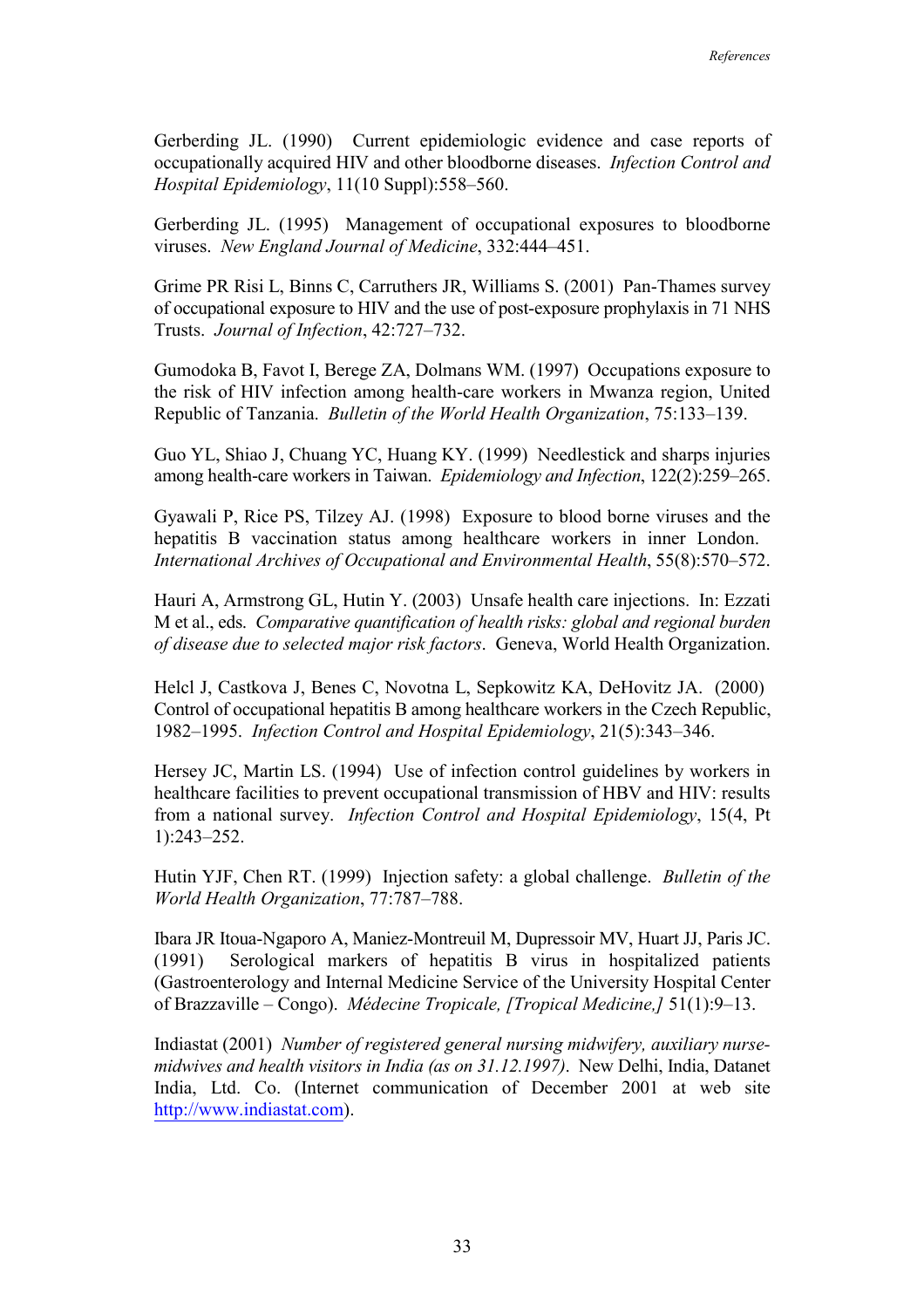ILO (1994) *ILO Labour Statistics Database*. Geneva, International Labour Organization.

ILO (2000) *Yearbook of Labour Statistics. Volume 59*. Geneva, International Labour Organization, 2000.

Ippolito G, Puro V, De Carli G, and the Italian Study Group on Occupational Risk of HIV infection. (1993) The risk of human immunodeficiency virus infection in health-care workers: Italian multicenter study. *Archives of Internal Medicine*, 153:1451–1458.

Janssen RS , St Louis ME, Satten GA, Critchley SE, Petersen LR, Stafford RS, Ward JW, Hanson DL, Olivo N, Schable CA, Dondero TJ, and the Hospital HIV Surveillance Group. (1992) HIV infection among patients in US acute care hospitals. *New England Journal of Medicine,* 327:445–452.

Kane A Lloyd J, Zaffran M, Simonsen L, Kane M. (1999) Transmission of hepatitis B, hepatitis C and human immunodeficiency viruses through unsafe injections in the developing world: model-based estimates. *Bulletin of the World Health Organization*, 77(19):801–807.

Karstaedt AS, Pantanowitz L. (2001) Occupational exposure of interns to blood in an area of high HIV seroprevalence. *South African Medical Journal*, 91(1):57–61.

Kassem AS, el-Nawawy AA, Massoud MN, el-Nazar SY, Sobhi EM. (2000) Prevalence of hepatitis C virus (HCV) infection and its vertical transmission in Egyptian pregnant women and their newborn. *Journal of Tropical Pediatrics*, 46(4):231–233.

Kelen GD, DiGiovanna T, Bisson L, Kalainov D, Siverston KT, Quinn TC. (1989) Human immunodeficiency virus infection in emergency department patients. Epidemiology, clinical presentations, and risk to health-care workers: the Johns Hopkins experience. *Journal of the American Medical Association,* 262:516–522.

Khan AJ, Luby SP, Fikree FF, Karim A, Obaid S, Dellawala S. (2000) Unsafe injections and the transmission of hepatitis B and C in a periurban community in Pakistan. *Bulletin of the World Health Organization,* 78:956–963.

Koulentaki M, Ergazaki M, Moschandrea J, Spanoudakis S, Tzagarakis N, Drandakis PE, Spandidos DA, Kouroumalis EA. (2001) Prevalence of hepatitis B and C markers in high-risk hospitalised patients in Crete: a five-year observational study. *BMC Public Health*, 1(1):17–24.

Kwesigabo G ,Killewo JZJ, Sandstrom A, Winani S, Mhalu FS, Biberfeld G, Wall S. (1999) Prevalence of HIV infection among hospital patients in North West Tanzania. *AIDS Care*, 11(1):87–93.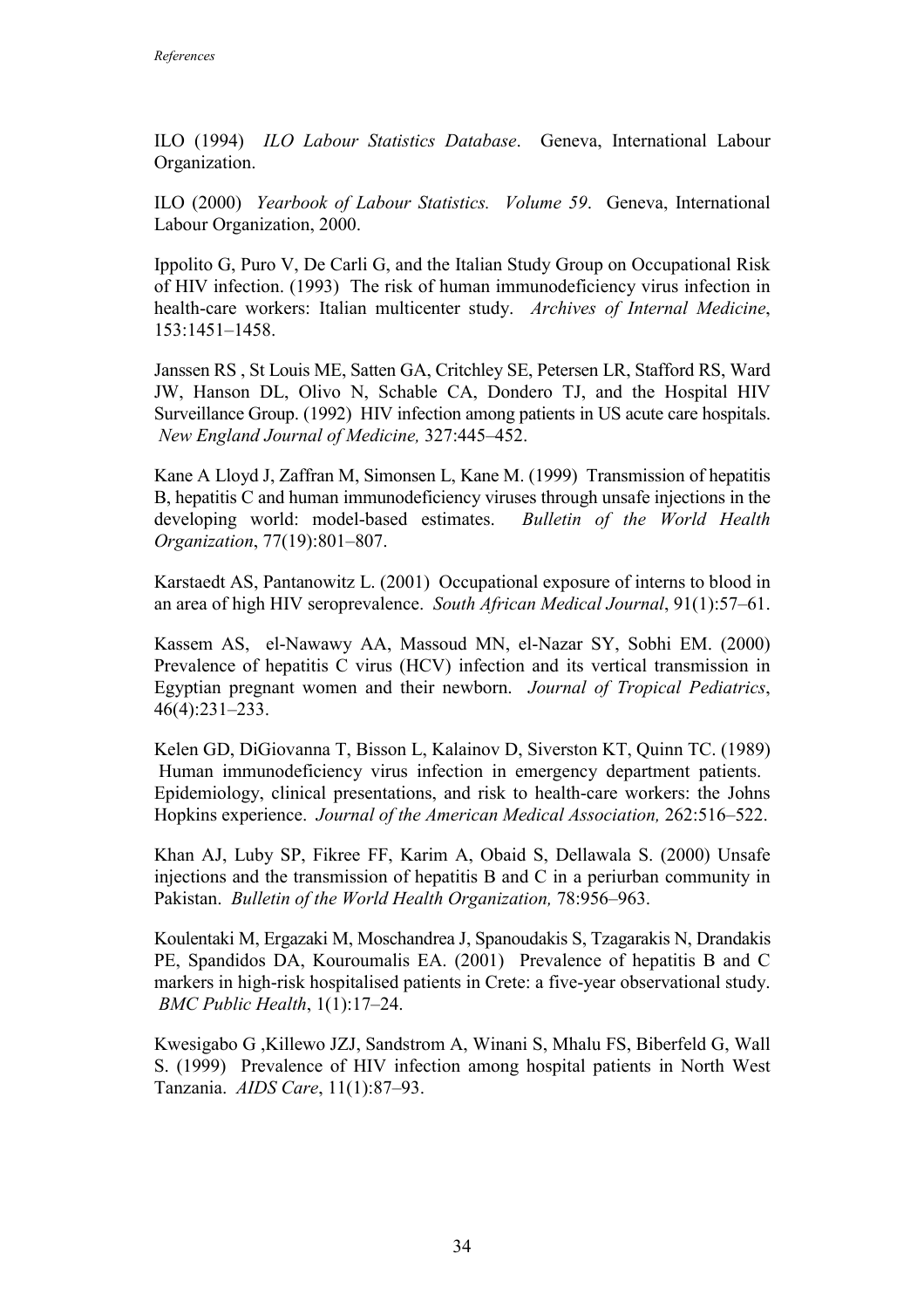Lima MPJS, Pedro RJ, Rocha MDC. (2000) Prevalence and risk factors for hepatitis C virus (HCV) infection among pregnant Brazilian women. *International Journal of Gynecology and Obstetrics*, 70:319–326.

Lum D, Mason Z, Meyer-Rochow G, Neveldsen GB, Siriwardena M, Turner P, Firth H. (1997) Needle stick injuries in country general practice. *New Zealand Medical Journal*, 110(1041):122–125.

Luthi JC, Dubois-Arber F, Iten A, Maziero A, Colombo C, Jost J, Francioli P. (1998) The occurrence of percutaneous injuries to health-care workers: a cross sectional survey in seven Swiss hospitals. *Journal Suisse de Médecine*, 128(14):536–543.

Mahoney FJ, Stewart K, Hu H, Coleman P, Alter MJ. (1997) Progress toward the elimination of hepatitis B virus transmission among health-care workers in the United States. *Archives of Internal Medicine*, 157(22):2601–2605.

Mangione CM, Gerberding JL, Cummings SR. (1991) Occupational exposure to HIV: frequency and rate of underreporting of percutaneous and mucocutaneous exposure by medical house staff*. American Journal of Medicine*, 90(1):85–90.

McCall L, Maher T, Piterman L (1999) Preventive health behaviour among general practitioners in Victoria. *Australian Family Physician*, 28(8):854–857.

McCarthy MC, el-Tigani A, Khalid IO, Hymas KC. (1994) Hepatitis B and C in Juba, southern Sudan: results of a serosurvey. *Transactions of the Royal Society for Tropical Medicine and Hygiene*, 88(5):534–536.

Mitsui T, Iwano K, Masuko K, Yamazaki C, Okamoto H, Tsuda F, Tanaka T, Mishiro S. (1992) Hepatitis C virus infection in medical personnel after needlestick accident. *Hepatology*, 16:1109–1114.

Mujeeb SA, Khatri Y, Khanani R. (1998) Frequency of parenteral exposure and seroprevalence of HBV, HCV, and HIV among operation room personnel. *Journal of Hospital Infection*, 38(2):133–137.

Muller O, Moser R. (1990) HIV-1 disease in a Kampala Hospital 1985-89. *Lancet,* 335(8683):236–237.

Muñoz-Almagro C, Juncosa T, Fortuny C, Guillèn J-J, Gonzàles-Cuevas A, Latorre C. (2002) Prevalencia de la infeccion por el virus de la hepatitis C en mujeres embarazadas y transmision vertical de este virus. [Prevalence of hepatitis C infection among pregnant women and vertical transmission of the virus.] *Medicina Clinica*, *[Clinical Medicine,]* 118(12):452–454.

NaSH (1999) *Summary report for data collected from June 1995 through July 1999*. Atlanta, GA, USA, Centers for Disease Control and Prevention, The National Surveillance System for Hospital Care Workers (Internet communication of November 2001 at web site http://www.cdc.gov/ncidod/hip/NASH/report99.PDF).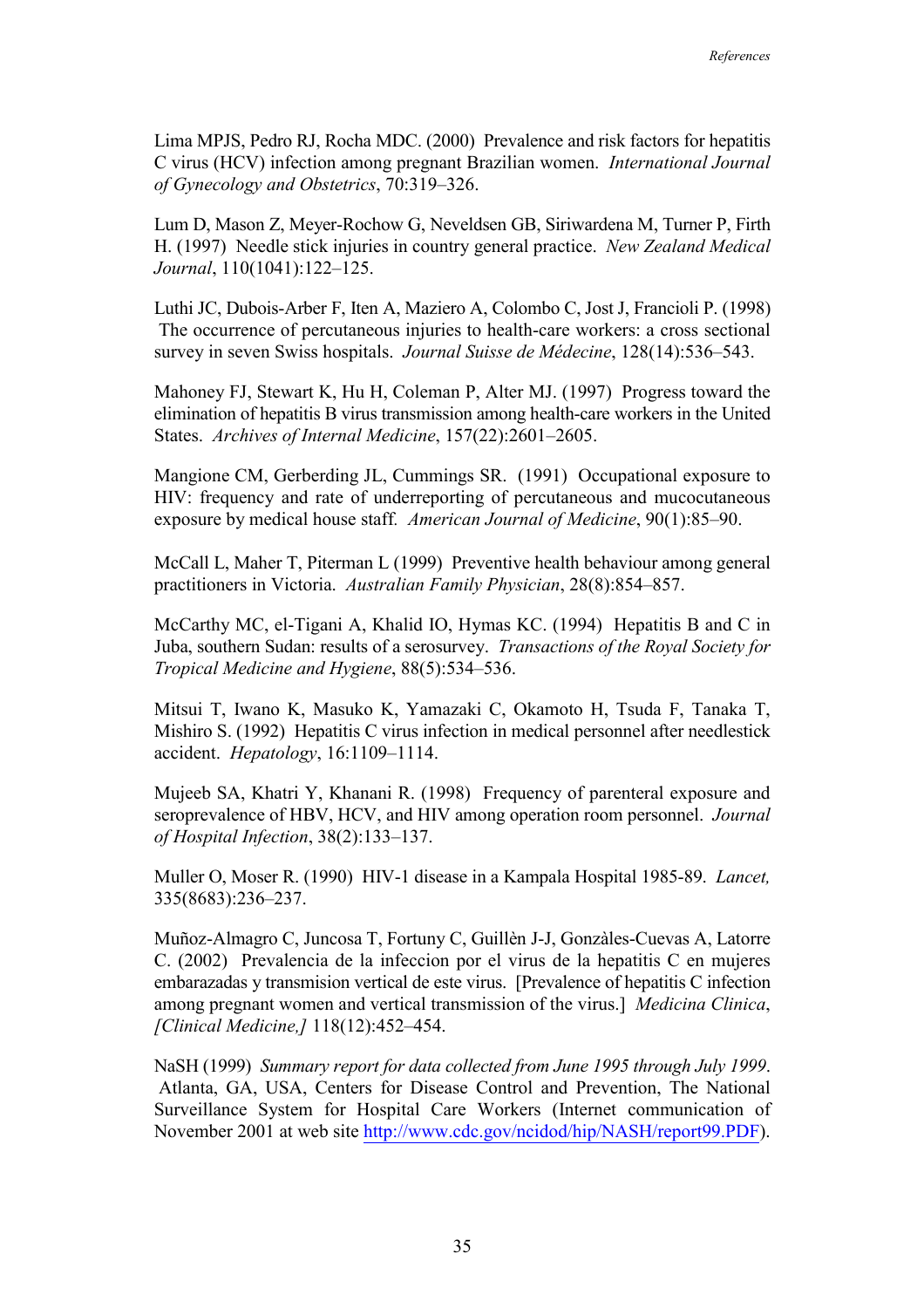Nasir K, Khan KA, Kadri WM, Salim S, Tufail K, Sheikh HZ, Ali SA. (2000) Hepatitis B vaccination among health-care workers and students of a medical college. *Journal of the Pakistan Medical Association*, 50(7):239–243.

Nelsing S, Nielsen TL, Nielsen JO. (1993) Occupational blood exposure among health-care workers. I. Frequency and reporting. *Scandinavian Journal of Infectious Disease* 25(2):193–198.

Nelsing S, Wantzin P, Skøt J, Krarup E, Nielsen TL, Krarup HB, Nielsen JO. (1995) The seroprevalence of hepatitis B and C in hospitalized Danish patients. *Scandinavian Journal of Infectious Disease*, 27:445–448.

OSHA (1991) Occupational exposure to bloodborne pathogens – Occupational Safety and Health Administration: final rule. *Federal Register*, 56(235):64004- 64182.

Olubuyide IO, Ola SO, Aliyu B, Dosumu OO, Arotiba JT, Olaleye OA, Odaibo GN, Odemuyiwa SO, Olawuyi F. (1997) Prevalence and epidemiological characteristics of hepatitis B and C infections among doctors and dentists in Nigeria. *East African Medical Journal*, 74(6):357–361.

Omokhodion FO. (1998) Health and safety in clinical laboratory practice in Ibadan, Nigeria. *African Journal of Medicine and Medical Sciences*, 27(3–4):201–204.

Ortiz-Ibarra FJ, Figueroa Damian R, Lara-Sanchez J, Arredondo-Garcia JL, Ahued-Ahued JR. (1996) Prevalence of serologic markers of hepatitis A, B, C, and D viruses in pregnant women. *Salud Publica Mexicana, [Public Health of Mexico,]* 38(5):317–322.

Panlilio AL, Cardo DM, Campbell S, Srivastava PU, Williams I, Jagger J, Orelien J, Cohn R, NASH Surveillance Group, and EPINET Data Sharing Network, Centers for Disease Control and Prevention, Analytical Sciences, Inc. University of Virginia. (2000) Estimate of the annual number of percutaneous injuries in US health-care workers. In: *Fourth Decennial International Conference on Nosocomial and Healthcare-Associated Infections, Atlanta, GA, 5–9 March 2000*.

Parkin JM, Murphy M, Anderson J, El-Gadi S, Forster G, Pinching AJ. (2000) Tolerability and side-effects of post-exposure prophylaxis for HIV infection.[comment]. *Lancet*, 355(9205):722–723.

Polz MA, Rajtar B, Daniluk J, Kowalczyk J, Ksiazek A, Pokora J. (1995) Infection with HCV in patients hospitalized for various causes. I. Prevalence of anti-HCV antibodies in selected groups of patients. *Przeglad Epidemiologiczny, [Epidemiological Review,]* 49(3):313–316.

Pournaras S, Tsakris A, Mandraveli K, Faitatzidou A, Douboyas J, Tourkantonis A. (1999) Reported needlestick and sharp injuries among health-care workers in a Greek general hospital. *Occupational Medicine*, 49(7):423–426.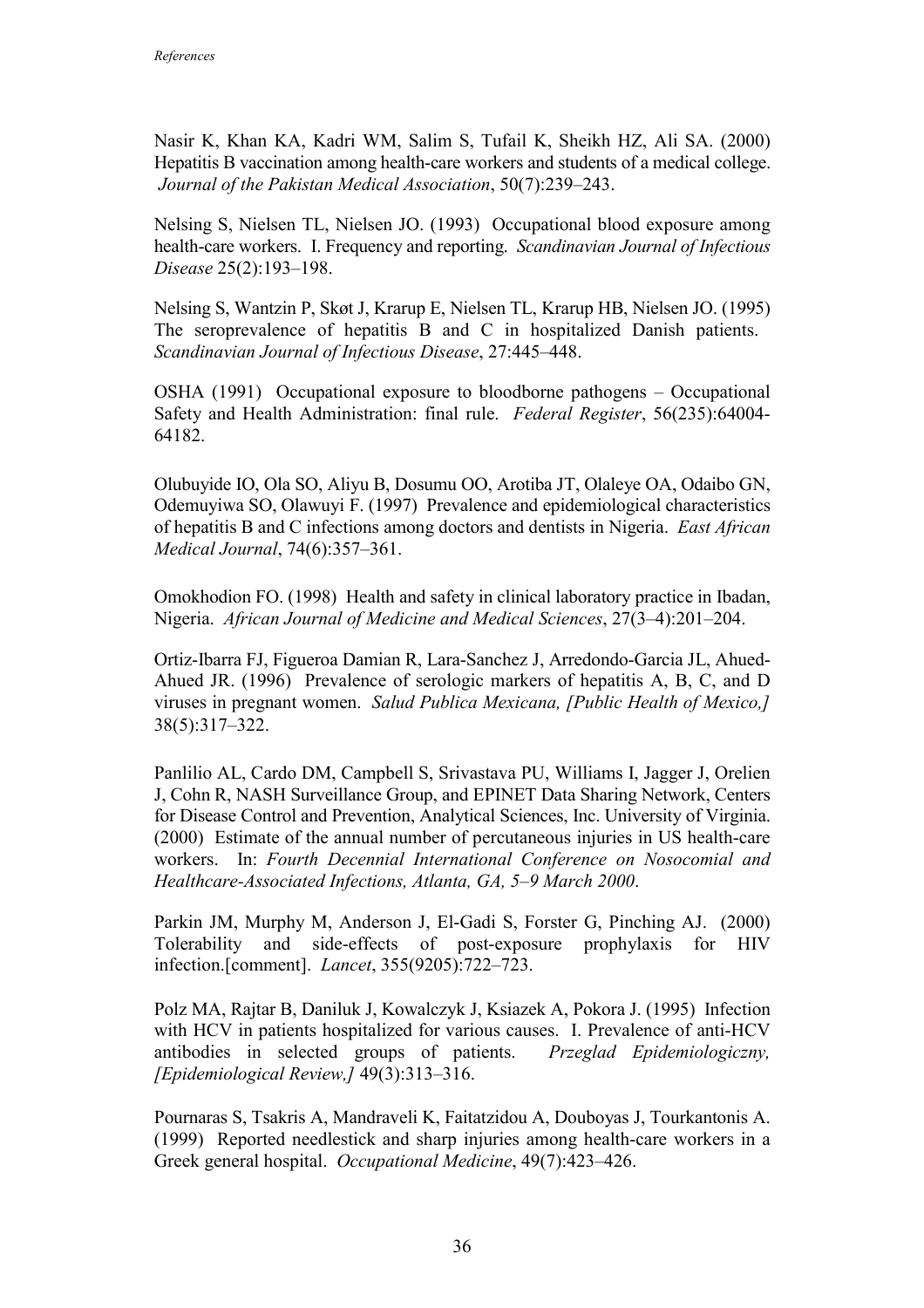Poznansky MC, Torkington J, Turner G, Bankes MJK, Parry JV, Connell JA, Touquet R, Weber J. (1994) Prevalence of HIV infection in patients attending an inner city accident and emergency department. *British Medical Journal*, 308:636.

Prüss-Üstün A, Mathers C, Corvalán CF, Woodward A. (2003) *Introduction and methods: assessing the environmental burden of disease at national and local levels*. Geneva, World Health Organization. (WHO Environmental Burden of Disease Series, No. 1).

Puro V Govoni A, Mattioli F, De Carli G, Ippolito G, Italian PEP Registry. (2000) Antiretoviral post-exposure prophylaxis in Italy. In: *XIII International AIDS Conference*, *Durban*, *July 2000 (abstract WePeC4311)*.

Puro V, De Carli G, Petrosillo N, Ippolito G.(2001) Risk of exposure to bloodborne infection for Italian healthcare workers, by job category and work area. *Infection Control and Hospital Epidemiology*, 22(4):206–210.

Rapiti E, Prüss A, Hutin Y. (2003) *Guide for assessment of environmental burden of disease at national and local level: sharps injuries in health-care workers*. Geneva, World Health Organization.

Reiche EMV, Morimoto HK, Farias GN, Hisatsugu KR, Geller L, Gomes ACLF, Inoue HY, Rodrigues G, Matsuo T. (2000) Prevalence of American trypanosomiasis, syphilis, toxoplasmosis, rubella, hepatitis B, hepatitis C, Human immunodeficiency virus infection, assayed through serological tests among pregnant patients, from 1996 to 1998, of the Hospital Universitario Regional Norte do Paranà (Londrina State University, Paranà, Brazil). *Revista da Sociedade Brasileira de Medicina Tropical*, *[Journal of the Brazilian Society for Tropical Medicine,]* 33(6):519–527.

Rey D, Bendiane M-K, Moatti J-P, Wellings K, Danziger R, MacDowall W & the European Study Group on HIV testing policies and practices in Europe. (2000) Postexposure prophylaxis after occupational and non-occupational exposures to HIV: an overview of the policies implemented in 27 European countries. *AIDS Care*, 12(6):695–701.

Romea S, Alkiza ME, Ramon JM, Oromi J. (1995) Risk of occupational transmission of HIV infection among health-care workers. Study in a Spanish hospital. *European Journal of Epidemiology,* 11:225–229.

Russi M, Buitrago M, Goulet J, Calello D, Perlotto J, van Rhijn D, Nash E, Friedland G, Hierholzer W. (2000) Antiretroviral prophylaxis of health-care workers at two urban medical centers. *Journal of Occupational and Environmental Medicine*, 42(11):1092–1100.

Seeff LB, Wright EC, Zimmerman HJ, Alter HJ, Dietz AA, Felsher BF. (1978) Type B hepatitis after needle-stick exposure: prevention with hepatitis B immune globulin. Final report of the Veterans Administration Cooperative Study. *Annals of Internal Medicine*, 88:285–293.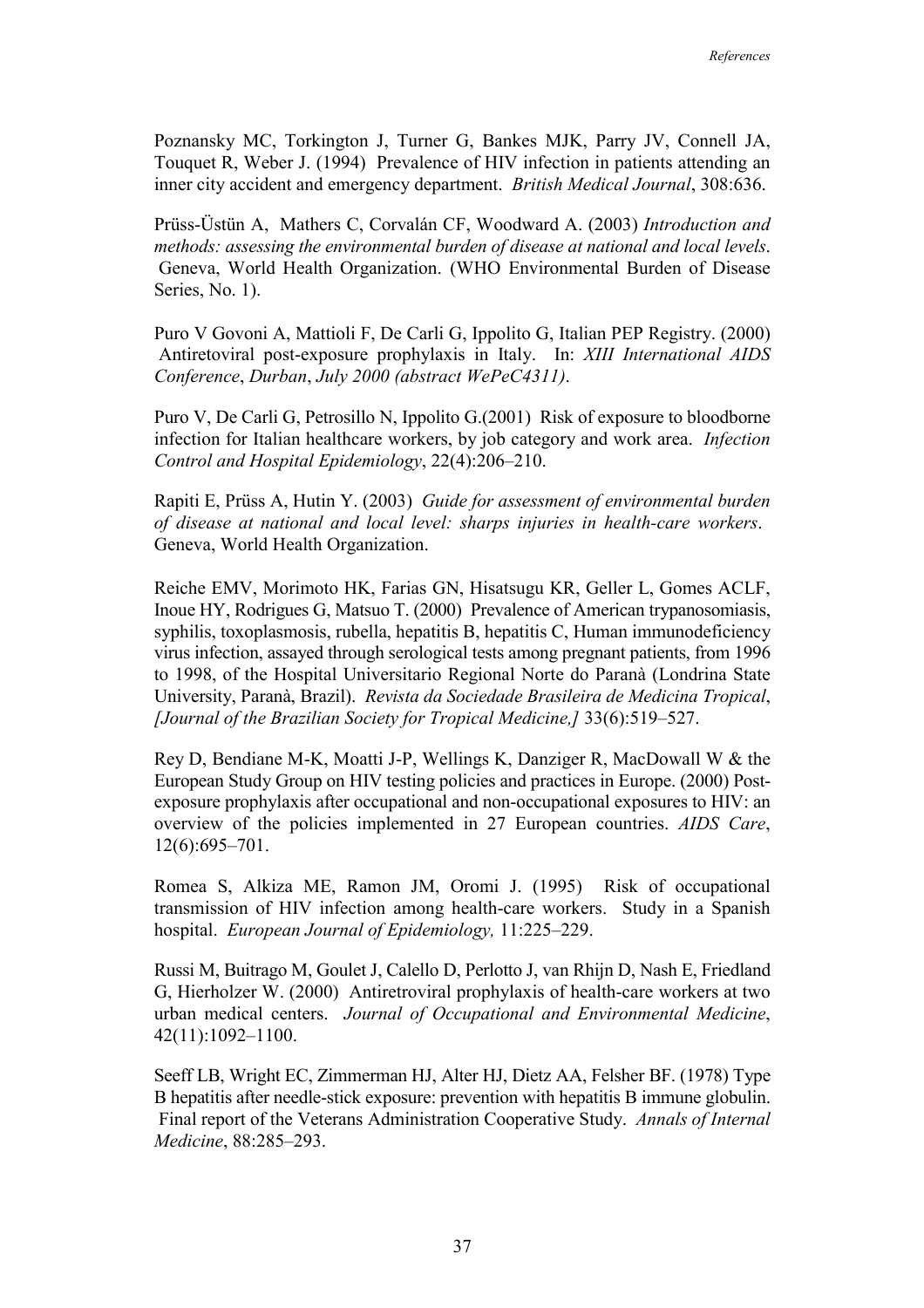Sepkowitz KA. (1996a) Occupationally acquired infections in health-care workers. Part II. *Annals of Internal Medicine*, 125(11):917–928.

Sepkowitz KA. (1996b) Occupationally acquired infections in health-care workers. Part 1. *Annals of Internal Medicine,* 125(10): 826–834.

Shanks NJ, al-Kalai D. (1995) Occupation risk of needlestick injuries among healthcare personnel in Saudi Arabia. *Journal of Hospital Infection*, 29(3):221–226.

Shiao J, Guo L, McLaws M-L. (2002). Estimation of the risk of bloodborne pathogens to health-care workers after a needlestick injury in Taiwan. *American Journal of Infection Control*, 30:15–20.

Snedecor GW, Cochran WG. (1989) *Statistical Methods*, 8th ed. Ames, IO, Iowa State University Press.

Stevens CE, Toy, PT, Tong MJ Taylor PE, Vyas GN, Nair PV, Gudavalli M, Krugman S. (1985) Perinatal hepatitis B virus transmission in the United States: prevention by passive-active immunization. *Journal of the American Medical Association*, 253:1740–1745.

Stroffolini T, Petrosillo N, Ippolito G, Lopalco A, Sagliocca L, Adamo B, Iannotti MP, Simonetti A, Bitti PR, Marzolini A, Forastiere F, Mele A. (1998) Hepatitis B vaccination coverage among healthcare workers in Italy. *Infection Control and Hospital Epidemiology*, 19:789–791.

UN (1998) *UN World Population Prospects*. 1998 revision. New York, United Nations.

UNAIDS (2000) *Global HIV Epidemic Update: December 2000*. Geneva, Joint United Nations Programme on HIV/AIDS.

UNAIDS (2001) *Table of country-specific HIV/AIDS estimates and data in Ms Excel and HTML*. Geneva, Joint United Nations Programme on HIV/AIDS (Internet communication of December 2001 at web site http://www.unaids.org/epidemic\_update/report/index.html#table).

Wang SA, Panlilio AL, Doi PA, White AD, Stek M Jr, Saah A. (2000) Experience of healthcare workers taking postexposure prophylaxis after occupational HIV exposures: findings of the HIV Postexposure Prophylaxis Registry. *Infection Control and Hospital Epidemiology*, 21(12):780–785.

Ward C, Tudor-Williams G, Cotzias T, Hargreaves S, Regan L, Foster GR. (2000) Prevalence of hepatitis C among pregnant women attending an inner London obstetric department: uptake and acceptability of named antenatal. *Gut*, 47:277–280.

WHO (1999) High frequency of therapeutic injections, Republic of Moldova. *Weekly Epidemiological Record*, 11:84–86.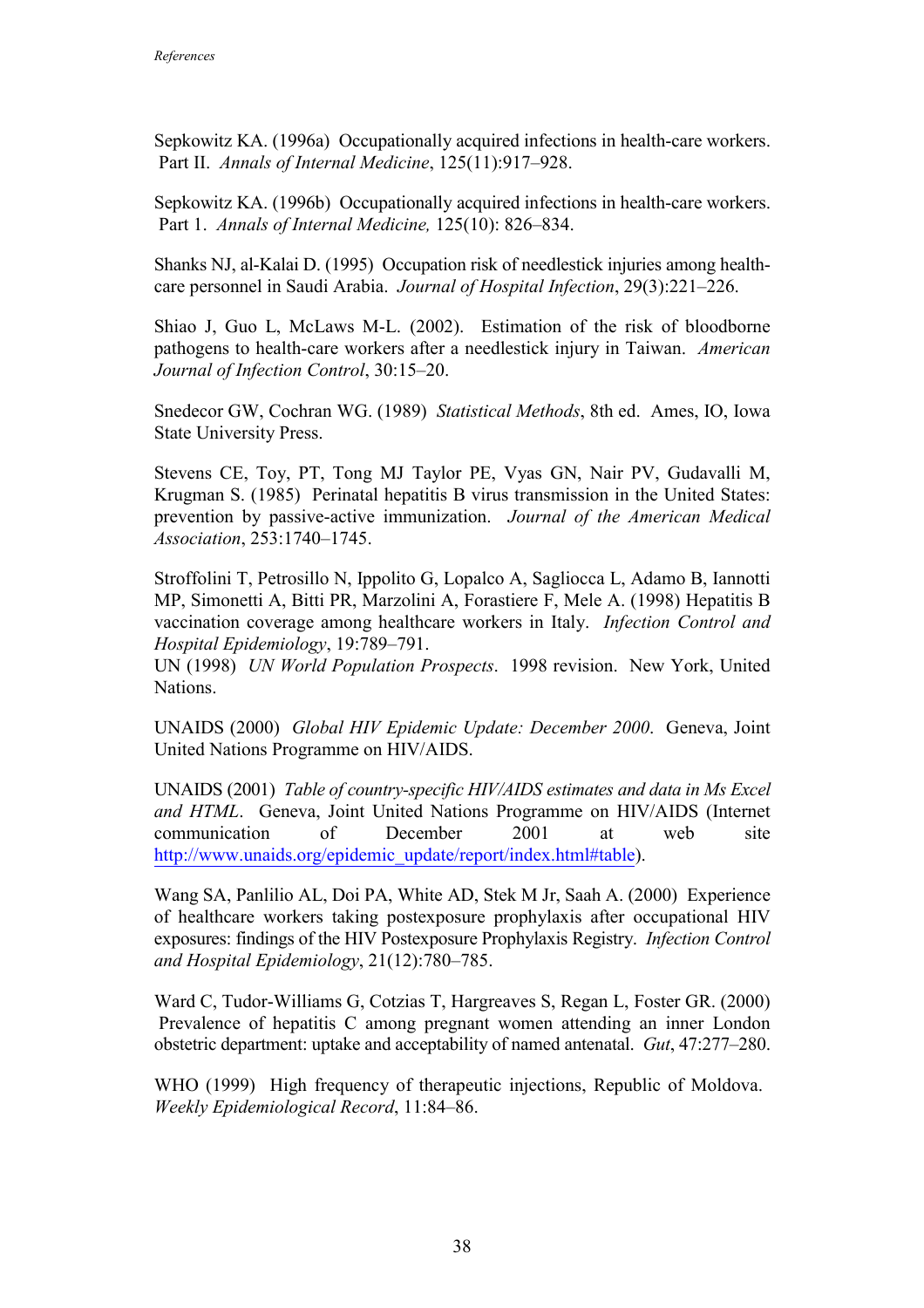WHO (2000a) *Rapid assessment tool for injection practices*. Geneva, World Health Organization, (unpublished document; available from Blood Safety and Clinical Technology, WHO, 1211 Geneva, 27, Switzerland).

WHO (2000b) Hepatitis C: global prevalence (update). *Weekly Epidemiological Record*, 75:18–19.

WHO (2001a) *WHO Statistical Information System*. Geneva, World Health Organization (Internet communication on November 2001 at web site http://wwwnt.who.int/whosis/statistics/menu.cfm).

WHO (2001b) *Tool for the assessment of injection safety*. Geneva, World Health Organization (WHO/V&B/01.30).

WHO (2002) *World Health Report*. Geneva, World Health Organization.

Williams S, Gooch C, Cockroft A. (1993) Hepatitis B immunization and exposure to blood among surgical staff. *British Journal of Surgery*, 80(6):714–716.

Wolff M, Hidalgo S. (1992) Exposicion accidental del personal de salud a sangre y liquidos biologicos de pacientes. [Accidental exposure of health-care workers to blood and body fluids from patients]. *Revista Medica de Chile [Chilean Medical Review]*, 20:1247–1253.